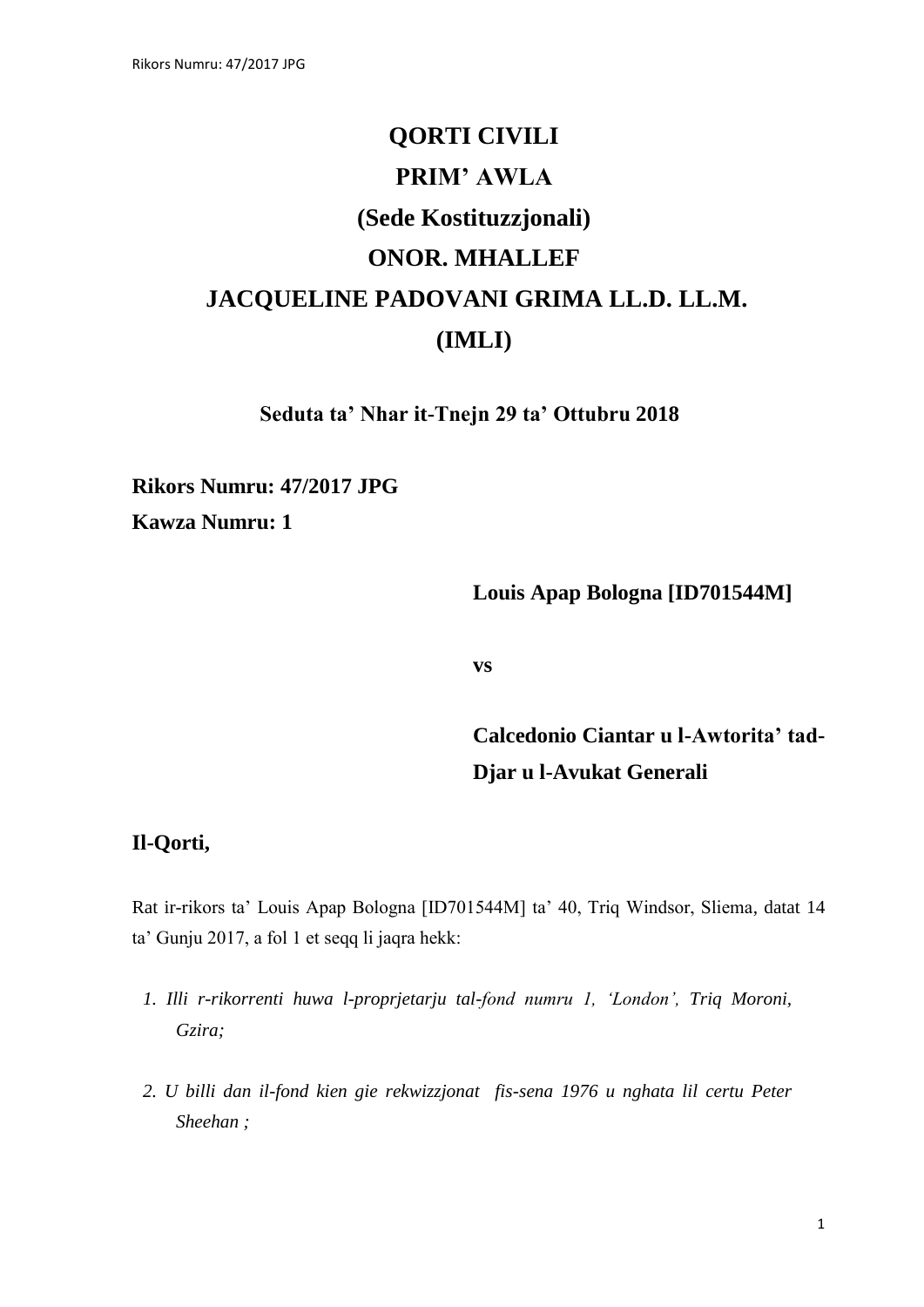- *3. U billi fis-sena 1987, wara li l-esponenti wiret il-fond minghand zijuh, skopra li listess Sheehan ma kienx baqa' jghix hemm izda kienu saru xi arrangamenti bejn certu Silvio Grech u Calcidon Ciantar, b'liema Ciantar beda jirrisjedi f'din ilproprjeta';*
- *4. U billi wara li l-esponenti mar jipprotesta mal-Awtorita` intimata dwar lirregolaritajiet li kienu qeghdin isiru fil-proprjeta' tieghu, l-istess Awtorita` ghogobha fit-23 ta' Mejju 1988 terga` tirrekwizzjona l-istess fond, liema ordni ta' rekwizizzjoni jgib in-numru 16830, b'dan li ghalhekk Calcidon Ciantar inghata ddritt li jirrissjedi fil-fond;*
- *5. U billi ma jidhirx illi dina l-allokazzjoni saret minhabba li Calcidon Ciantar kien 'homeless' jew fil-periklu jew minhabba raguni ta' anzjanita`;*
- *6. U billi r-rikorrenti kien ilmenta minn dawn il-fatti u anke mill-fatt li l-kera baqa` ma gietx awmentata izda dawn l-ilmenti qatt ma nghataw konsiderazzjoni xierqa mill-intimati ;*
- *7. U billi sal-lum l-intimati baqghu ma ghamlu xejn u lanqas ma jhallsu kumpens ghat-tehid jew uzu tal-fond in kwistjoni, fil-fatt l-ahhar darba li l-Awtorita` intimata hallset kera lil rikorrenti kien fis-sena 2003 meta l-kera kienet ta' Lm40 fis-sena;*
- *8. U billi fi kwalsijasi kaz il-kumpens li qieghed joffri d-dipartiment mhux wiehed li jirrifletti l-valur tal-fond fuq is-suq illum, billi dan il-fond fuq is-suq hieles jista` jgib kera ferm ahjar minn dik li kien qieghed joffri li jhallas l-Awtorita`; illi inoltre dan il-fond issa ilu rekwizizzjonat ghal fuq minn ghoxrin (20) sena u lesponent qieghed igorr piz sproporzjonat bhala effett ta' dan it-tehid;*
- *9. U billi inoltre jidher li r-residenti Ciantar ghamel xi xogholijiet fil-fond u anke inghata permess mill-MEPA sabiex jaghmel dan ;*
- *10. Illi ghalhekk kienu qeghdin jigu vjolati d-drittijiet fondamentali tal-esponenti ghattgawdija tal-proprjeta` tieghu bl-ordni ta` rekwizizzjoni u tehid fuq imsemmi kif protetti bl-Ewwel Artikolu ta' l-Ewwel Protokoll tal-Konvenzjoni Ewropea, u*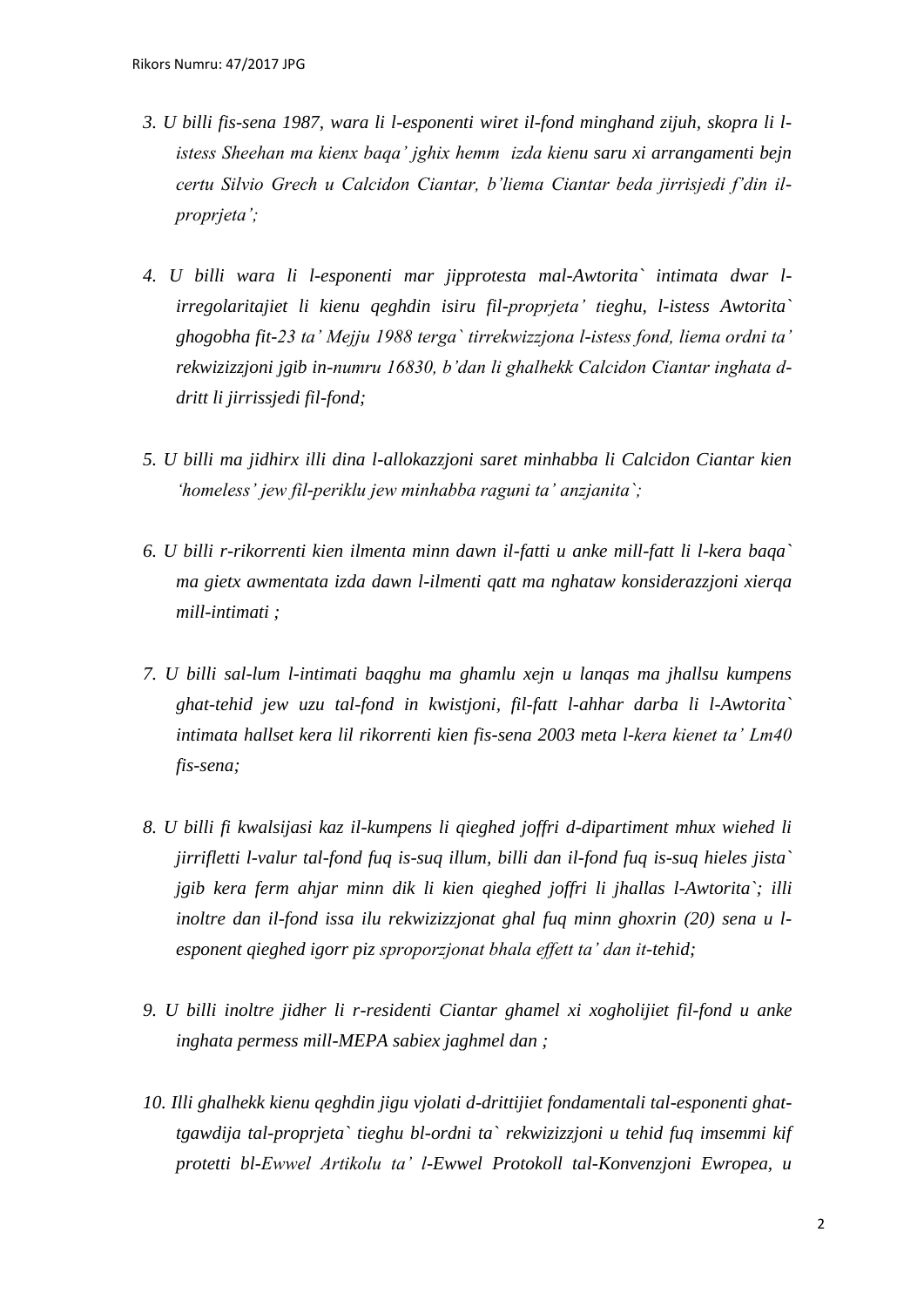*dwar dan ir-rikorrent ressaq l-ilment tieghu quddiem il-Prim' Awla tal-Qorti Civili bir-rikors numru 57/2009 fl-ismijiet Lousi Apap Bologna vs Cacidonio Ciantar et;*

*11. U billi b'sentenza taghha tal-24 ta' Frar 2012 fil-kawza numru 57/2009 fl-ismijiet fuq premessi il-Qorti Kostituzzjonali kienet iddecidiet li kien hemm ksur tad-dritt fondamentali tar-rikororrent u ddecidiet:*

> *45. Ghal dawn il-motivi tiddeciedi billi tichad lappell tar-rikorrent u tilqa' l-appell incidentali talintimati b'dan li l-ammont li qed jigi likwidat bhala kumpens ghandu jkun ta' €16,000 u f'dan is-sens issentenza tal-ewwel Qorti qed tigi riformata. Lispejjez tal-Ewwel Istanza jibqghu kif deciz millewwel Qorti, u l-ispejjez tal-appell u tal-appell incidentali jibqghu ghar-rikorrent appellant.*

*12. U billi, f'dan il-kuntest, il-Prim ' Awla tal-Qorti Civili kienet iddecidiet hekk b'sentenza tal-14 ta' Lulju 2011:*

#### *Decide*

*Ghar-ragunijiet kollha premessi, din il-Qorti qeghda taqta` u tiddeciedi din il-kawza hekk – 1) Tilqa` l-ewwel eccezzjoni preliminari tal-intimat Avukat Generali u ghalhekk tilliberah millosservanza tal-gudizzju. 2) Tichad l-eccezzjonijiet tal-intimati l-ohra. 3) Tilqa` l-ewwel talba. 4) Tichad it-tieni talba.*

*5) Riferibbilment ghat-tielet talba, tillikwida a favur tar-rikorrent kumpens fl-ammont ta` wiehed u ghoxrin elf Ewro (€21,000) limitatament ghallvjolazzjoni tad-dritt fundamentali li garrab.*

*6) Riferibbilment ghar-raba` talba, tordna lill-Awtorita` tad-Djar sabiex thallas lir-rikorrent l-*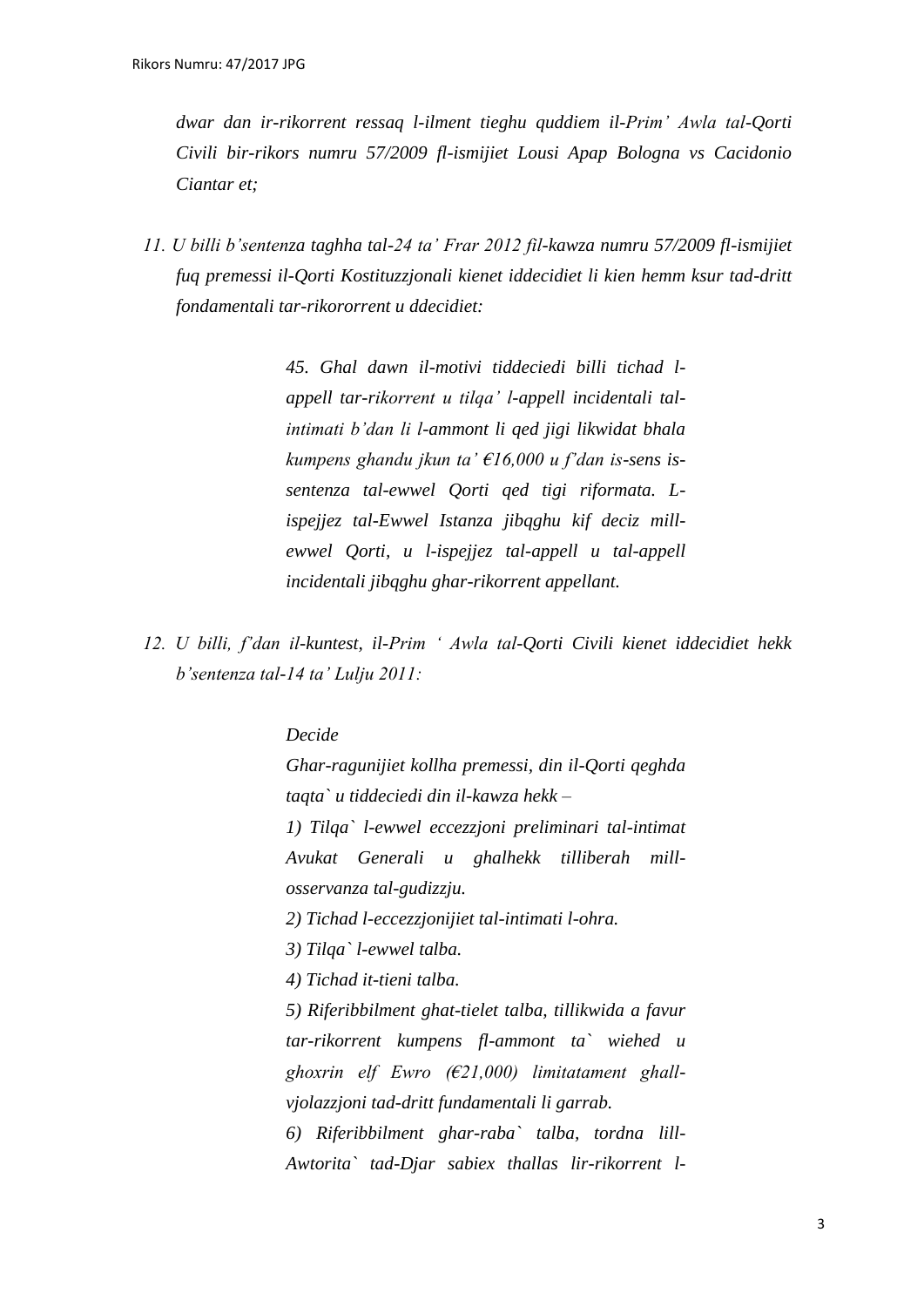*ammont ta` wiehed u ghoxrin elf Ewro (€21,000) hekk likwidat bhala kumpens kif fuq inghad, blimghax legali b`effett mil-lum.*

*13. U billi r-rikorrent ma kienx sodisfat bir-rimedju lillhu moghti hu rrikorra quddiem il-Qorti Ewropea dwar id-Drittijiet tal-Bniedem u anke hemm inghata ragun u gie deciz b'sentenza tat-30 ta' Awissu 2016 (Apap Bologna vs Malta) hekk:*

> *1. Declares, the complaint concerning the requisition order of 1976 inadmissible and the remainder of the application admissible;*

> *2. Holds, that there has been a violation of Article 1 of Protocol No. 1 to the Convention;*

> *3. Holds, that there has been a violation of Article 13 read in conjunction with Article 1 of Protocol No. 1 to the Convention; 4. Holds,*

> *(a) that the respondent State is to pay the applicant, within three months of the date on which the judgment becomes final in accordance with Article 44 § 2 of the Convention, the following amounts:*

> *(i) EUR 30,000 (thirty thousand euros), in respect of pecuniary damage;*

> *(ii) EUR 10,000 (ten thousand euros), plus any tax that may be chargeable to the applicant, in respect of costs and expenses;*

> *(b) that from the expiry of the above-mentioned three months until settlement simple interest shall be payable on the above amounts at a rate equal to the marginal lending rate of the European Central Bank during the default period plus three percentage points;*

> *5. Dismisses, the remainder of the applicant's claim for just satisfaction.*

> *Done in English, and notified in writing on 30 August 2016, pursuant to Rule 77 §§ 2 and 3 of the Rules of Court.*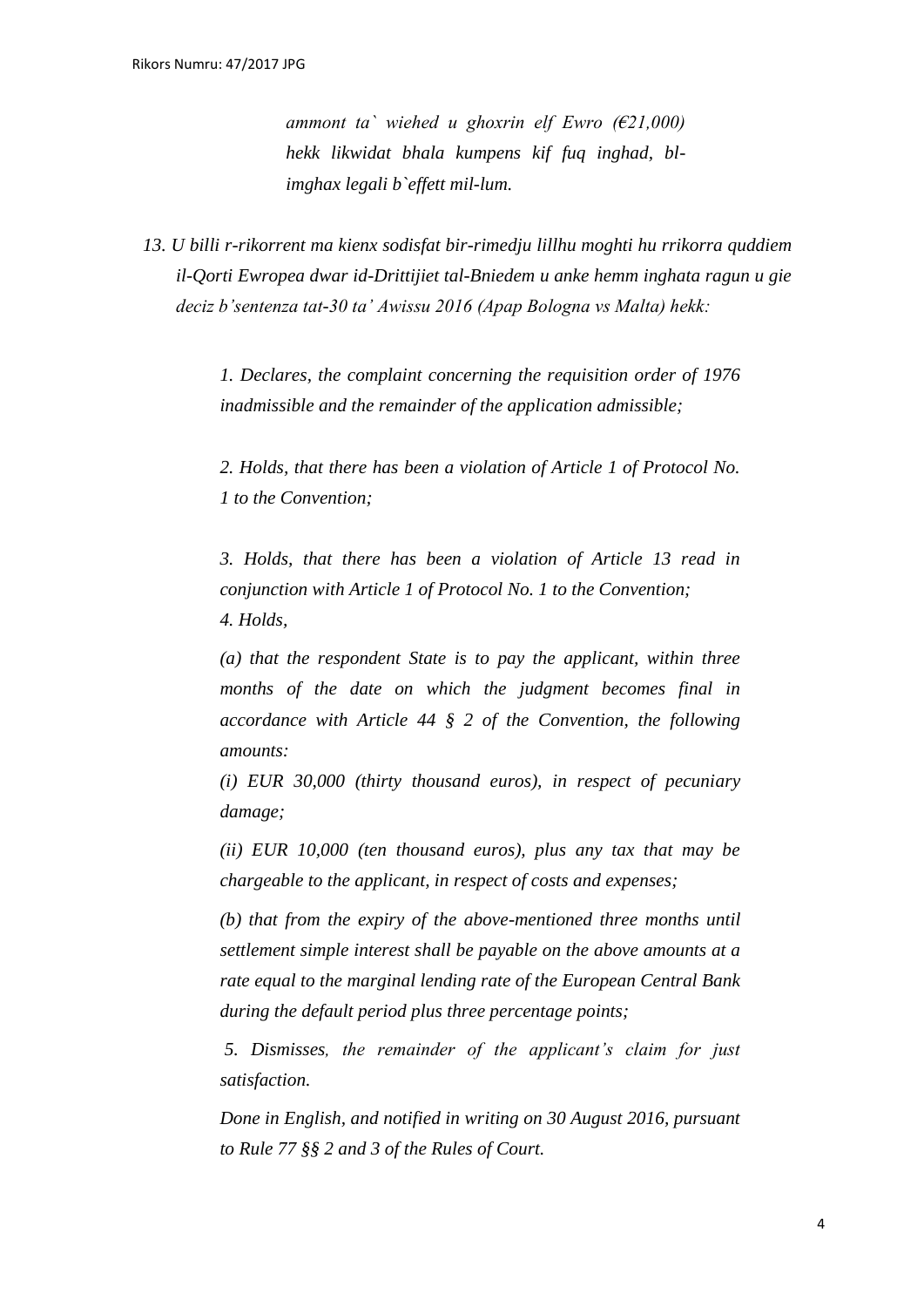- *14. Illi kopja ta' dawn it-tliet sentenzi qieghedin jigu mehmuza bhala Dokumenti 'A', 'B' u 'C' rispettivament;*
- *15. U billi anke wara dawn is-sentenzi s-sitwazzjoni baqghet ma tbiddlitx, l-ordni ta' rekwisizzjoni fuq imsemmi baqa' in vigore u l-istess Caclcidon Ciantar baqa' in okkupazzjoni tal-fond bil-kera ga fuq imsemmija lilu koncessa mill-Awtorita' intimata, u dan meta l-valur lokatizju tal-fond illum huwa ta' sebat elef Ewro fissena (€7,000) kif stabbilit mill-Perit Godwin Abela li r-rapport tieghu jinsab anness bhala Dokument 'D';*
- *16. U billi din is-sitwazzjoni qiegheda tkompli tilledi d-dritt fondamentali tar-rikorrent ghat-tgawdija tal-proprjeta' tieghu u huwa evidenti li l-vjolazzjoni kontinwa taddritt tar-rikorrent ghat-tgawdija hielsa tal-propjeta' tieghu ma tistax tigi mwaqqfa jekk mhux billi l-fond jigi rilaxxat lura f'idejn ir-rikorrent hieles minn kull okkupazzjoni;*
- *17. U billi din il-kontinwata vjolazzjoni tad-dritt fundamentali tar-rikorrent ma tistax tigi rizarcita jekk mhux billi l-propjeta' tigi ritornata lura lir-rikorrent hielsa minn kull okkupazzjoni wara li tigi annullata kull ordni ta' rekwizizzjoni li tolqot l-istess fond, u bil-hlas ta' kumpens gust ghall-okkupazzjoni tal-fond skond ilvaluri fis-suq u dan riferibbilment ghaz-zmien wara d-decizjoni tal-Qorti Ewropea sopracitata;*

*Ghaldaqstant l-esponenti jitlob bir-rispett li dina l-Onorabbli Qorti joghgobha :*

- *1. Tiddikjara li bil-kontinwata okkuppazzjoni tal-fond tieghu numru 1, 'London', Moroni Street, Gzira bhala rekwisizzjonat u okkupat minn Calcedonio Ciantar minnghajr il-hlas ta' kumpens adegwat u li jirrifletti l-valur tas-suq qeghdin jigu vjolati d-drittijiet fondamentali tieghu kif protetti bl-Ewwel Artikolu ta` l-Ewwel Protokoll tal-Konvenzjoni Ewropea ;*
- *2. Tikkundanna ghalhekk lill-intimati jirrilaxxjaw liberu u vojt f'idejn ir-rikorrenti lfond fuq imsemmi wara li tannulla l-ordnijiet ta' rekwisizzjoni kollha relevanti mahrugin kontra taghhom;*
- *3. Tillikwida kull kumpens lilhom dovut b'risultat tal-okkupazzjoni tal-fond fuq imsemmi u b'konsegwenza tal-vjolazzjoni tad-drittijiet fondamentali taghhom kif*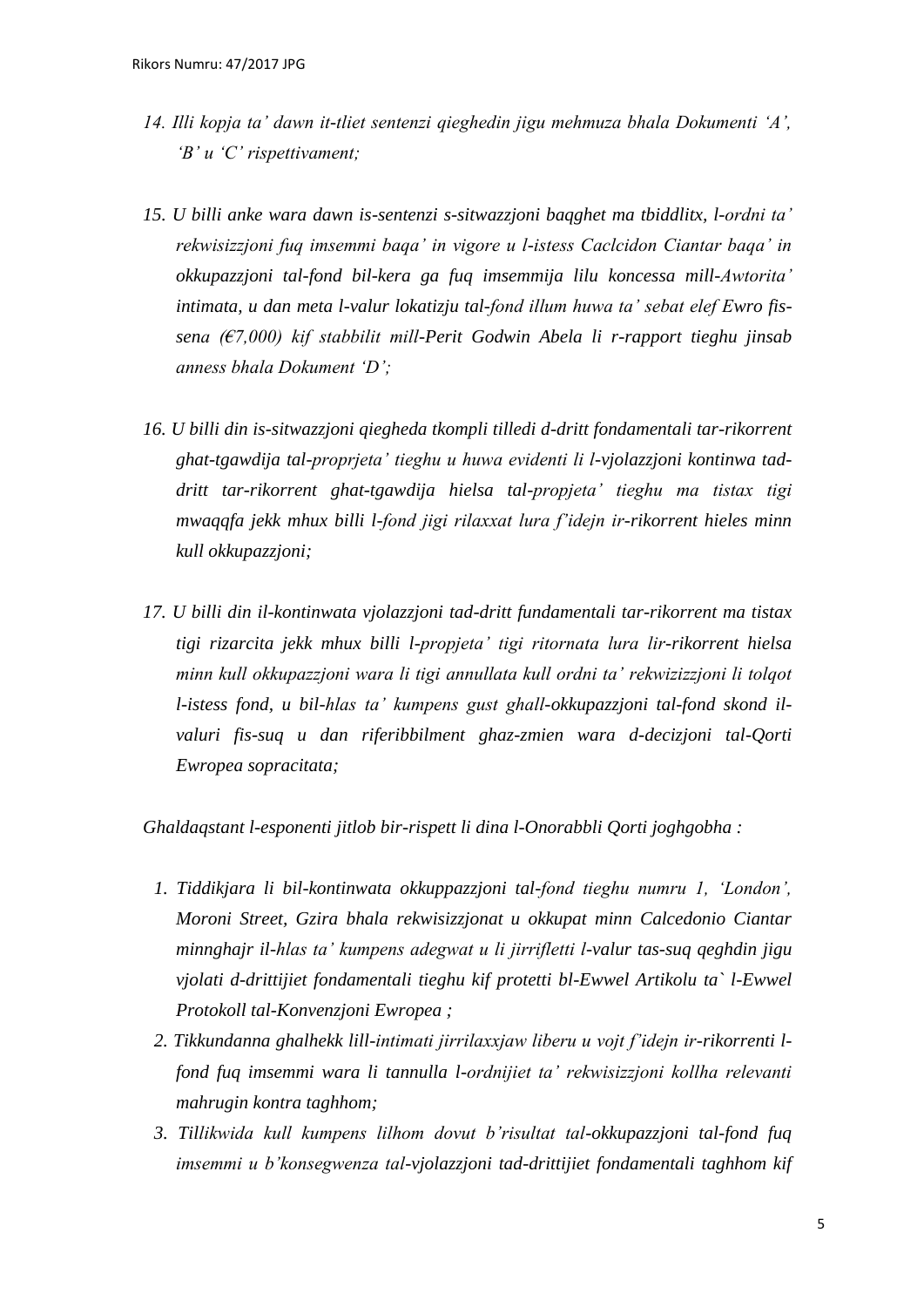*fuq inghad ghall-perijodu sussegwenti ghad-decizjoni tal-Qorti Kostitutzzjonali fuq imsemmija;*

*4. Taghti kull ordni u rimedju iehor xieraq jew opportun iehor biex tigi spurgata lvjolazzjoni tad-drittijiet fondamentali taghhom hawn lamentata.*

*Bl-ispejjez u l-ingunzjoni in subizzjoni ta' l-intimati.*

Rat illi l-atti tar-rikors promotur, d-digriet u l-avviz tas-smiegh gew debitament notifikati skond il-ligi.

Rat ir-risposta ta' Calcedonio Ciantar, datata 4 ta' Lulju 2017, a fol 107A li taqra hekk:

- *1. Illi t-talbiet mitluba mir-rikorrenti huma illum res judicata permezz tat-tlett sentenzi Louis Apap Bologna -v- Calcidon Ciantar ta' dina l-Onorabbli Qorti, moghti fl-14 ta' Lulju 2011, fejn it-tieni talba li l-intimat "jirrilaxxjaw liberu u vojt f'idejn ir-rikorrenti l-fond fuq imsemmi", giet michuda; fis-sentenza tal-Qorti Kostituzzjonali ta' l-24 ta' Frar 2012 cahdet l-appell tar-rikorrenti u l-Qorti Ewopea tad-Drittijiet tal-Bniedem tat-30 ta' Awissu 2016 ddecidiet ittalba "Dismisses, the remainder of the applicant's claim for just satisfaction". B'hekk it-talba taz-zgumbrament ta' l-intimat kien giet ttrattat tlett darbiet u gew kollha michuda. L-azzjoni de quo ma jistax jipprosegwi meta l-meritu kien deciz u inghata r-remedju mill-Qrati;*
- *2. Illi minghajr pregudizzju ghas-suespost, ir-rikorrenti inghata rimedju fissentenzi hawn fuq indikati billi inghata kumpens monetarju;*
- *3. Illi minghajr pregudizzju ghas-suespost, it-talbiet tar-rikorrenti huwa effettivament talbiet ta' zgumbrament ta' l-intimat Calcedonio Ciantar, ragel ta' 73 sena bi disabbilita permanenti, u resident 1, "London", Triq Moroni, Gzira, fejn fi proceduri precidenti, imsemmija fir-rikors promotur ma kienx kkundannat li kien hu li kiser id-drittijiet fundamentali tal-bniedem tarrikorrenti u b'hekk huwa l-intimat Awtorita tad-Djar li ghandu jigi kkundannat ghal tali ksur tad-drittijiet fundamentali tal-bniedem u mhux lintmat, Ciantar, billi jigi zgumbrat mir-residenza tieghu u potenzjalment ikun homeless;*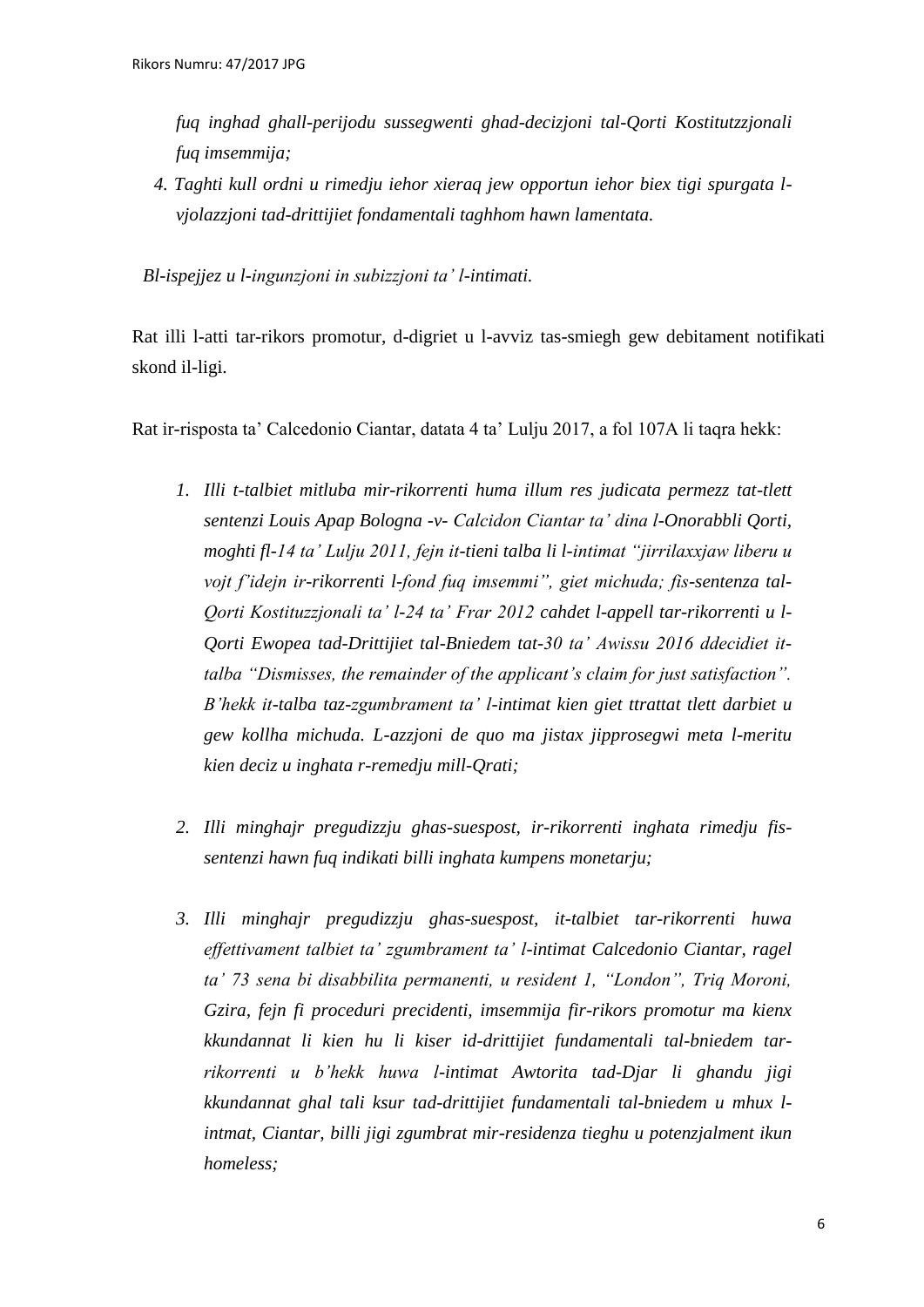- *4. Illi dina l-Onorabbli Qorti m'ghandha l-ebda talba sabiex l-intimat jinghata residenza alternattiva u b'hekk jekk dina l-Onorabbli Qorti tilqa t-tieni talba l-intimat ikun effetivament jsofri ghall-azzjonijiet ta' l-Awtorita tad-Djar;*
- *5. Salvi Eccezzjonijiet ulterjuri*

Rat ir-risposta tal-Awtorita' tad-Djar, datata 5 ta' Lulju 2017, a fol 108 et seqq li taqra hekk:

- *1. Illi jibda biex jinghad li mar-rikors notifikat lill-esponenti ma kienx hemm anness ir-rapport tal-Perit Godwin Abela imsemmi fl-istess rikors promotur.*
- *2. Illi l-propjeta 1, Triq Moroni , Gżira ġiet rekwiżizzjonata fil- wieħed u tletin (31) ta' Awwissu 1976 bl-Ordni numru RO 16830 (Dokument MM1u MM2). Ġew notifikati William Ċiappara u O. Gollcher bl-avviż tar-rekwiżizzjoni.*
- *3. Fis- sitta (6) ta' Settembru tas-sena 1976 il-propjeta ġiet mikrija għal skopijiet residenzjali lil Peter Sheehan (Dokument MM3) bil-kera ta' LM17.40 fis-sena.*
- *4. Fit-tnax (12) ta' Jannar 1987 inħareġ ordni ta' rekwiżizzjoni ieħor lil Peter Sheehan u lil Louis Apap Bologna (Dokument MM 4 u MM5).*
- *5. Id-Dipartiment tad-Djar irċieva lura ċ-ċwievet tal-propjeta 1, Triq Moroni , Gżira f'Mejju 1987. Din il-propjeta ġiet mikrija lis-Sur Calċedonio Ċiantar fit-tletin (30) ta' Mejju 1988 bil-kera ta' Lm 40 fissena (Dokument MM6). Il-kera qiegħda titħallas lill-Awtorita tad-Djar.*
- *6. Is-sidien tal-propjeta fetħu kawża fil-Prim' Awla tal- Qorti Ċivili (sede kostituzzjonali) fis-sena 2009. Din il-kawża ġiet deċiża fl-14 ta' Lulju 2011. Kemm is-sidien kif ukoll l-Awtorita tad-Djar appellaw minn din iddeċiżjoni. Fl-24 ta' Frar 2012 u il-Qorti Kostituzzjonali iddeċidiet li l-*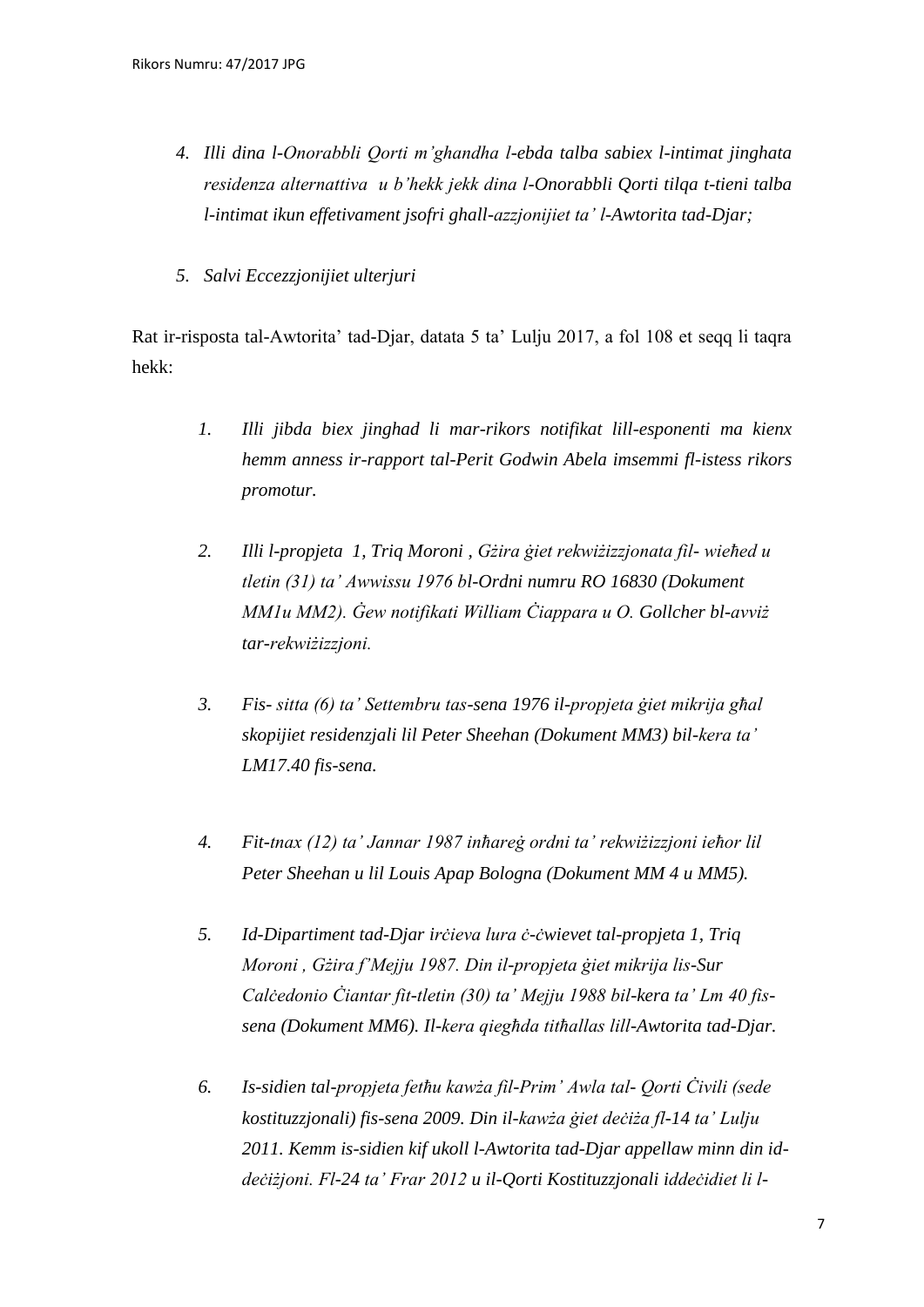*kumpens dovut lis-sidien kellu jammonta għall-€16,000. Dan l-ammont tħallas mill-Awtorita tad-Djar fid-19 ta' April 2012 (Dokument MM7). Il-Qorti ma qiesitx li l-okkupant kellu jigi zgumbrat mid-dar tarresidenza tieghu.*

- *7. Illi l-attur appella quddiem il-Qorti Ewropeja ttad-Drittijiet tal-bniedem – dik il-Qorti b' sentenza datata 30 ta' Awwissu 2016 iddecidiet li ilkumpens li kellu jithallas kellu jkun ta' €30,000.00 u €10,000.00 spejjez. Illi dan l-ammont jithallas mill-Gvern (Dipartiment tal-Finanzi) u mhux mill-Awtorita' tad-Djar.*
- *8. Illi r-rikorrent ma jsemmix li il-hlasijiet li kellhom isiru fil-fatt saru. U ma jsemmix ukoll li kull wahda mill-Qrati li giet aditi cahdet it-talba ghall-izgumbrament tal-inkwilin tal-fond. Calcidon Ciantar.*
- *9. Fis-sewwa, l-esponenti ma jikkondividux biss mal-kwantum tal-kumpens, fl-ammont ta' €21,000, li l-Ewwel Onorabbli f' Malta għoġobha tiffissa bħala rimedju għall-vjolazzjoni tal-artikolu 1 tal-Ewwel Protokoll tal-Konvenzjoni Ewropea dwar id-Drittijiet tal-Bniedem imġarrab mirrikorrent (issa appellant) Louis Apap Bologna. Dan għaliex, fil-fehma meqjusa tal-esponenti, dan l-ammont ta' kumpens, hekk likwidat arbitrio boni viri mill-Ewwel Onorabbli Qorti, huwa wieħed eċċessiv u jiżboq ferm il-valur oġġettiv tal-isproporzjon u/jew piż li ġie assoġġettat għalih ir-rikorrent bħala konsegwenza tal-ordni ta' rekwiżizzjoni, mertu ta' dawn il-proċeduri.*
- *10. Ir-rikors promotur donnu jallega li* 
	- *i. ir-rimedju tal-kumpens fi flus mogħti mill- Qrati ma jikkorrispondix u ma jwaqqafx il-vjolazzjoni tad-dritt tal-proprjetà mġarrab mirrikorrent;*
	- *ii. Li l-Ewwel Onorabbli Qorti kellha taħdem il-kumpens għallvjolazzjoni fuq il-parametri tal-valur lokatizju tal-proprjetà fuq is-suq ħieles u mhux abbażi ta' kriterji arbitrarji u soġġettivi li ma jsibux posthom fil-liġi tagħna;*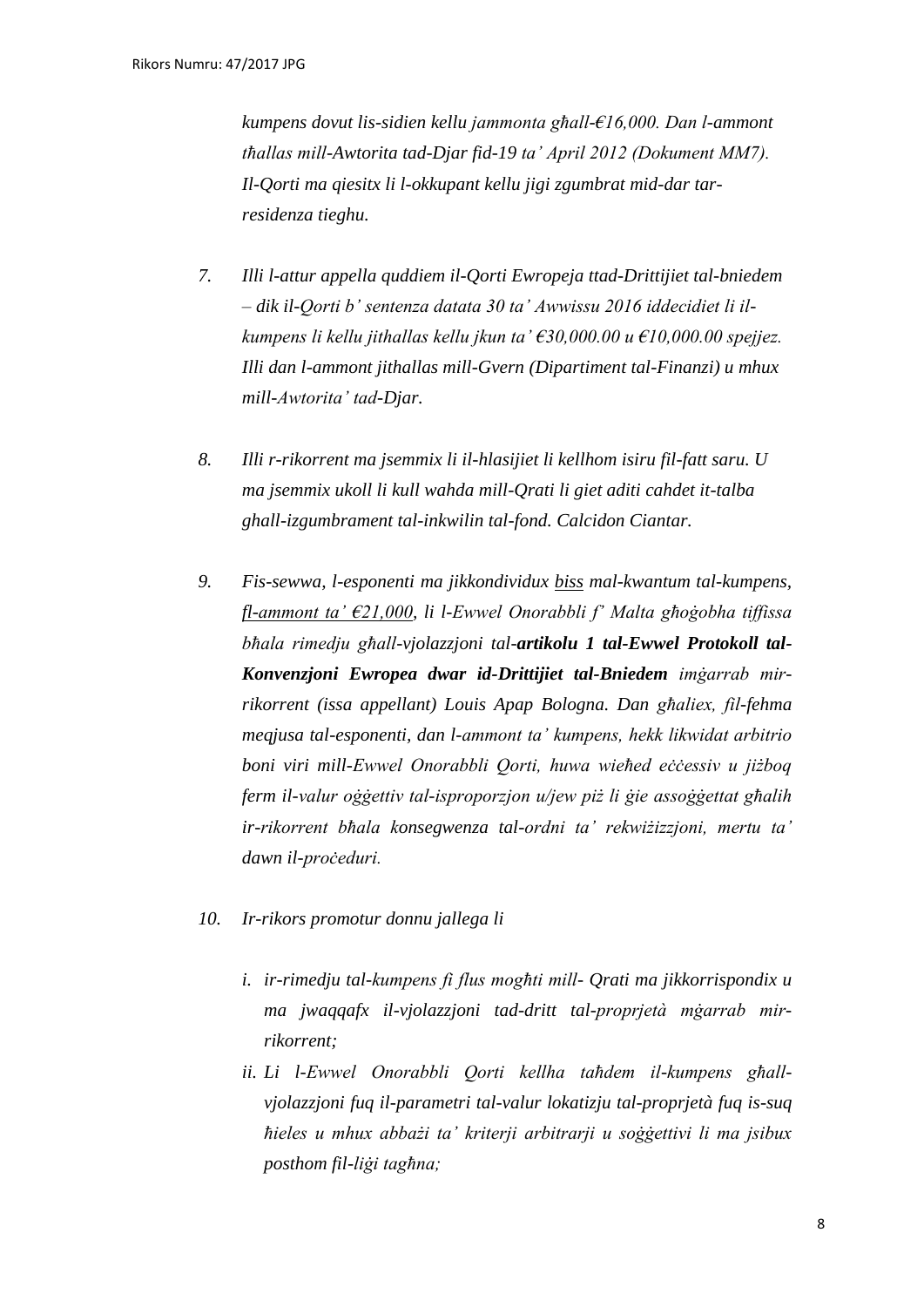- *11. Illi ir-rikorrent donnu qed isostni li jekk kien hemm lezjoni kostituzzjonali bil-hrug tal-Ordni ta' Rekwizizzjoni il-konsegwenza logika kellha tkun ittħassir tal-ordni ta' rekwiżizzjoni. Dwar dan il-punt, ir-rikorrent jishaq li ladarba ġie stabbilit li d-drittijiet fondamentali tiegħu ġew mittiefsa, allura l-Qorti kellha tieħu ħsieb tagħti rimedju adegwat mhux biss filkonfront ta' dak li ġara fil-passat iżda kellha tara li tipprovdi b'rimedju li jassikura li l-ksur tad-dritt fondamentali jispiċċa darba għal dejjem, ħalli b'hekk dan ma jibqax jirrepeti ruħu anke fil-futur. Għalhekk, irrikorrent jissuġġerixxi fir-rikors tiegħu li bħala rimedju xieraq għaċċirkostanzi tal-każ tiegħu, il-Qorti kellha (i) jew tħassar l-ordni ta' rekwiżizzjoni u tordna li l-proprjetà tmur lura ħielsa għand l-appellant jew (ii) għallinqas tordna li l-kera annwali (ossia l-kumpens għarrekwiżizzjoni) tiġi riveduta regolarment u dan sakemm tibqa' l-ordni ta' rekwiżizzjoni;*
- *12. Bi tweġiba għal dan l-esponenti jemmnu li għall-aħjar stħarriġ ta' din ilkwestjoni hu utli li jiġi qabel xejn ri-affermat bi preliminari illi, "per riconoscere il vero portato di una sentenza occorre indagare quale fosse la questione sulla quale il Giudice fu chiamato a pronunciarsi e la discussione che precedetta il suo giudizio, ed esaminare il dispositivo nel suo complesso, raffrontandolo e mettendolo in armonia colla motivazione la quale è anche essa parte integrale della sentenza, sebbene non ne sorga il giudicato". Ara "Filippo Farrugia Guy et vs. Sac. Angelo Farrugia", Appell Ċivili, 12 ta' Novembru, 1919;*
- *13. Dan premess, huwa sintomatiku mill-kontenut tar-rikors kostituzzjonali, li l-causa litigandi li din il-Qorti trid tezamina kienet sempliċiment, jekk l-ordni ta' rekwiżizzjoni bin-numru 16830, li laqtet il-fond numru 1, 'London', Triq Moroni, il-Ġżira, u li nħarġet fit-23 ta' Mejju 1988 favur l-intimat Calcidon Ciantar, (i) inħarġitx b'mod abbużiv u (ii) jekk l-istess ordni interferitx inġustament fid-dritt tal-użu tal-proprjetà tal-appellant, kif hekk projbit taħt it-tieni paragrafu tal-ewwel artikolu tal-ewwel protokoll tal-Konvenzjoni Ewropea;*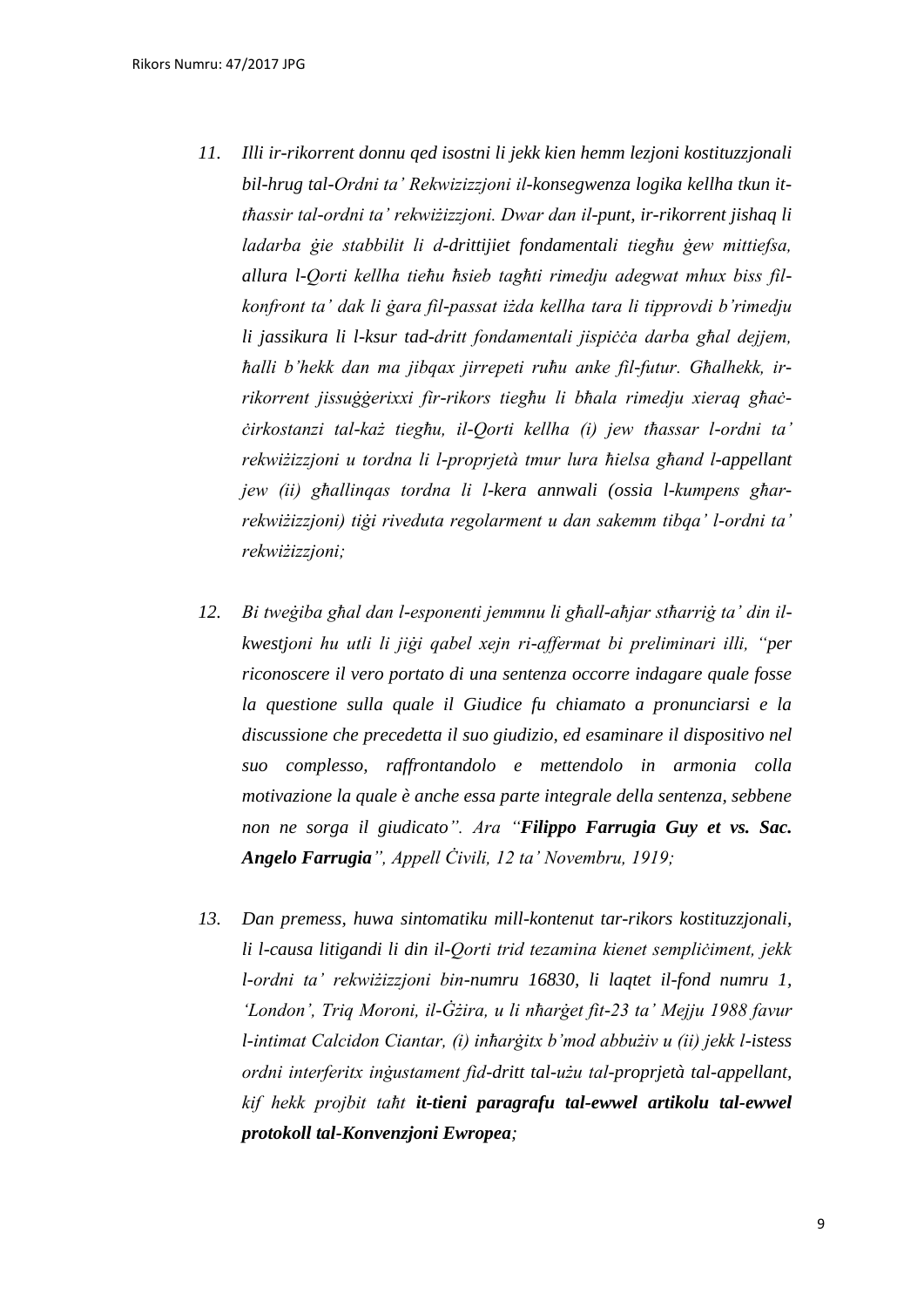- *14. Fuq l-istregwa tal-insenjament mislut mis-sentenza tal-Qorti ta' Strasburgu, tad-19 ta' Ġunju 2006, fl-ismijiet Hutten-Czapska v. Il-Polonja, l-Ewwel Onorabbli Qorti għarrfet li huma tlieta l-indaġnijiet li kellhom jiġu mwettqa għalbiex l-interferenza tal-istat (permezz tal-ordni ta' rekwiżizzjoni) fuq l-użu tal-proprjetà tal-appellant, setgħet titqies bħala waħda permessibbli a tenur tal-ewwel artikolu tal-ewwel protokoll tal-Konvenzjoni Ewropea. Dawn kienu:* 
	- *i. Li l-miżura meħuda mill-Istat saret taħt qafas legali;*
	- *ii. Li l-iskop tal-miżura kien wieħed leġittimu; u*
	- *iii. Li l-miżura meħuda żammet bilanċ ġust u proporzjonat bejn l-l-għan soċjali u l-ħtieġa li jiġu rispettati d-drittijiet fundamentali tarrikorrent Apap Bologna;*
- *15. Meqjusa dawn ir-rekwiżiti għal każ in eżami, is-sentenzi kollha li inghataghu fir-rigward ta' din l-Ordni ta' Rekwizizzjoni wara li għarblu a funditus il-provi akkwiżiti mill-atti proċesswali, ikkonkludew li l-ordni ta' rekwiżizzjoni, filwaqt li din kienet konformi mal-ewwel żewġ rekwiżiti fuq imsemmija, kienet tippekka però mit-tielet kweżit stante li l-kwantum tal-kera li kien intitolat għaliha r-rikorrent appellant (bħala konsegwenza tat-tfixkil fl-użu tal-proprjetà tiegħu), ma kienx jilħaq bilanċ ġust bejn l-interess ġenerali tal-komunità u l-ħarsien tad-dritt talproprjetà godut mir-rikorrent appellant;*
- *16. Illi ghalhekk meta r-rikorrent qed jerga jaghmel l-isess talba biex jigi imnehhi l-Ordni u biex tigi moghtija lura il-propjeta' hu qed jerga jittena jibdel dak li gia gie deciz b' mod finali – u ghalhekk dak li issa hu res judicata.*
- *17. Fl-ispeċifiku, is-sentenzi citati mir-rikorrent itennu li l-ordni ta' rekwiżizzjoni li rabtet il-fond tar-rikorrent appellant kienet waħda legali u saret għall-iskop dettat mid-disposizzjonijiet tal-Kap 125 tal-Liġijiet ta' Malta. Fuq it-tieni kweżit ġie misħuq li l-għan tal-ordni de quo kienet waħda leġittima u soċjali għaliex din kienet intiża biex tipprovdi akkomodazzjoni idoneja lill-intimat Calċidon Ciantar, li huwa persuna bi*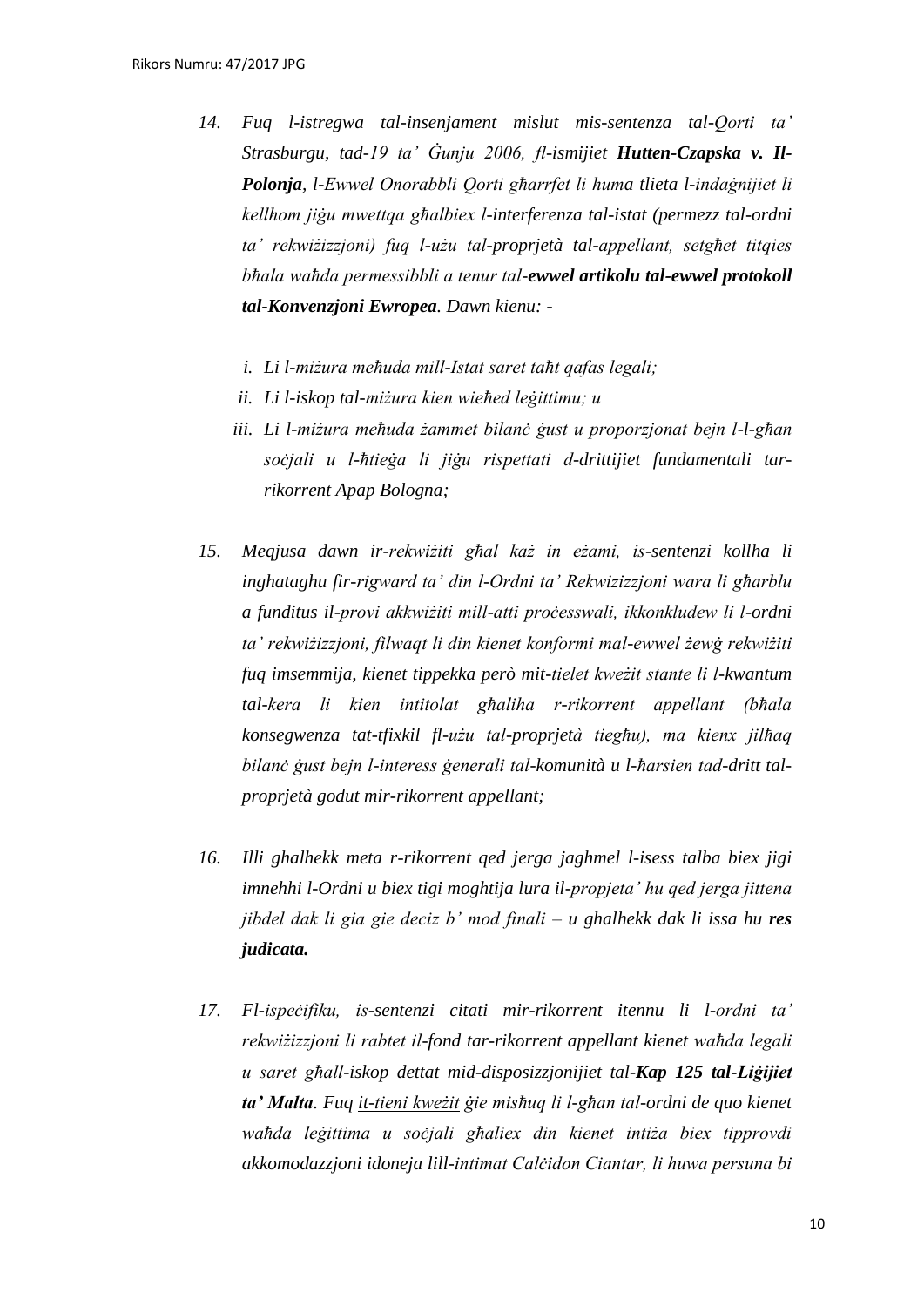*bżonnijiet speċjali, li ma jistax jaħdem u li jgħix unikament fuq ilbenefiċċji soċjali. Fl-aħħarnett, għal dak li għandu x'jaqsam mat-tielet kweżit, l-Ewwel Qorti sabet li l-kundizzjoni tal-proporzjonalità ma ġiex rispettat għaliex fil-fehma tagħha l-ordni ta' rekwiżżjoni għabbiet lirrikorrent appellant "with a disproportionate and excessive burden"; dawn il-fatturi gia gew decizi finalment.* 

- *18. Fuq is-saħħa ta' dawn ir-raġunijiet, il-Qrati kollha li messew dan il-kaz osservaw li għalkemm fil-każ in eżami d-Direttur għall-Akkomodazzjoni Soċjali kien adopera eżerċizzju leġittimu, permezz tal-ordni ta' rekwiżizzjoni, sabiex jikkontrolla l-użu tal-proprjetà tar-rikorrent appellant skont l-interessi ġenerali tal-pajjiż, mill-banda 'l-oħra, l-istess Onorabbli Qorti rriteniet li d-Direttur de quo naqas milli jżomm dak ilbilanċ ġust bejn l-istess interess ġenerali tal-komunità u d-dritt tarrikorrent appellant għat-tgawdija paċifika tal-possedimenti tiegħu. Għaldaqstant, fid-dawl ta' dawn iċ-ċirkostanzi, il-Qrati ma ħassewx li kienu jeżistu l-estremi biex titħassar l-ordni ta' rekwiżizzjoni iżda raw li kien il-każ li r-rikorrent appellant jingħata kumpens monetarju biex jagħmel tajjeb għal piż sproporzjonat li huwa kellu jsofri bħala riżultat tal-imsemmija ordni ta' rekwiżizzjoni. Dan kollu gia gie deciz b' mod finali.*
- *19. Spjegata fi kliem sempliċi r-ratio decidendi l-esponenti rispettosament ma jaraw l-ebda kontradizzjoni jew xi vizzju fil-motivazzjoni ta' dawn issentenzi. Effettivament, il-Qrati kollha aditi ċaħdu it-tieni talba tarrikorrent appellant dwar l-annullament tal-ordni ta' rekwiżizzjoni biex tibqa' koerenti mal-konklużjoni li dina l-ordni kellha titqies bħala waħda leġittima li saret fl-interess soċjali;*
- *20. Fil-verità, il-Qrati kienu ikunu kontradittorji li kieku aġixxew diversament u hassru l-ordni ta' rekwiżizzjoni, kif hekk qed jerga jippretendi ir-rikorrent issa. Dan qed jingħad propriju għaliex ma tistax fl-istess nifs tirrikonoxxi l-iskop, il-ħtieġa u l-leġittimità tal-ordni biex imbagħad tinnewtralizza tali stqarrija billi tħassar l-istess ordni. Ma jistax issa ir-rikorrent jerga jipprova jattakka l-ordni ta' rekwiżizzjoni*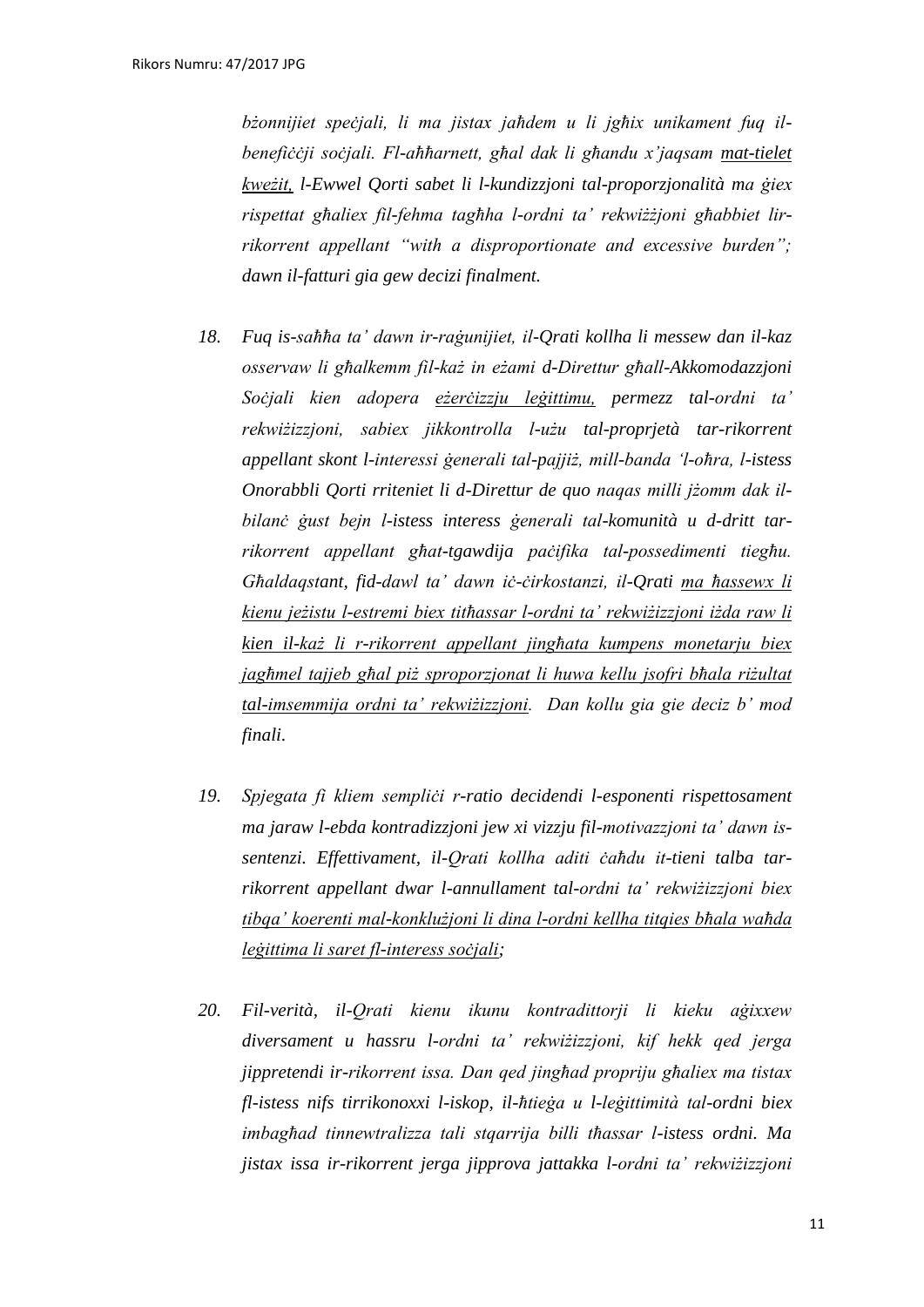*bħala miżura mhux meħuda fl-interess ġenerali u, jew jerga jitlob li din tiġi mneħħija;* 

- *21. Fuq kollox huwa paċifikament akkolt kemm mill-Qrati tagħna kif ukoll mill-organi tal-Kunsill tal-Ewropa li l-leġislazzjonijiet dwar il-kontroll ta' l-użu tal-proprjetà meħuda fl-interess soċjali huma permessibbli – ara Connie Zammit and others vs. Malta deċiż mill-Kummissjoni tal-Qrati Ewropea fit-12 ta` Jannar 1991, James and others vs. United Kingdom u Mellacher and others vs. Austria deċiżi fil-21 ta` Frar 1986 u 19 ta' Diċembru 1989 rispettivament;*
- *22. Aktar riċentement u b'mod aktar ċar fis-sentenza Edwards vs. Malta deċiża fl-24 ta' Ottubru 2006 il-Qorti Ewropea tal-Ġustizzja dwar il-liġi tar-rekwiżizzjoni kienet ippronunzjat ruħha b'dan il-mod: -*

*In the present case, the Court can accept the Government's argument that the requisition and the rent control were aimed at ensuring the just distribution and use of housing resources in a country where land available for construction could not meet the demand. These measures, implemented with a view to securing the social protection of tenants (see, mutatis mutandis, Hutten-Czapska, cited above, § 178, and Ghigo, cited above, § 58), were also aimed at preventing homelessness, as well as at protecting the dignity of poorly off tenants (see paragraphs 43 and 47 above).*

*The Court accepts that the impugned legislation had a legitimate aim in the general interest, as required by the second paragraph of Article 1.*

- *23. Għaldaqstant sewwa għamlu il-Qrati koncernati li ma ħassrux l-ordni ta' rekwiżizzjoni u fl-istess waqt ma kienux bl-ebda mod kontradittorji meta huma iddeċidew li iżżommuha ħajja;*
- *24. Dejjem fuq din it-tema, l-appellant lanqas ma għandu raġun jobbjetta kontra r-rimedju, fil-forma ta' kumpens monetarju, li ġie mogħti lilu mill-*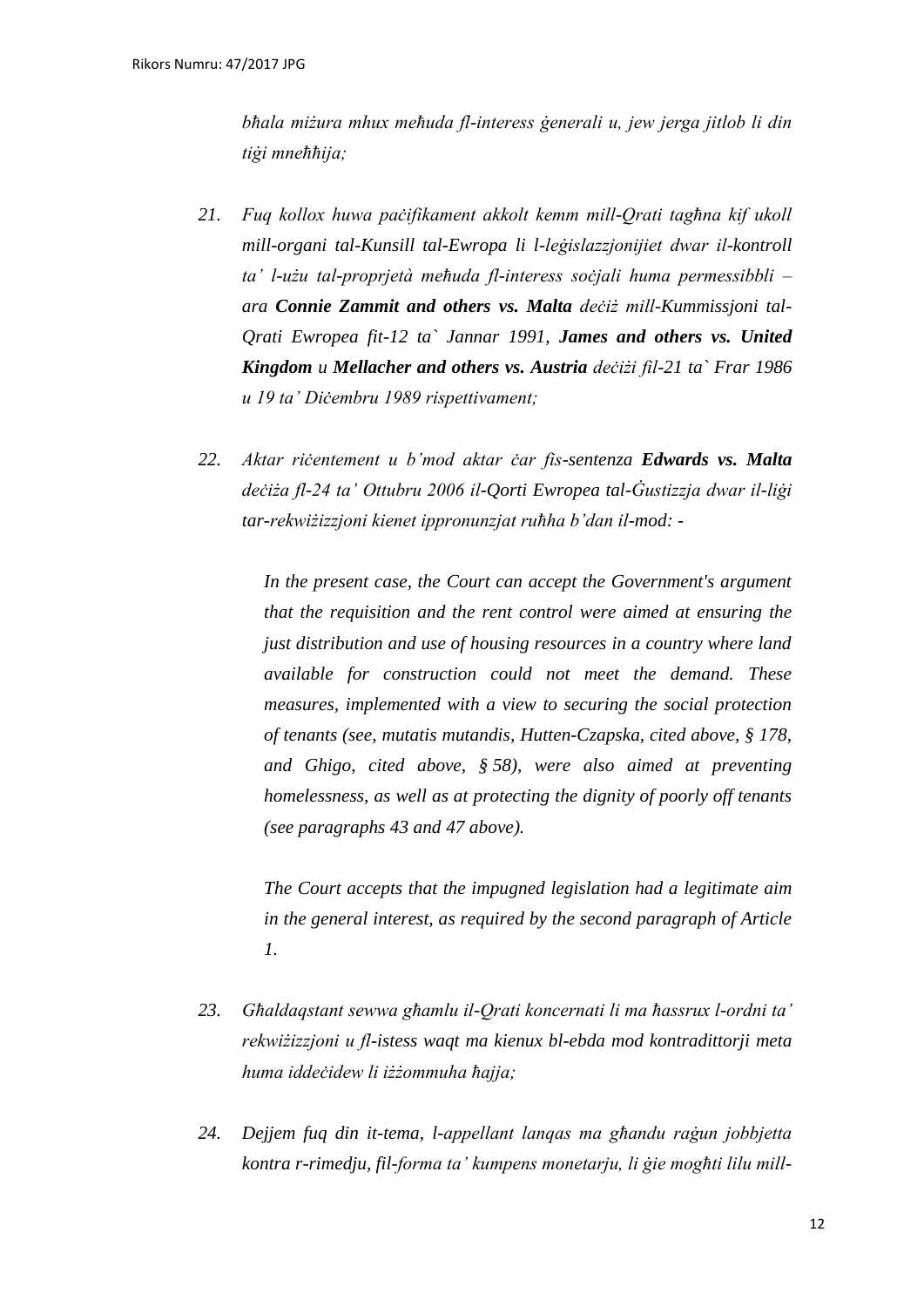*Qrati. Fis-sens, li huwa ma jistax jistieden lil din il-qorti tordna sabiex il-kera annwali tal-fond mertu ta' din il-kawża tiġi riveduta regolarment sakemm tibqa' fis-seħħ l-ordni ta' rekwiżizzjoni Dan għaliex kif tajjeb ġie ritenut mill-Qorti Kostituzzjonali, sa ftit ġimgħat ilu, fit-12 ta' Lulju 2011, fis-sentenza Carmen Cassar vs. Direttur ghall-Akkomodazzjoni Soċjali et, li koinċidentalment kienet tikkonċerna wkoll kawża dwar ordni ta' rekwiżizzjoni u li saħansitra kien fiha aggravju konsimili għal dak preżenti,* 

*Għalkemm din il-Qorti għandha latitudini wiesgħa ħafna sabiex tagħti dawk il-provvedimenti li tqis xieraq sabiex twettaq jew tiżgura ttwettiq tal-Artikoli 33 sa 45 tal-Kostituzzjoni u tad-Drittijiet tal-Bniedem u Libertajiet Fundamentali taħt il-Konvenzjoni dik illatitudini ma hix illimitata għaliex hi arġinata bl-ordinament ġuridiku tagħna li ma jippermettix lil din il-Qorti li temenda l-liġijiet tal-pajjiż u tikkonverti f'azzjoni mandatorja azzjoni li skont il-liġi relevanti hi wahda diskrezzjonarja jew li tobbliga lill-intimat Direttur iħallas kera jew kumpens għal fond rekwiżizzjonat akbar minn dak stabbilit bil-liġi li tirregola kemm għandu jkun dak il-kera jew kumpens. Il-kumpens li se mai din il-Qorti għandha tordna huwa kumpens għall-vjolazzjoni tad-dritt fundamentali riskontrat mill-Qorti" - (sottolinejar u enfażi miżjud mill-esponenti)*

- *25. Minn dan is-sunt inċiżiv huwa pależi li r-rikorrent f'dan l-istadju ma jistax jadixxi lil din l-Onorabbli Qorti biex twarrab u tissostitwixxi dak li hemm miġbur fil-Kap 125 tal-Liġijiet ta' Malta rigwardanti l-kera annwali ffissata bħala kumpens għar-rekwiżizzjoni. Dan għaliex huwa sew magħruf fid-duttrina legali li mhuwiex l-irwol tal-ġudikatura li tieħu post il-leġislatur fit-tfassil u fl-għażla tal-liġijiet. It-teorija politika tasseparazzjoni tal-poteri titlob li l-leġislaturi jkunu individwi ben distinti mill-membri tal-ġudikatura;*
- *26. Fuq l-istess linja ta ħsieb, il-Qorti Ewropeja fis-sentenza, ormai magħrufa, Amato Gauci vs. Malta, deċiża fil-15 ta' Settembru 2009, qalet li, "Under Article 41 of the Convention the purpose of awarding*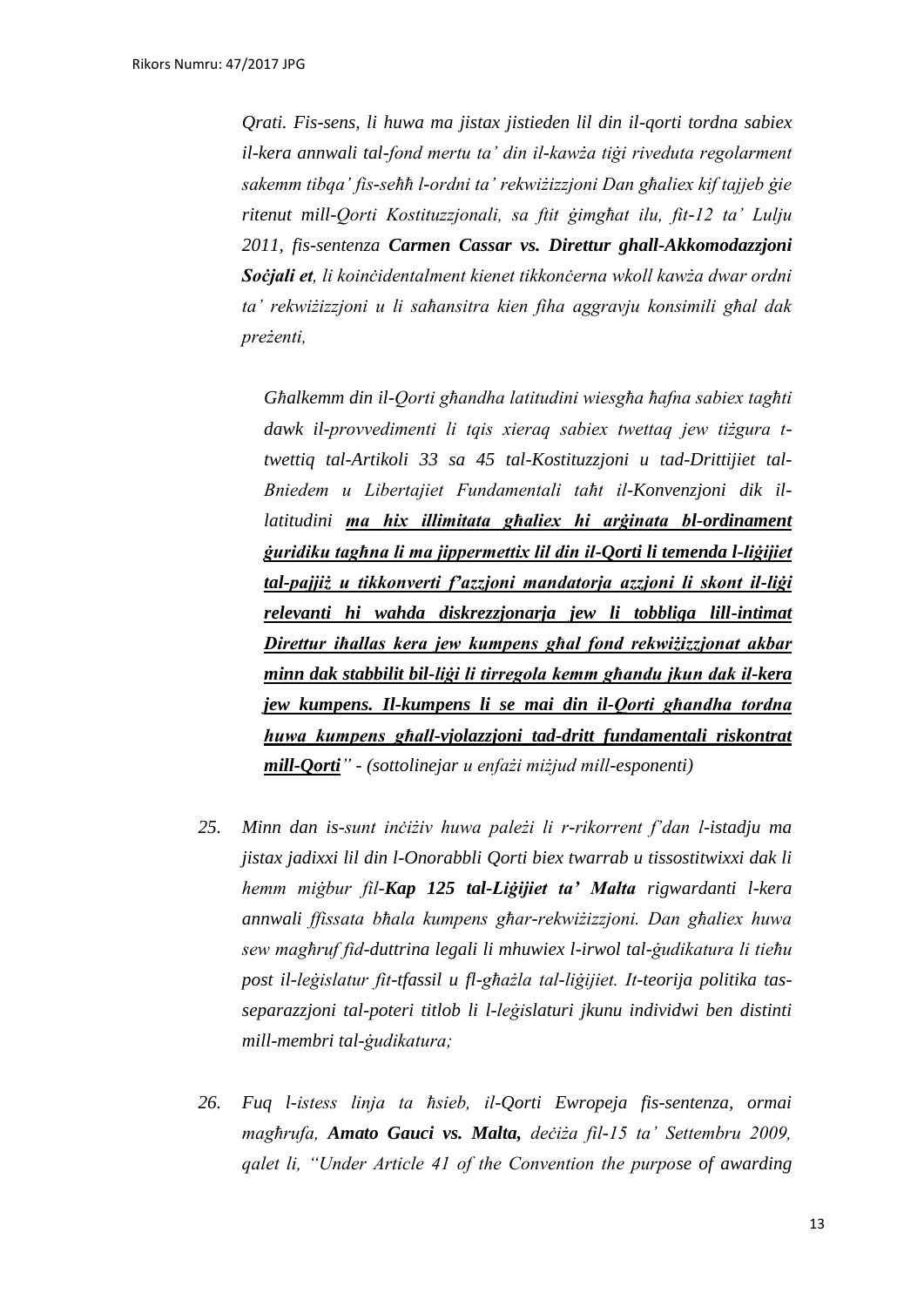*sums by way of just satisfaction is to provide reparation solely for damage suffered by those concerned to the extent that such events constitute a consequence of the violation that cannot otherwise be remedied (ibid., § 249). It is therefore not for the Court to quantify the amount of rent due in the future" ( para 80).";*

- *27. Konsegwentement fil-kawzi citati il-Qrati ma setgħux minn jeddhom jgħollu l-kera aktar minn dik li hija imposta mill-liġi. Iżda kulma setgħu jagħmlu, kif fil-fatt hekk sar huwa li jistabbilixxu somma li tkun xierqa bħala kumpens għall-vjolazzjoni tad-dritt fondamentali mixgħuf mirrikorrent;*
- *28. Fi kwalunkwe każ, ir-rikorrent ma huwiex ġust meta jasserixxi li lvjolazzjoni tad-dritt fuq il-beni tiegħu ħa tibqa' tipperdura fil-futur u li per conseguenza ta' dan huwa ħa joqgħod ikollu jerġa' jiftaħ proċeduri oħra 'l quddiem. Dan għaliex il-fatt li fil-passat kien hemm żbilanċ bejn il-miżura soċjali adottata mill-Istat u l-jedd tat-tgawdija tal-proprjetà tiegħu, ma jfissirx neċessarjament li wara l-ewwel sentenzi jghaddu in ġudikat, dan l-iżbilanċ ħa jibqa' jippersisti. Tassew, ħadd taħt il-kappa tax-xemx, ma jista' jippretendi li jkun jaf mija fil-mija x'ser jiġri fil-futur;*
- *29. Multo magis imbagħad, ma jistax jonqos li jiġi mfakkar ukoll lirrikorrent li llum wara d-dħul fis-seħħ tal-emendi l-ġodda fil-qasam talliġi tal-kera, tramite l-Att X tal-2009, il-kera li huwa jista' jdaħħal mingħand Calcidon Ciantar mhux se tibqa' staġnata għal dejjem iżda ser togħla kull tliet snin b'mod proporzjonali fuq il-bażi tal-indiċi talinflazzjoni, kif hemm provdut fl-artikolu 13 tal-Kap 158 tal-Liġijiet ta' Malta. Ifisser, li l-liġi domestika diġà llum tipprovdi għal mekkaniżmu bilanċjat u ġust ta' reviżjoni fil-kera. Kwindi anke minn dan l-aspett, irrikjam tar-rikorrent biex jiġi aġġustat il-kumpens minn din l-Onorabbli Qorti ma jidhirx li huwa f'loku;*
- *30. L-esponenti jagħlqu fuq dan il-punt billi jirrilevaw li huwa wkoll inutli li r-rikorrent jipprova jittimbra l-allokazjoni magħmulha favur Ciantar bħala waħda abbużiva. L-insinwazzjonijiet ta' abbuż, ta' interessi*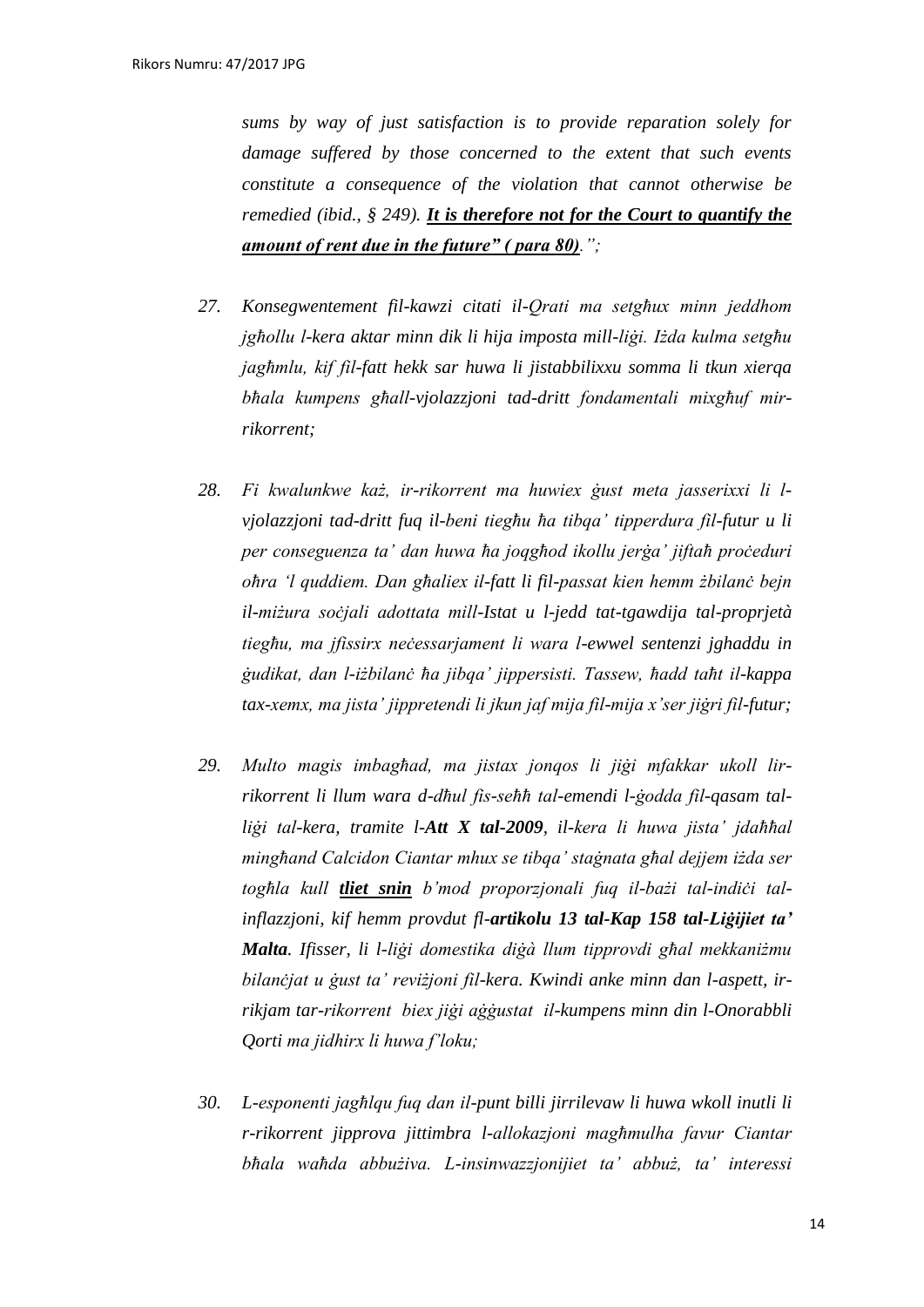*ulterjuri u ta' nuqqas ta' trasparenza fil-proċeduri, ilkoll minnu dedotti fir-rikors, ma ġew bl-ebda mod pruvati u għalhekk huwa evidenti li dawn jaqgħu fil-kamp tal-konġettura u tar-res gudikata. Isegwi allura li ladaraba gia fil-kawzi l-ohra ir-rikorrent naqas milli, adegwatament u konvinċevolment, jiddiżimpenja ruħu mill-oneru li jsostni l-asserzjonijiet tiegħu li verament seħħ abbuż mill-awtoritajiet governattivi, ikun illoġiku illi hu jippretendi illi issa din l-Onorabbli Qorti ghandha taċċetta issuppożizzjonijiet tiegħu, meta dawn mhux sostanzjati minn elementi ta' provi ċerti u suffiċjenti u meta dwar dawn l-allegazzjonijiet gia hemm sentenza li tikkostitwixxi res gudikata;* 

- *31. Wara kollox, kif sewwa esprimiet ruħha l-Ewwel Onorabbli Qorti filkawzi citati, l-allokazzjoni favur is-Sur Ciantar ma kinitx waħda kappriċċjuża jew inġustifikata iżda kienet spinta fuq raġunijiet soċjali biex tipprovdi post ta' abitazzjoni aktar xieraq u addattat għall-ħtiġijiet u ċ-ċirkostanzi speċjali tal-imsemmi Ciantar, li jbati minn diżabbilità serja f'saqajh – ħaġa li ġiet saħanistra kkonstata viżwalment mill-Imħallef sedenti fl-ewwel qorti. Bl-ordni ta' rekwiżizzjoni, mertu ta' din il-kawża, is-Sur Ciantar ġie mqiegħed ġewwa fond li kien ħafna aħjar minn dak li kellu preċedentment f' St.Andrews. B'daqshekk, l-esponenti ma jaraw xejn abbużiv u, jew illegali;*
- *32. Dwar it-taba ghall-kumpens, ir-rikorrent jikkontendi li skont hu dan suppost kellu jirrifletti l-valur lokatizju sħiħ tal-proprjetà fis-suq u mhux valur anqas;*
- *33. Dan l-argument mhuwiex wieħed valevoli għaliex kif tajjeb issenjalat il-Qorti fis-sentenzi citati dwar dan il—kaz, fuq l-iskorta ta' varji ġuristi prominenti fil-qasam tad-drttijiet fundamentali tal-bniedem, fosthom Harris O'Boyle, Warbrick u Van Dijk, każijiet li jittrattaw miżuri leġittimi fil-qasam tal-akkomodazzjoni soċjali intiżi appuntu biex tiġi mkattra l-ġustizzja soċjo-ekonomika, jistgħu fiċ-ċirkustanzi speċjali tagħhom, jiġbdu lejhom kumpens li jista' jkun anqas mill-kumpens sħiħ li talvolta seta' kien dovut kieku wieħed kellu jistrieħ fuq l-indikaturi tas-*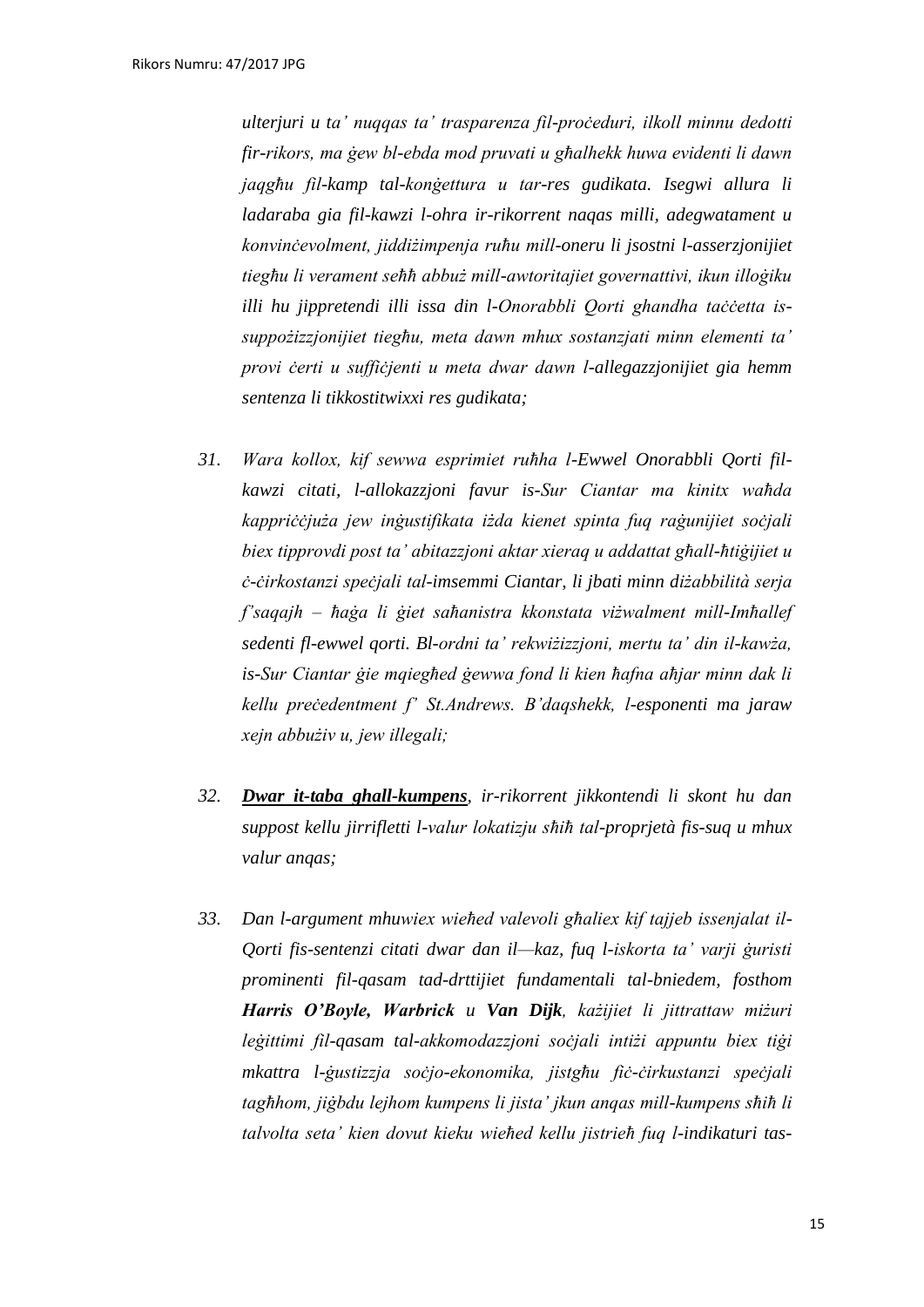*suq liberu (Ara wkoll ECHR Każ Ghigo vs. Malta, 17 ta' Lulju 2008, #18; Każ Edwards vs. Malta, 17 ta' Lulju 2008,#21);*

- *34. Fi kliem sempliċi, il-fatt waħdu li nstab li l-appellant kien qiegħed iġorr piż sproporzjonat minħabba li kien qiegħed jingħata kumpens baxx bħala konswegenza tal-ordni tar-rekwiżizzzjoni, ma jfissirx b'daqshekk li biex il-miżien tal-proporzjonalità jerġa' jxaqleb f'postu huwa impellenti li lappellant jitħallas il-kera kollha li seta' jdaħħal li kieku ma kienx hemm l-ordni ta' rekwiżizzjoni. F'dan il-kuntest, wieħed ma jridx jinsa li lmiżura leġittima li interferiet fil-pussess tal-appellant saret minħabba eżiġenzi soċjali u fl-interess tal-komunità in ġenerali. Għaldaqstant biex wieħed verament ikun jista' jitħadded fuq bilanċ ġust bejn l-interess ġenerali u l-interess tal-individwu, wieħed għandu jifhem u japprezza li miżura ta' din ix-xorta, meħuda fl-interess pubbliku, għandha biex ikun hemm ġustizzja soċjali, tattira riżarċiment li għandu jkun anqas millvalur sħiħ fis-suq;*
- *35. Marbut sfiq ma' dan, l-esponenti biex isaħħaħ l-argumentazzjonijiet tiegħu, jagħlaq billi jipproduċi silta inċiżiva enunċjata mill-Qorti Kostituzzjonali fis-sentenza Victor Gatt et vs. Avukat Ġenerali et, mogħtija fil-5 ta' Lulju 2011, fejn propriju dwar din il-materja tal-valur lokatizju kienet ippronunzjat ruħha hekk: -*

*L-ewwel Qorti ma akkordatx il-kumpens għal danni ċivili sofferti mirrikorrenti imma llikwidat kumpens bħala riparazzjoni għal ksur taddritt fundamentali tar-rikorrent li ma rċevewx kera adegwat għal snin twal. Il-Qorti għamlet dan wara li ħadet in konsiderazzjoni diversi fatturi ġià msemmija. Hi ma kienitx qegħdha tillikwida dan il-kumpens a bażi ta' xi kalkolu matematiku preċiż ta' valur lokatizzju imma dak il-kumpens kien intiż biex ikun 'reasonably related' mal-leżjoni li ġarrbu r-rikorrenti u dan f'termini ta' flus. Din il-Qorti hi tal-fehma li l-ammont akkordat mill-ewwel Qorti għandu jibqa'.*

*36. Illi intant is-sentenzi citati mir-rikorrent dwar dan il-kaz gia jaghtu indikazzjoni ta' kif kellu jinhadem il-kumpens xieraq. Ghalhekk huma*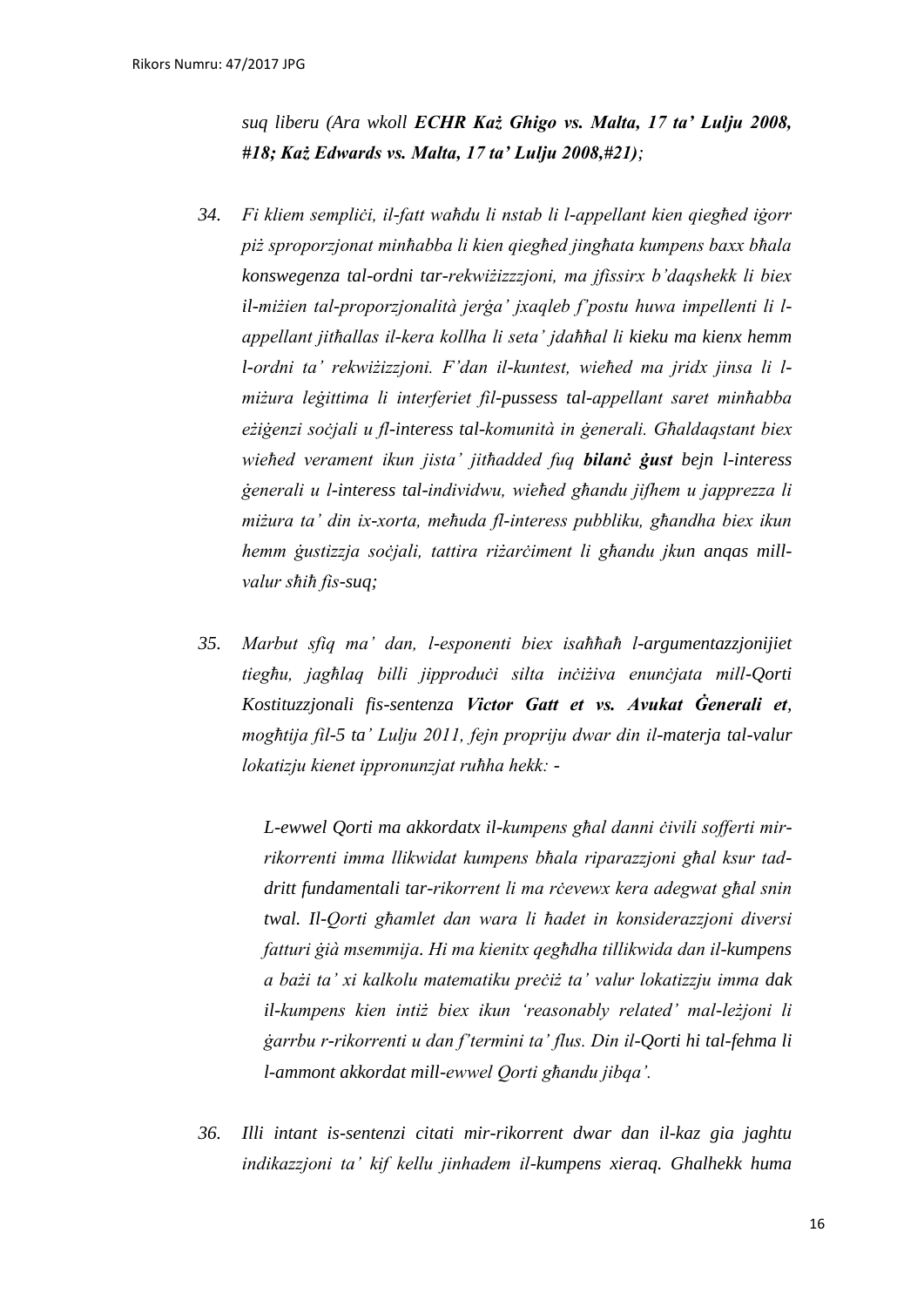*inutli u ezagerati il-kalkoli maghmula mill-Perit mahtur ex-parte millatturi Godwin Abela.* 

*37. Għaldaqstant għal dawn ir-raġunijiet din it-talba tar-rikorrent ghandha tigi meqjusa minn din il-perspettiva.* 

Rat ir-risposta tal-Avukat Generali datata 5 ta' lulju 2017,a fol 123 et seqq li taqra hekk:

*Illi in suċċint il-lanjanzi tar-rikorrenti huma fis-sens li bl-okkupazzjoni kontinwata tal-intimat Calcedonio Ciantar fil-fond 1, London, Triq Moroni, Gzira, in segwitu ta` ordni ta` rekwizizzjoni mahruga mil-Awtorita` tad-Djar dan huwa bi ksur tad-drittijiet fundamentali tar-rikorrent kif protetti bl-Artikolu 1 tal-Ewwel Protokoll tal-Konvenzjopni Ewropea.* 

*Illi l-esponent jirrespingi dawn l-allegazzjonijiet bhala infondati fil-fatt u fid-dritt stante li, kif ser jigi spjegat aktar 'l isfel, l-ebda agir ta' l-esponenti ma kiser jew illeda xi dritt fundamentali tar-rikorrenti.* 

- *1. Illi in linea preliminari, l-intimat Avukat Generali m`huwiex il-legittimu kontradittur ghat-talbiet tar-rikorrenti u dan a tenur tal-artikolu 181B tal-Kap 12 tal-Ligijiet ta` Malta li jipprovdi li l-mansjoni guridika tal-Gvern f`kawzi gudizzjarji hija vestita fil-Kap tad-Dipartiment koncernat. Fil-kaz odjern huwa d-Direttur tal-Awtorita` tad-Djar li bhala awtorita` hija unikament responsabbli ghall-hrug ta` Ordnijiet ta` Rekwizizzjoni. Lesponent Avukat Generali jishaqq li m`ghandux mansjoni li johrog ordinijiet ta` rekwizizzjoni u wisq inqas ghandu s-setgha` li jannulla ordnijiet ta` rekwizizzjoni u ghalhekk ghandu jigi lliberat mill-osservanza tal-gudizzju. Illi dan kollu gie ikkonfermat fis-sentenza li hija strettament relatata` ma` din ilkawza u cioe` il-kawza fl-ismijiet Louis Apap Bologna vs. Calcidon Ciantar et deciza mil-Qorti Kostituzzjonali fl-24 ta` Frar 2012. Ghalhekk huwa inspjegabbli kif ir-rikorrent qed jerga ghal darb`ohra jinsisti li l-esponent Avukat Generali ghandu jkun parti f`din il-kawza.*
- *2. Illi preliminarjament in kwantu l-lanjanza tar-rikorrenti hija mibnija fuq allegata lezjoni ta' dritt ghat tgwadija ta` proprjeta`, l-esponenti jirrileva li*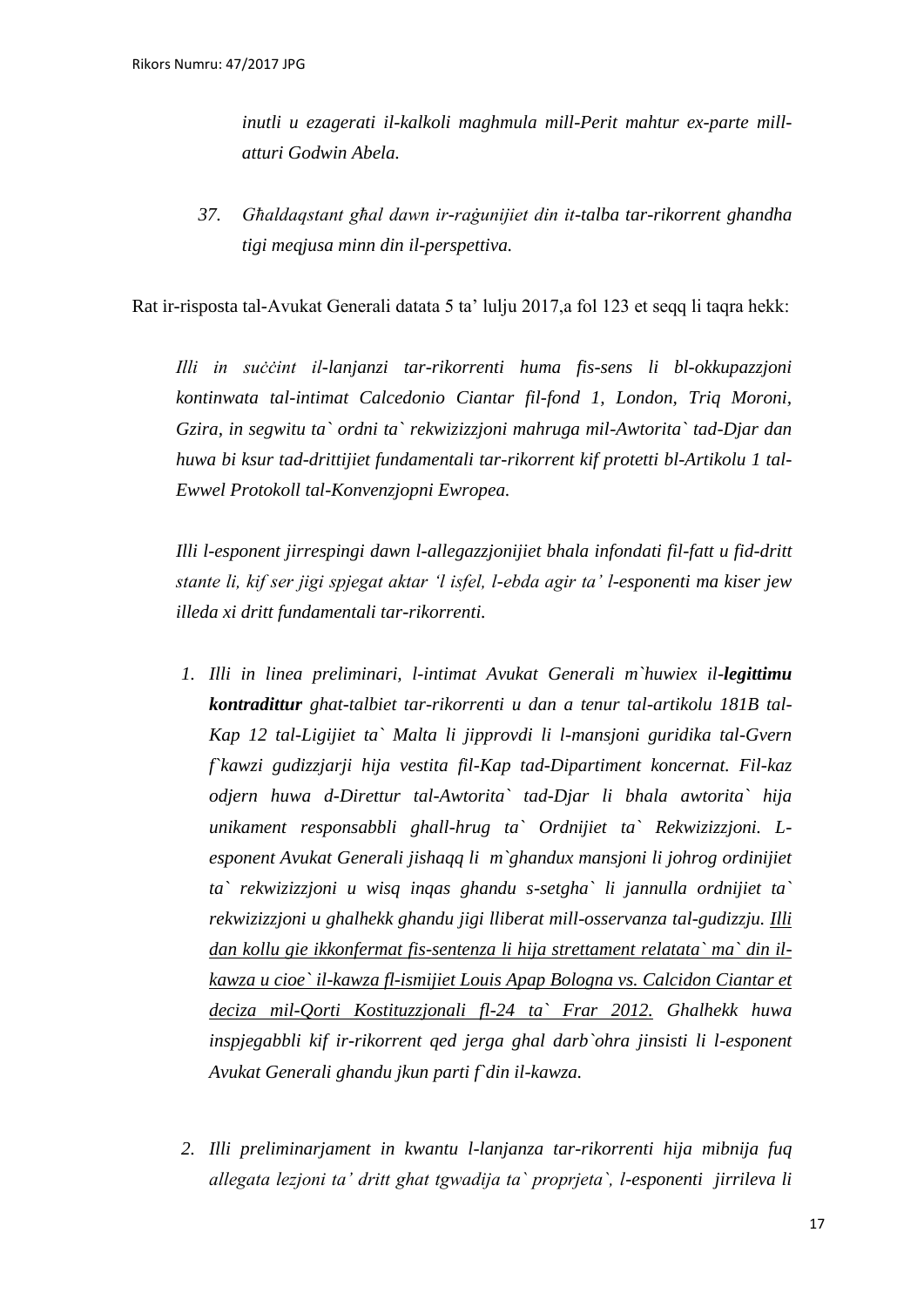*r-rikorrenti diga' kien ippropona azzjoni kostituzzjonali identika fl-ismijiet "Louis Apap Bologna vs. Calcidon Ciantar et" (rikors kostituzzjonali numru 57/2009) li nqatghet finalment mill-Qorti Kostituzzjonali fl-24 ta' Frar 2012 liema kawza hija llum res judicata u r-rikorrenti ghalhekk ma jistax jerga' jirriproponi l-istess ilment identiku quddiem dina l-Onorabbli Qorti tramite lproceduri odjerni. Jinghad ukoll li wara s-sentenza tal-Qorti Kostituzzjonali ir-rikorrenti irrikorra quddiem il-Qorti ta' Strasburgu u l-Qorti Ewropeja permezz tad-decizjoni taghha fil-kawza fl-ismijiet "Apap Bologna v. Malta" (application number 46931/12) deciza fit-30 t' Awwissu 2016 sabet li rrikorrent garrab vjolazzjoni tal-artikolu 1 tal-Ewwel Protokoll u tal-artikolu 13 tal-Konvenzjoni Ewropea u tat kumpens ta` 30,000 euro bhala danni pekunjarji u 10,000 euro ghal ispejjez. Din is-sentenza giet ezegwita mil-Gvern Malti u ghalhekk ir-rikorrent ha dak li kellu jiehu. Il-Qrati, kemm Maltin kif ukoll dik Ewropea ta` Strasburgu, diga ezaminaw u iddecidew dwar il-lanjanzi migjuba mir-rikorrent u taw ir-rimedji opportuni u ghalhekk dawk d-decizjonijiet huma meqjusa issa li huma res judicata.*

- *3. Illi subordinatament u minghajr pregudizzju ghas-suespost, il-Qrati Maltin diga esprimew ruhhom kif l-ordni ta` rekwizizzjoni in kwistjoni saret skond il-ligi, ghal skop pubbliku u fl-interess pubbliku;*
- *4. Fuq l-insenjament mehud mil-gurisprudenza kemm Maltija kif ukoll Ewropea huma tlieta l-indaġnijiet li ghandhom jiġu mwettqa sabiex l-interferenza talistat (permezz tal-ordni ta' rekwiżizzjoni) fuq l-użu tal-proprjetà tarrikorrenti, setgħet titqies bħala waħda permessibbli a tenur tal-ewwel artikolu tal-ewwel protokoll tal-Konvenzjoni Ewropea. Dawn kienu:* 
	- *iv. Li l-miżura meħuda mill-Istat saret taħt qafas legali;*
	- *v. Li l-iskop tal-miżura kien wieħed leġittimu; u*
	- *vi. Li l-miżura meħuda żammet bilanċ ġust u proporzjonat bejn l-lgħan soċjali u l-ħtieġa li jiġu rispettati d-drittijiet fundamentali tarrikorrent Apap Bologna;*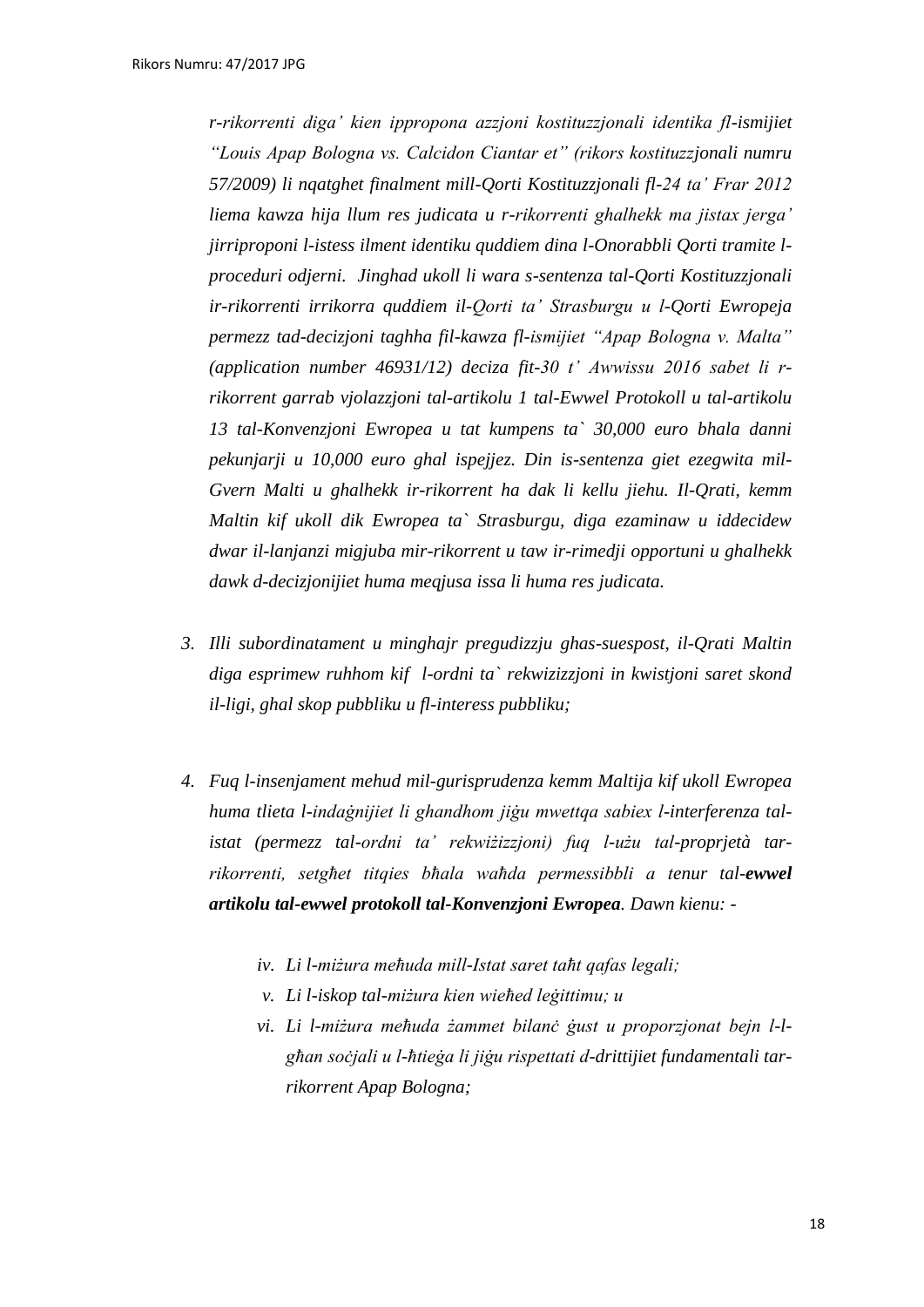- *5. Is-sentenzi citati mir-rikorrent itennu li l-ordni ta' rekwiżizzjoni li rabtet ilfond tar-rikorrent appellant kienet waħda legali u saret għall-iskop dettat mid-disposizzjonijiet tal-Kap 125 tal-Liġijiet ta' Malta. Fuq it-tieni kweżit ġie misħuq li l-għan tal-ordni de quo kienet waħda leġittima u soċjali għaliex din kienet intiża biex tipprovdi akkomodazzjoni idoneja lill-intimat Calċidon Ciantar, li huwa persuna bi bżonnijiet speċjali, li ma jistax jaħdem u li jgħix unikament fuq il-benefiċċji soċjali. Fl-aħħarnett, għal dak li għandu x'jaqsam mat-tielet kweżit, l-Ewwel Qorti sabet li l-kundizzjoni tal-proporzjonalità ma ġiex rispettat għaliex fil-fehma tagħha l-ordni ta' rekwiżżjoni għabbiet lirrikorrent appellant "with a disproportionate and excessive burden"; dawn il-fatturi gia gew decizi finalment. Għaldaqstant, fid-dawl ta' dawn iċċirkostanzi, il-Qrati ma ħassewx li kienu jeżistu l-estremi biex titħassar lordni ta' rekwiżizzjoni iżda raw li kien il-każ li r-rikorrent jingħata kumpens monetarju biex jagħmel tajjeb għal piż sproporzjonat li huwa kellu jsofri bħala riżultat tal-imsemmija ordni ta' rekwiżizzjoni. Dan kollu gia gie deciz b' mod finali.*
- *6. Fi kwalunkwe każ, l-esponent ma jaqbilx mar-rikorrent meta jasserixxi li lvjolazzjoni tad-dritt fuq il-beni tiegħu ħa tibqa' tipperdura fil-futur u li per conseguenza ta' dan huwa ħa joqgħod ikollu jerġa' jiftaħ proċeduri oħra 'l quddiem. Dan għaliex il-fatt li fil-passat kien hemm żbilanċ bejn il-miżura soċjali adottata mill-Istat u l-jedd tat-tgawdija tal-proprjetà tiegħu, ma jfissirx neċessarjament li wara l-ewwel sentenzi jghaddu in ġudikat, dan liżbilanċ ħa jibqa' jippersisti.*
- *7. Multo magis imbagħad, ma jistax jonqos li jiġi mfakkar ukoll lir-rikorrent li llum wara d-dħul fis-seħħ tal-emendi l-ġodda fil-qasam tal-liġi tal-kera, tramite l-Att X tal-2009, il-kera li huwa jista' jdaħħal mingħand Calcidon Ciantar mhux se tibqa' staġnata għal dejjem iżda ser togħla kull tliet snin b'mod proporzjonali fuq il-bażi tal-indiċi tal-inflazzjoni, kif hemm provdut flartikolu 13 tal-Kap 158 tal-Liġijiet ta' Malta. Ifisser, li l-liġi domestika diġà llum tipprovdi għal mekkaniżmu bilanċjat u ġust ta' reviżjoni fil-kera. Kwindi anke minn dan l-aspett, ir-rikjam tar-rikorrent biex jiġi aġġustat il-kumpens minn din l-Onorabbli Qorti ma jidhirx li huwa f'loku;*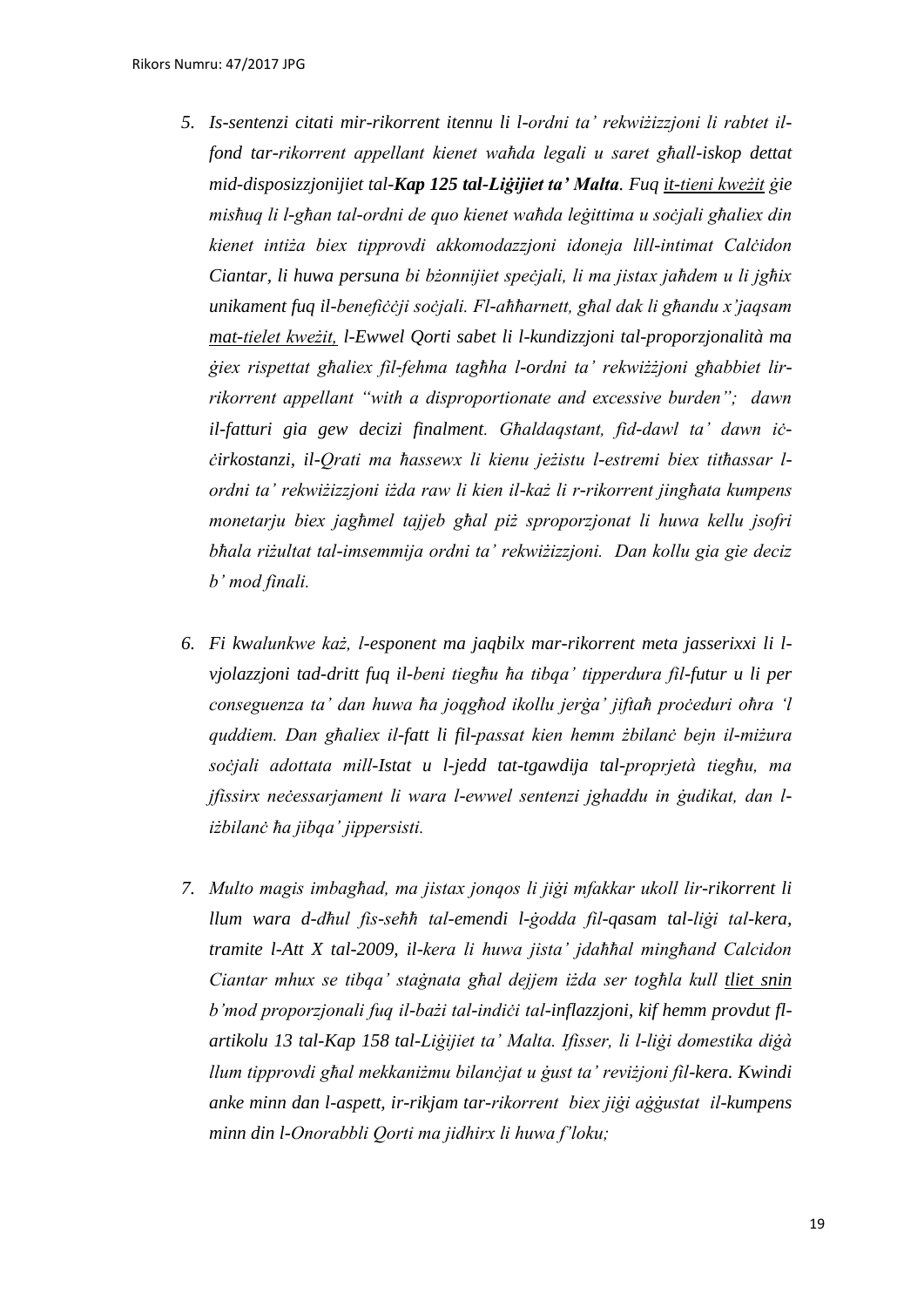- *8. Ghaldaqstant fid-dawl tas-suespost ma hemm l-ebda lezjoni tad-drittijiet fundamentali tar-rikorrenti u din l-Onorabbli Qorti ghandha tichad lallegazzjonijiet u t-talbiet kollha bhala infondati fil-fatt u fid-dritt.*
- *9. Salv eccezzjonijiet ulterjuri.*

*10. Bl-ispejjez.* 

Rat illi fis-seduta tas-16 ta' Jannar, 2018, Dr Cordina talab illi jigu allegati l-atti talkawza bl-istess ismijiet 57/2009 deciza mill-Qorti Kostituzzjonali fl-24 ta' Frar, 2012. Il-Qorti laqghet it-talba u minnufih ordnat komunika lir-Registratur. (Vide fol 198).

Semghet ix-xhieda bil-gurament;

Rat id-dokumenti ezebiti u l-atti kollha tal-kawza;

Semghet it-trattazzjoni tal-partijiet.

# **Ikkonsidrat;**

**Il-Perit Godwin Abela** xehed a fol 131 illi hu kien gie inkarigat mir-rikorrent biex jaghmel valutazzjoni tal-fond in kwistjoni u kkonferma bil-gurament tieghu ir-rapport redat minnu data 4 ta' Meju 2017.

**In kontro-ezami** a fol 131 ikkonferma illi huwa kellu l-istess inkarigu fil-kawza kostituzzjonali fl-istess ismijiet bin-numru 59/2009, u f'kawzi ohra simili, u li xehed f'dawk il-kawzi wkoll.

**Louis Apap Bologna** xehed permezz ta' affidavit a fol 134 *et seqq* illi l-fond in kwistjoni huwa dar bl-indirizz London, 1, Moron Street, Gzira, li hija proprjeta tieghu u li kienet giet rekwizizzjonata. Xehed ili huwa wieret din id-dar minghand iz-ziju tieghu Frederick Gollcher fl-1980, u xioe xi erba' snin wara li l-fond gie rekwizizzjonat u assenjat lil familja Sheehan. Xehed illi lejn l-ahhar tal-1986 jew il-bidu tal-1987 Joanne Sheehan kienet marret tghidlu li ser titlaq mid-dar, u li kienet ser tghaddi c-cwievet lil Silvio Grech. Hu kien qalilha li ma kienx ser jaccetta dan. Kompla li pero xi zmien wara, minghajr ma qatt sar xi condition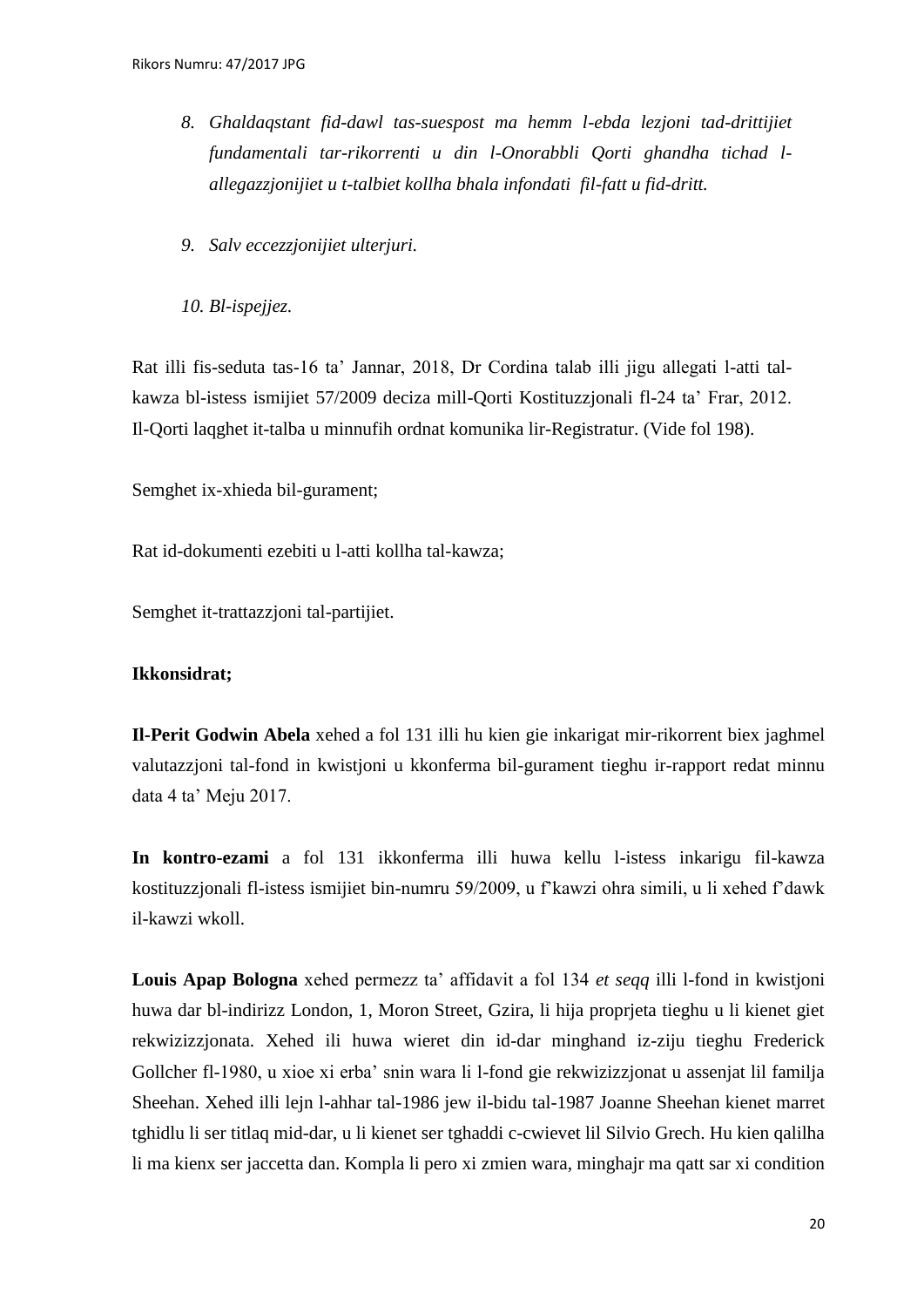report tal-post, kien ircieva Ordni ta' Rekwizizzjoni data 12 ta' Jannar 1987 li kienet ssanzjonat dan l-arrangament, u li kienet ordnatlu sabiex jikkonsenja c-cwievet lid-Dipartiment sal-31 ta' Marzu 1987.

Xehed illi fil-1 ta' Dicembru 1987 kien mar fuq il-post u minflok lil Silvio Grech kien sab lil Calcidonio Ciantar joqghod go din id-dar, li qallu li kien ilu joqghod f'din id-dar ghal xi tlett xhur. Qal illi ghalhek hu kien baghat ittra lil Awtorita tad-Djar sabiex jipprotesta dan kollu izda qatt ma kien ircieva risposta, u minflok kienet harget Ordni ta' Rekwizizzjoni ohra sabiex tissanzjoni li Ciantar ikunu jista' jghix fl-istess fond. Xehed illi huwa kien dejjem jibghat ilmenti dwar dan kollu tramite l-avukat tieghu, izda qatt ma kien jircievi risposta ghajr *acknowledgment.* 

Xehed illi fit-23 ta' Frar 1996 kien ra applikazzjoni tal-MEPA mwahhla mal-hajt biex Ciantar ikun jista' jpoggi antenna tas-satellita fuq il-bejt, u ghalhekk kien kiteb lil MEPA sabiex jipprotesta. Xehed li pero qatt ma kien ircieva risposta ghall-ittra tieghu, u minflok kien biss ircieva ittra fl-21 ta' Jannar 1997 illi l-permess kien gie moghti u li l-MEPA kellha s-setgha li tohrog dan il-permess. Zied li ghalhekk kien ghamel ilment mal-Ombudsman izda baqa' qatt ma ha ragun. Qal ukoll illi fit-12 ta' Nobembru 2007 il-MEPA kienet ukoll tat permess lil Ciantar sabiex jibni gallarija maghluqa tal-*aluminium* fl-ewwel sular, u dan minghajr l-gharfien u l-permess tieghu.

Qal illi hu kien ha din il-kwistjoni quddiem il-Qrati Maltin u anke quddiem il-Qorti ta' Strasbourg. Spjega illi wara s-sentenza tal-Qorti ta' Strasbourg kien thallas il-kumpens finanzjarju ordnat mill-Qorti, izda s-sitwazzjoni baqghat ma inbidlitx. Xehed illi hu ghadu qed jigi privat mill-proprjeta tieghu, minkejja din is-sentenza, u huwa ghalhekk illi qed jaghmel din il-kawza.

**Mario Magro** xehed permezz ta' affidavit a fol 201 illi l-proprjeta in kwistjoni kienet giet rekwizizzjonata fil-31 ta' Awissu 1976 permezz tal-Ordni bin-numru RO 16830. Kompla illi l-istess fond kien gie mikri ghal skopijiet residenzjali fis-6 ta' Settembru 1976 lil Peter Sheehan bil-kera ta' Lm17.40 fis-sena. Kompla illi sussegwentement kien inharget ordni ta' rekwizizzjoni ohra fuq l-istess fond fit-12 ta' Jannar 1987, u l-proprjeta kienet giet mikrija lil Calcidonio Ciantar fit-30 ta' Mejju 1988 bil-kera ta' Lm40 fis-sena. Xehed illi l-Awtorita ghamlet zewg pagamenti lir-rikorrent. L-ewwel pagament kien sar fit-2 ta' Marzu 1998 u kien tkopri l-kera ghall-perjodu bejn is-6 ta' Mejju 1987 sal-5 ta' Mejju 1998, u t-tieni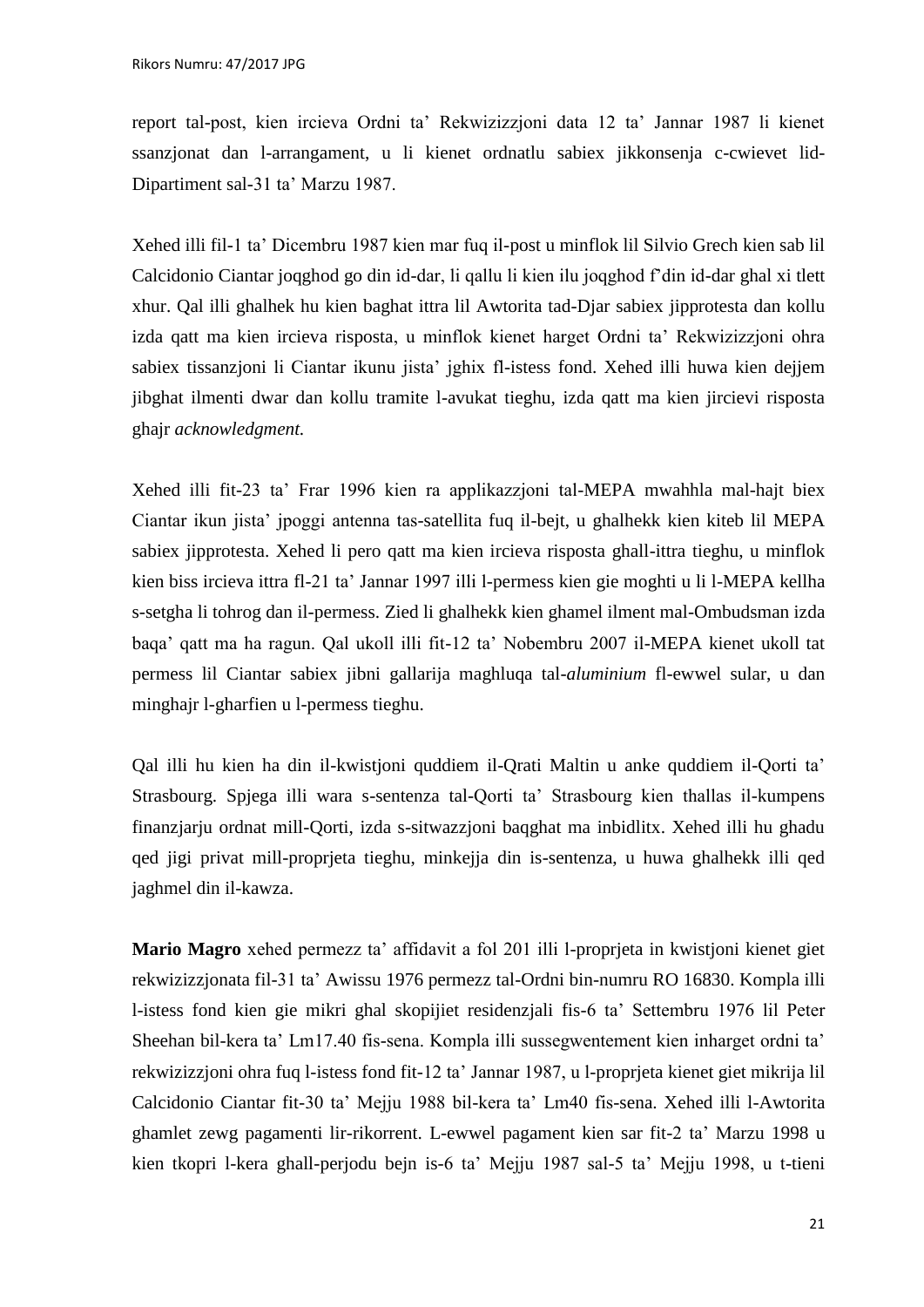pagament kien sar fis-17 ta' Gunju 2003 u kien ikopri l-kera bejn is-6 ta' Mejju 1998 sal-5 ta' Meju 2003, liema pagamenti kienu gew accettati mir-rikorrenti.

Xehed illi r-rikorrenti kien fetah kawza kostituzzjonali fis-sena 2009, li kienet giet deciza fl-14 ta' Lulju 2011, u giet appellata mill-Awtorita tad-Djar u mis-sidien. Kompla illi fl-24 ta' Far 2012 il-Qorti Kostituzzjonali kienet iddeciediet illi l-kumpens dovut lir-rikorrent kellu jkun fl-ammont ta' €16,000, liema ammont thallas mill-Awtorita fid-19 ta' April 2012.

**Calcedonio Ciantar** xehed permezz ta' affidavit a fol 215 illi huwa resident fil-fond in kwistjoni u ilu jghix hemmhekk ghal madwar 30 sena. Spjega illi huwa jsofri minn dizabilita peress illi meta kien zghir kien qabdu l-polio u ghalhekk ghandu mobbilita limitata u jimxi bl-ghajnuna ta' bastun. Xehed li originarjament il-Gvern kien allokalu appartament f'St. Andrews pero kien ikollu jimxi distanzi twal sabiex jaghmel il-qadi ta' kuljum u ghalhekk kien talab lil Awtorita tad-Djar residenza alternattiva li tkun go belt, u kien ghalhekk li kien gie allokat il-fond in kwistjoni. Spjega li l-Awtorita tad-Djar qatt ma kienet informatu illi din il-proprjeta kienet originarjament ta' persuna privata, u hu dejjem hallas il-kera lil Awtorita tad-Djar. Xehed illi hu separat u ghandu zewgt itfal li ghadhom jghixu mieghu.

# **Ikkonsidrat:**

L-Avukat Generali eccepixxa preliminarjament illi m'huwiex legittimu kontradittur f'din ilkawza ai termini tal-Artikolu 181B tal-Kapitolu 12 tal-Ligijiet ta' Malta ghaliex m`ghandux mansjoni li johrog ordinijiet ta` rekwizizzjoni u wisq inqas ghandu s-setgha` li jannulla ordnijiet ta` rekwizizzjoni u ghalhekk ghandu jigi lliberat mill-osservanza tal-gudizzju. Zied illi l-fatt illi huwa m'ghandux interess guridiku huwa ikkonfermat fis-sentenza li hija strettament relatata` ma` din il-kawza u cioe` il-kawza fl-ismijiet Louis Apap Bologna vs. Calcidon Ciantar et deciza mil-Qorti Kostituzzjonali fl-24 ta` Frar 2012.

Il-Qorti taghraf illi bejn il-partijiet diga hemm sentenza tal-Qorti Kostizzjonali u sentenza tal-Qorti Ewropeja dwar id-Drittijiet tal-Bniedem. Fis-sentenza tal-Qorti ta' Strasbourg datata 30 ta' Awissu 2016, il-Qorti kien ikkonkludiet is-segwenti:

> **"***The Court takes note of the efforts made by the Government to make changes to the legislation (in the form, inter alia, of the 2010 amendments) in the wake of the execution phase before the*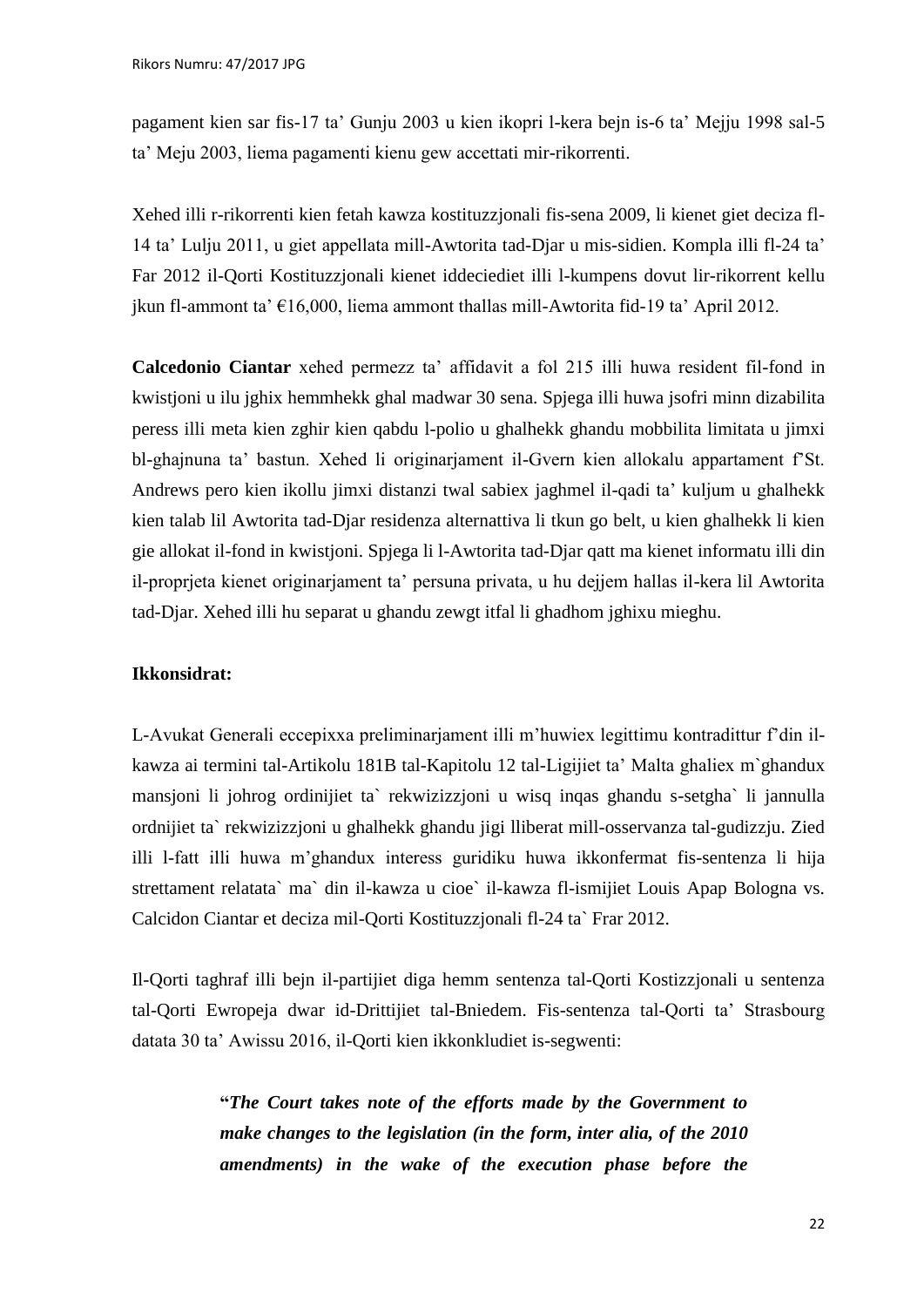*Committee of Ministers in connection with a series of judgments delivered against Malta concerning this subject matter (see Ghigo, cited above; Edwards, cited above and Fleri Soler and Camilleri v. Malta, no. [35349/05,](https://hudoc.echr.coe.int/eng#{%22appno%22:[%2235349/05%22]}) ECHR 2006-X). Indeed, in the first two of those cases the Court, having regard to the systemic situation it had identified, considered that general measures at national level were called for. Nevertheless, despite the passage of ten years, those cases remain open before the Committee of Ministers. In this connection, the Court cannot but note that the rents provided for by the amended law remain in stark contrast to the values of such property.***" 1**

Illi fid-dawl ta' dan filfatt, fil-kap tar-rimedju xieraq, il-Qorti ta' Strasbourg kienet irrilevat is-segwenti:

> *"Lastly, the Court makes reference to its call for general measures, under Article 46 of the Convention, to be applied by the Maltese State in order to put an end to the systemic violation of the right of property identified in such cases (see Edwards (just satisfaction), cited above, §§ 30-34) and encourages the Government to pursue such a measure speedily and with due diligence under the supervision of the Committee of Ministers***."<sup>2</sup>**

Huwa minnu illi l-Avukat Generali m'ghandux mansjoni li johrog jew jannulla ordnijiet ta' rekwizzjoni ghaliex dan il-poter jinsab f'idejn l-Awtorita tad-Djar, u ghalhekk hija l-Awtorita tad-Djar li trid tirrispondi ghall-ksur ta' drittijiet fondamentali msejsa fuq ordni ta' rekwizizzjoni mahrug minnha. Pero din il-kawza ma titrattatax semplici ordni ta' rekwizzjoni leziv tad-drittijiet fondamentali tar-rikorrenti. Din il-kawza hija partikolari fissens illi r-rikorrenti diga rebhu kawza kontra l-Istat Malti quddiem il-Qorti Ewropeja Dwar id-Drittijiet tal-Bniedem, fejn gie misjub illi l-Istat Malti pogga fis-sehh sitwazzjoni ta' ksur sistematiku tad-dritt tal-proprjeta u li ma hax il-pass kollha neccessarji sabiex jindirizza din is-sitwazzjoni.

 $\frac{1}{1}$  Par. 55.

 $2$  Par. 103.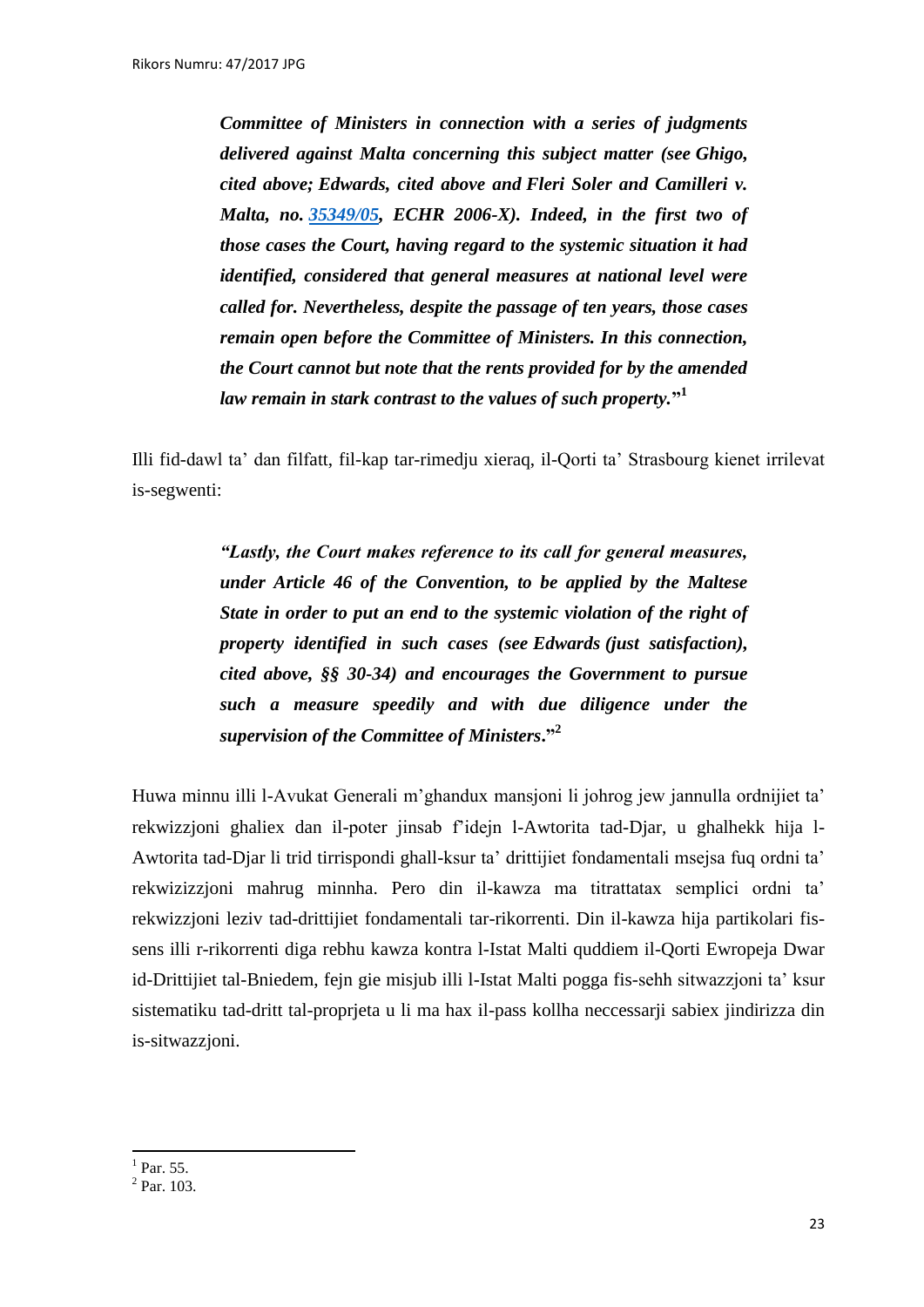Soluzzjoni ghal din is-sitwazzjoni ta' ksur sistematiku tad-dritt fondamentali ghal proprjeta tista' tinghata biss mill-Istat permezz tal-promulgazzjoni tal-legislazzjoni necessarja. L-Awtorita tad-Djar m'ghandhiex il-poter illi temenda l-ligi sabiex tirrisolvi din is-sitwazjoni. Ghalhekk, ghal dan in-nuqqas huwa biss l-Avukat Generali li jista' jirrispondi, u mhux l-Awtorita tad-Djar.

Il-Qorti hawnhekk taghmel referenza ghas-sentenza fl-ismijiet **Maria Ghigo vs L-Awtorita tad-Djar et** deciza fid-19 ta' Frar 2018, fejn fir-rigward ta' fatti simili ghal din il-kawza, din il-Qorti kienet cahdet l-eccezzjoni tal-Avukat Generali ghaliex:

> **"…***il-Qorti tqis illi ma jistghax jinghad li l-Avukat Generali m'huwiex il-legittimu kontradittur f'din il-kawza, meta bejn irrikorrenti u l-Istat diga hemm sentenza finali tal-Qorti ta' Strasbourg illi gharfet l-obbligu tal-Istat illi jiehu dawk il-passi necessarji sabiex jitwaqqfu vjolazzjonijiet simili. Ghalhekk, l-Avukat Generali huwa filfatt il-legittimu kontradittur ukoll f'din il-kawza, peress illi huwa l-Avukat Generali illi jista' jirrispondi fir-rigward ta' dan l-obbligu tal-Istat, ikkonsidrat illi dan l-obbligu necessarjament jinvolvi l-introduzzjoni u/jew l-emendar ta' ligijiet, kwistjoni li certament tindika lill-Avukat Generali bhala l-legittimu kontradittur***."**

Fid-dawl ta' dan kollu, fil-fehma tal-Qorti din l-eccezjoni preliminari tal-Avukat Generali hija nfondata u ghalhekk qed tigi michuda.

# **Ikkonsidrat;**

Permezz tal-ewwel eccezzjoni tieghu, Calcidonio Ciantar eccepixxa illi t-talbiet tarrikorrenti huma *res judicata* ghaliex diga gew trattati tlett darbiet, u lir-rikorrenti nghata rimedju mil-Qorti Ewropeja dwar id-Drittijiet tal-Bniedem. Din l-eccezzjoni tressqet ukoll mill-Avukat Generali, fit-tieni eccezzjoni tieghu, u mill-Awtorita tad-Djar fil-paragrafu numru 16 tar-risposta taghha.

Huwa risaput illi sabiex tintlaqa' eccezzjoni ta' res judicata jridu jikkonkorru tlett elementi, u **cioe**, **eadem personae, eadem res** u **eadem causa petendi**. Rigward l-element ta' eadem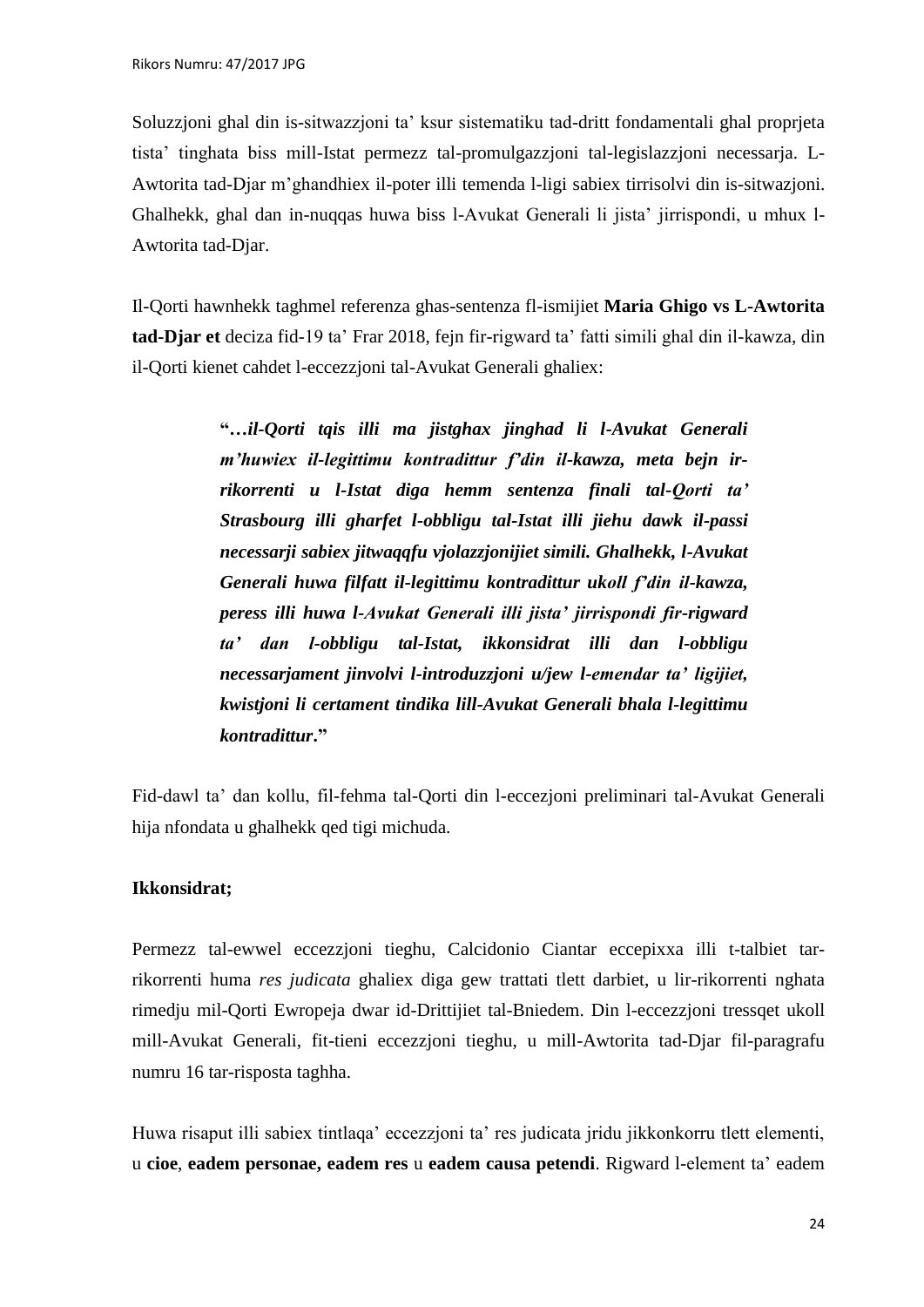personam, u s-sinjifikat ta' zieda fil-partijiet fit-tieni kawza b'rispett ghal dan l-element, il-Qorti taghmel referenza ghas-sentenza fl-ismijiet, John **u Mary konjugi Galea vs Raymond u Rosanne konjugi Falzon deciza** minn din il-Qorti diversament presjeduta fis-7 ta' Frar 2002, fejn fit-tieni kawza kienu gew mizjuda l-konjugi tal-partijiet minhabba lintroduzzjoni tal-komunjoni tal-akkwisti, u l-Qorti qalet:

> **"[f]***'kaz bhal dan, fejn il-presenza tal-parti li tiddahhal jew tidhol fittieni process ma tkunx tassew mehtiega, ma jigix b'daqshekk nieqes l-element tal-eadem personae***."**

Dan l-insenjament isegwi dak tal-Qorti tal-Appell fis-sentenza fl-ismijiet **Igino Trapani Galea Feriol et vs Jane mart Jimmy Agius** et deciza fit-2 ta' Lulju 1996, fejn il-Qorti tal-Appell qalet illi l-element ta' eadem persona ma jingiebx fix-xejn jekk xi hadd mill-partijiet jipproponi kawza identika bl-inseriment ta' persuna li l-presenza taghha m'hijiex verament necessarja mill-aspett legali.

Rigward l-element ta' eadem res, intqal fis-sentenza fl-ismijiet **Rabat Construction Limited vs Cutajar Construction Company Limited** deciza minn din il-Qorti diversament presjeduta fid-9 ta' Jannar 2002 illi dan l-element:

> **"[j]***inkorpora li l-oggett mitlub fit-talba l-gdida hu identiku ghattalba precedenti li giet determinata minn sentenza li ghaddiet in gudikat***."**

Dan l-insenjament gie spjegat bil-mod segwenti fis-sentenza fl-ismijiet **Angela Borg et vs Anthony Sciberras** deciza minn din il-Qorti diversament presjeduta fis-26 ta' Frar 2015:

> **"...***sentenza li tikkostitwixxi gudikat ma tistax timpedixxi talba gdida milli tigi proposta quddiem il-Qorti, jekk dik hi ntiza sabiex tottjeni xi haga differenti ghal dak li kien ipprova jitlob b'talba precedenti li giet determinata minn sentenza. Minn dan isegwi li anki jekk loggett ta' talba gdida hu simili ghal ta' decizjoni precedenti, din issimilarita' mhix ostaklu ghal talba gdida, ghaliex l-effetti ta' sentenza li tkun ghaddiet in gudikat huma limitati ghal dak li kienu ssottomettew il-partijiet u ghal dak li jkunu ddecidew il-Qrati***."**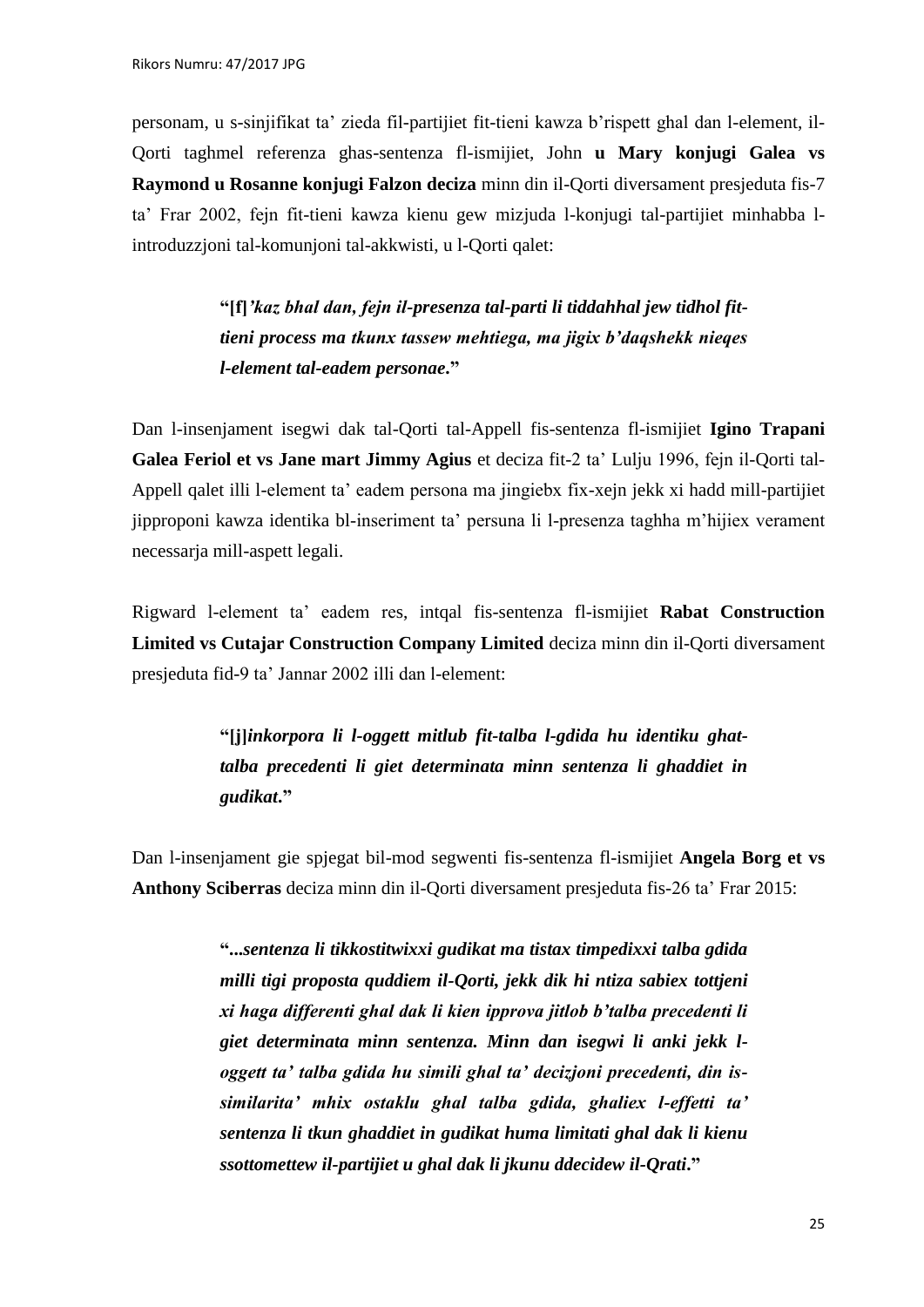Pero, kif intqal mill-Qorti tal-Appell Kummercjali fis-sentenza fl-ismijiet **Dr. Jose Herrera noe vs Anthony Cassar et noe** deciza fil-5 ta' Ottubru 1992, l-eccezzjoni ta' res judicata tista' tirnexxi wkoll meta l-meritu, ghalkemm distint minn dak tal-kawza gia deciza, jifforma parti mill-istess haga, jekk il-punt kontrovers ikun l-istess. Barra minn hekk, huwa meqjus ukoll illi m'hijiex mehtiega identicita assoluta, izda, kif intqal fis-sentenza fl-ismijiet **Vella Estates Limited vs Raymond Azzopardi** et deciza minn din il-Qorti diversament presjeduta fl-20 ta' Jannar 2016:

> **"...***basta li jkun hemm l-identita` fuq il-punt kontrovers jew l-oggett fit-tieni citazzjoni jkun jidhol bhala parti ntegrali tal-oggett aktar ampju dedotta flewwel citazzjoni (Ara "Antonio Avela vs Giuseppe Fenech" – P.A. – 28 ta' Frar 1946; u Appell Civili "Eugenio Borg vs Saveria Farrugia" - 31 ta' Marzu 1952). Dan ifisser li l-attur ma jkunx jista' permezz ta' kawza ohra jiftah it-trattazzjoni tal-istess punti fl-istess kwistjoni li diga gew diskussi f'kawza deciza b'sentenza li diga tkun ghaddiet in gudikat***."**

Is-sentenza appena citata tghid ukoll fuq l-**element** ta' **eadem causa petendi** illi:

**"...***din il-kondizzjoni tirrikjedi li "the cause of the claim" kontenuta fit-talba l-gdida, tkun l-istess bhat-talba precedenti u li giet deciza minn sentenza li ghaddiet in gudikat. Professur Caruana Galizia f'"Notes on Civil Law" (Pt. IV p.1428) (citat b'approvazzjoni minn din il-Qorti kif diversament presjeduta fil-kaz Jan Christian Nygaard v Carmen Nygaard (PA JZM - 15 ta' Settembru 2014) jispjega illi l-"causa petendi" hija "the title on which the demand is based". Illi ghalhekk din hija t-titlu, cioe', il-fatt guridiku li fuqu ddritt pretiz hu bbazat. Illi sabiex il-kundizzjoni ta' l-"eadem causa petendi" tirnexxi, irid jigi ppruvat li l-kawzali kontenuta fit-talba lgdida hi fondata fuq l-istess fatt guridiku li kien jifforma l-bazi tattalba precedenti, li giet determinata b'sentenza li ghaddiet in gudikat." Fuq dan l-element fis-sentenza citata aktar il-fuq flismijiet Vella Estates Limited vs Raymond Azzopardi et intqal illi: "…gie wkoll ghadd ta' drabi mfisser li l-gudikat isir japplika mhux*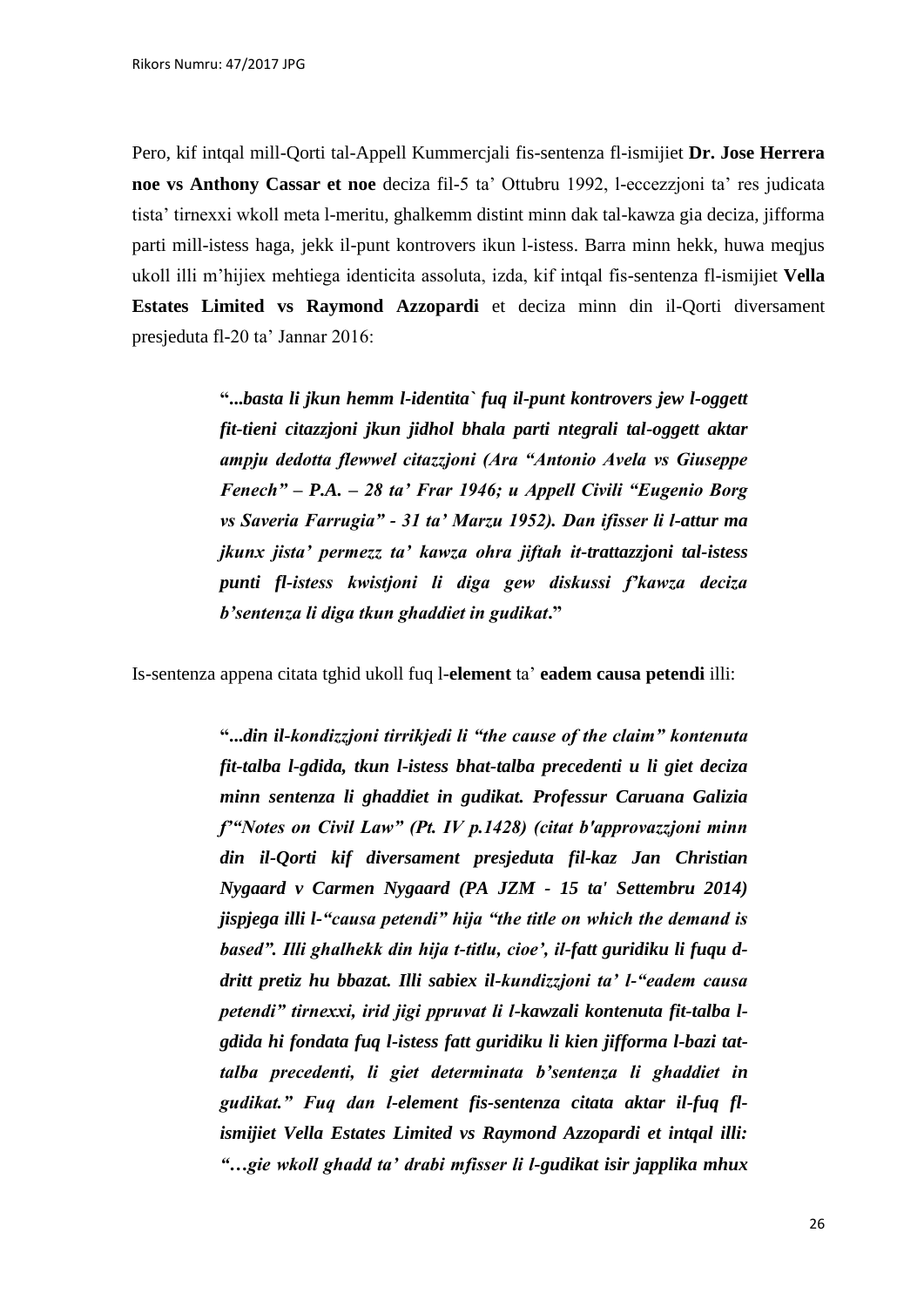*biss dwar dak li jkun gie espressament dibattut fil-kawza li ssentenza taghha titqieghed bhala l-bazi tal-eccezzjoni tal-gudikat, imma japplika wkoll dwar dak li messu jew seta' gie diskuss u ma jkunx gie diskuss mill-parti li kellha interess li tiddiskutih. Il-bidla jew differenza fil-mottivi tal-causa petendi fit-tieni procediment ma jgibx fix-xejn il-gudikat.*

**(…)**

*Il-gudikat jifforma ruhu mhux biss ghal dak li gie diskuss espressament, imma anke ta' dak li messu gie diskuss, mill-parti li kellha tiddiskutieh biex issostni d-domanda jew l-eccezzjonijiet taghha; u l-gudikat ma jigix nieqes minhabba d-diversita` tal-motivi tal-'causa petendi'***."** 

Rigward din l-eccezzjoni, kif intqal fis-sentenza fl-ismijiet **Vito Domenico Benvenga vs Direttur Generali Veterinary and Animal Welfare** deciza minn din il-Qorti diversament presjeduta fil-25 ta' Novembru 2014:

> **"***For the plea to succeed, these three elements have to be proved concurrently: where any one of these elements is lacking, the plea fails since in that case there is no identity (nisi omnia concurrunt, alia res est); That the plea of res judicata is of very strict interpretation, owing to the fact that it halts an otherwise valid legal claim. In case of doubt as to the concurrence of the abovementioned elements, the plea ought to be rejected***."**

Fil-fehma tal-Qorti, l-eccezzjoni tar-*res judicata* f'din il-kawza ma tistghax tigi milqugha. Il-Qorti rat illi jidher car mir-rikors promotur tar-rikorrenti illi dak li qed jitlob huwa rimedju ghal vjolazzjoni tad-dritt fondamentali tieghu ghat-tgawdija pacifika tal-proprjeta li kompliet isehh **wara** s-sentenza tal-Qorti Ewropeja dwar id-Drittijiet tal-Bniedem. Il-Qorti taghraf illi ghalkemm huwa minnu li r-rikorrent gie moghti kumpens ghall-ksur li kien garrab sa dik issentenza, il-ksur li kien gie ravizzat ghadu jippersisti, u dan peress illi mhux talli r-rikorrenti ghadu privat mill-pussess tal-proprjeta tieghu, izda talli l-ammont ta' kera dovuta ghallistess proprjeta ghadu fl-istess ammont li gie kkonsidrat leziv ghad-drittijiet tieghu.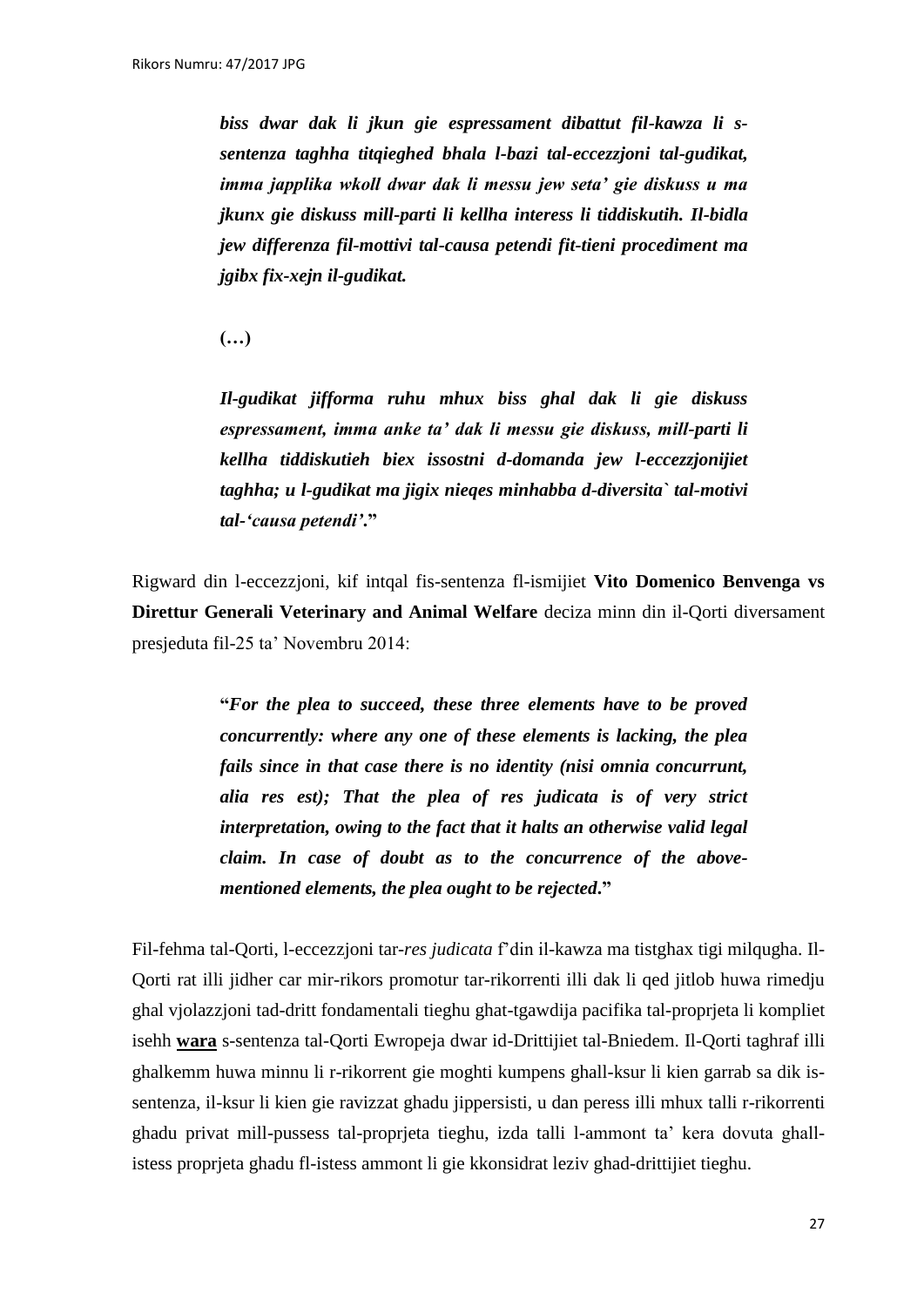Il-Qorti taghraf illi skont il-gurisprudenza kostanti ta' dawn il-Qrati u tal-Qorti ta' Strasbourg, l-Istat m'ghandux biss obbligu negattiv illi ma jinterferixix fid-drittijiet talindividwu, izda ghandu wkoll obbligu posittiv illi jassigura l-protezzjoni u l-garanzija taddrittijiet fondamentali u l-godiment taghhom mill-individwu. F'dan il-kaz, huwa car illi lobbligu tal-Istat ma ntemmx bil-hlas tal-kumpens likwidat favur ir-rikorrent, galadarba l-Istat ma ha l-ebda pass sabiex itemm is-sitwazzjoni li waslet ghal-lezjoni tad-drittijiet tarrikorrenti. Dak li l-Qorti trid tiddetermina f'din is-sentenza m'hijiex il-kwistjoni illi gie determinat finalment bis-sentenza tal-Qorti ta' Strasbourg. Dak li l-Qorti hija kjamata sabiex tiddeciedi f'din il-kawza huwa jekk ir-rikorrent sofriex ksur tad-drittijiet tieghu **wara** dik issentenza, u cioe materja li ma necessarjament ma gietx determina fis-sentenzi msemmija.

Ghaldaqstant fil-fehma tal-Qorti l-eccezzjoni ta' res judicata hija nfondata u qed tigi michuda.

#### **Ikkonsidrat;**

Trattati dawn l-eccezzjoni preliminari, il-Qorti sejra issa tghaddi sabiex tezamina din lazzjoni fil-meritu.

L-Artikolu 1 tal-Protokol 1 huwa certament applikabbli f'dan il-kaz ghaliex kif inghad fissentenza fl-ismijiet **AIC Joseph Barbara et vs L-Onorevoli Prim'Ministru et** deciza mill-Qorti Kostituzzjonali fil-31 ta' Jannar 2014:

> **"...***fejn si tratta minn ilmenti ta' vjolazzjoni ta' natura kontinwa taddrittijiet ta' proprjeta` bhala rizultat tat-twettieq ta' ligijiet li jimponu arrangamenti lokatizji fuq is-sidien u li jipprovdu ghal ammont ta' kera allegatament inadegwat, gew ritenuti li jammontaw ghal mezz ta' kontroll mill-iStat fuq l-uzu tal-proprjeta` u, inkwantu tali, jaqghu sabiex jigu kkunsidrati taht it-tieni paragrafu tal-Artikolu 1 tal-Ewwel Protokoll. Interferenza bhal din trid tkun kompatibbli mal-principji ta' (i) legalita` (lawfulness), (ii) ghan legittimu flinteress generali, u (iii) bilanc gust***."**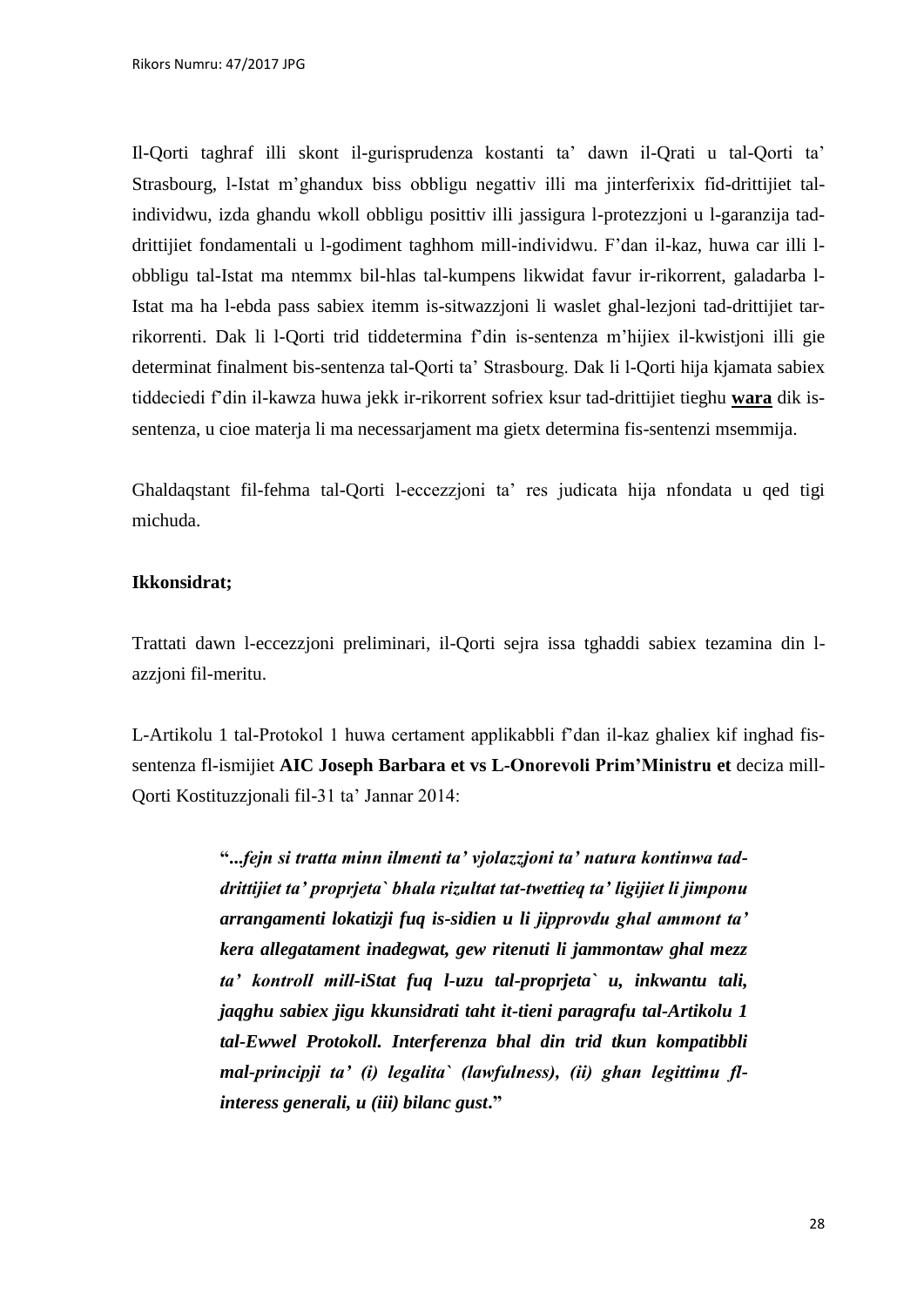L-artikolu 1 tal-Ewwel Protokol fih tliet regoli. L-ewwel regola tistabilixxi d-dritt li kull persuna (kemm fiżika u kif ukoll morali) tgawdi ħwejjiġha bil-kwiet. It-tieni regola trid li biex persuna ma titħalliex tgawdi ħwejjiġha bil-kwiet irid ikun hemm interess pubbliku, bla ħsara ta' kundizzjonijiet maħsuba fil-liġi u l-prinċipji ġenerali ta' dritt internazzjonali. Ittielet regola trid li l-ewwel żewġ regoli ma jnaqqsux il-jedd tal-Istat li jwettaq liġijiet li jkunu xierqa biex (a) jikkontrolla l-użu tal-ġid skond linteress ġenerali, jew (b) biex jiżgura l-ħlas ta' taxxi, kontribuzzjonijiet jew pieni. B'mod partikolari, fil- ħarsien tal-jedd imsemmi f'dak l-artikolu, irid jintwera li jkun inżamm u tħares il-bilanċ xieraq bejn l-interessi talkomunita' u dawk tal-individwu li ġidu jkun intlaqat mill-għemil tal-Istat.<sup>3</sup>

Illi, fuq kollox, l-imsemmija tliet regoli tal-Artikolu 1 huma minsuga waħda mal-oħra u għandhom jinftehmu b'qari ma' xulxin. Għalhekk, filwaqt li l-liġijiet li jagħtu s-setgħa lill-Istat li jieħu ģid f'idejh għall-għanijiet pubbliċi huma meqjusa bħala meħtieġa f'soċjeta' demokratika, dawn ma jagħtux jedd assolut jew insindakabbli lill-Istat, għaliex tali jedd għandu jitqies bħala eċċezzjoni jew limitazzjoni għall-jedd tal- individwu li jgawdi ħwejġu u ġidu bil-kwiet. Għalhekk l-Istat irid juri, kif imiss, li l-jedd tiegħu wettqu bil-qies u filparametri permessi mil-liġi.<sup>4</sup>

Dan l-Artikolu jirreferi għall-interess pubbliku jew generali, u mhux għas-skop pubbliku, u huwa dan il-kriterju tal-interess li huwa l-qofol, li jħoll u jorbot jekk għemil jiksirx dak lartikolu konvenzjonali.<sup>5</sup> Il-kejl ghal tali interess pubbliku jew generali hu jekk f'ghemil partikolari joħrogx il:

> **"***fair balance ... between the demands of the general interest of the community and the requirements of the protection of the individual's fundamental rights. The search for this balance is inherent in the whole of the Convention and is also reflected in the structure of Article 1***."<sup>6</sup>**

Illi huwa stabilit li biex indħil fit-tgawdija tas-sid jkun gustifikat fl-interess generali, irid jintwera li hemm utilita' konkreta għal dak l-indħil, u mhux semplici ipotesi ta' bżonn jew

**.** 

<sup>3</sup> **Mario Falzon vs Direttur Generali Dwana et**, Prim'Awla tal-Qorti Kostituzzjonali, deciza 23 ta' Ottubru 2014.

<sup>4</sup> *Idem*.

<sup>5</sup> **Mousu' vs Direttur tal-Lottu Pubbliku et**, Qorti Kostituzzjonali deciza 6 ta' Ottubru 1999.

<sup>6</sup> **Sporrong and Lonnroth v. Sweden**, ECHR 7151/75 deciza 23 ta' Settembru 1982, par. 69.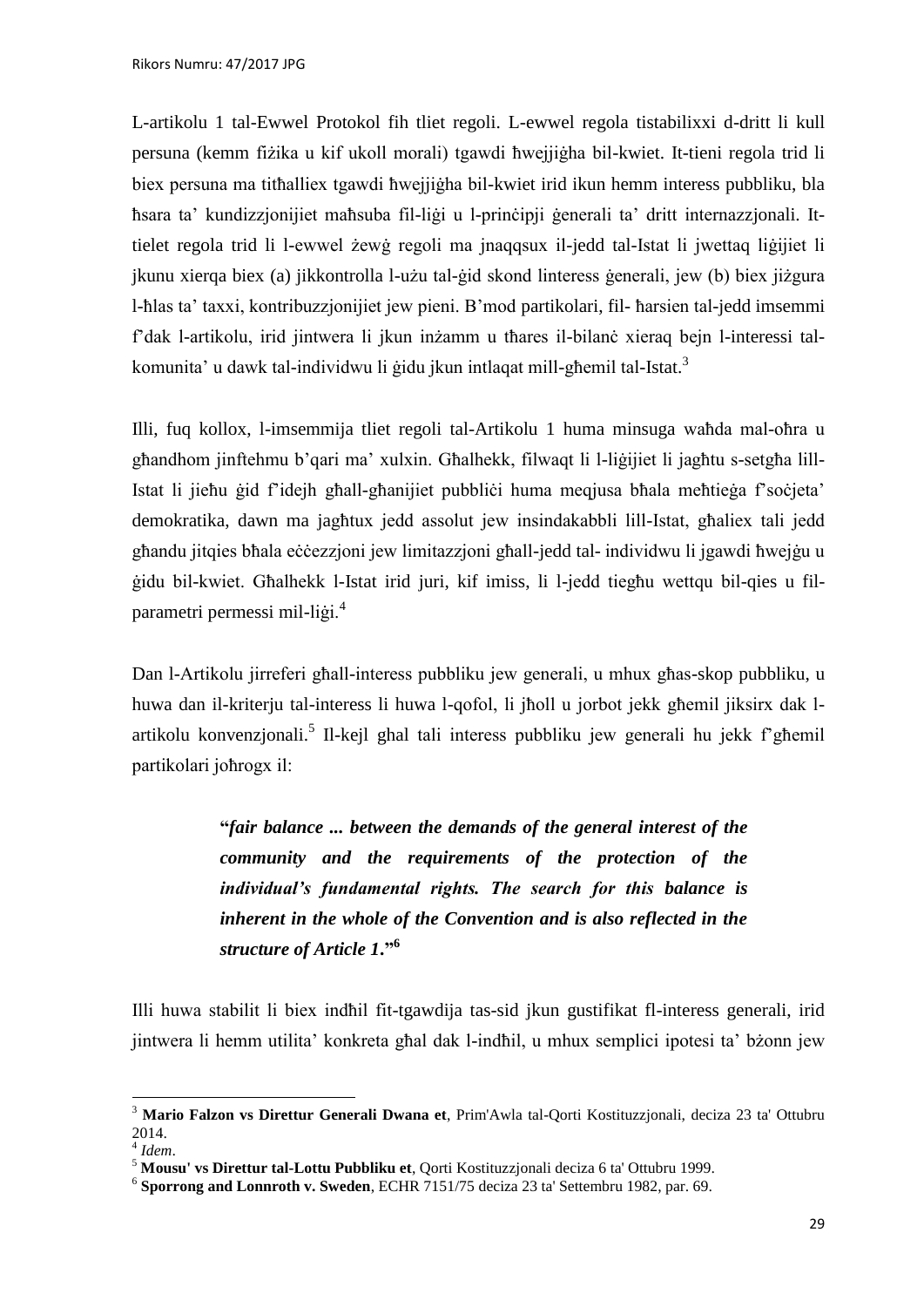aspirazzjoni.<sup>7</sup> Minbarra dan, l-interess generali jew pubbliku għandu jibqa' jseħħ għażżmien kollu tal-indħil fit-tgawdija tal-gid tal-persuna.<sup>8</sup>

Ghal dak li jirrigwarda l-qasam ta' proprjeta residenzjali, huwa maghruf illi l-margini ta' apprezzament tal-Istat huma wiesgha peress illi decizjonijiet f'dan il-qasam jirrikjedu konsiderazzjoni ta' kwistjonijiet socjali, ekonomici u politici. Infatti gie ritenut illi lgudizzju tal-Legislatur dwar x'inhu fl-interess pubbliku ghandu jigi rispettat sakemm ma jkunx manifestament bla bazi ragonevoli,<sup>9</sup> u dejjem jekk jinzamm proprozjon ragonevoli bejn il-mezzi uzati u l-ghan mixtieq li jinkiseb bil-mezzi uzati mill-Istat sabiex jikkontrolla l-uzu tal-proprjeta` tal-individwu, u cioe bilanc xieraq bejn l-interess pubbliku generali u lharsien tad-drittijiet fondamentali tas-sidien.

Kif inghad fis-sentenza fl-ismijiet **Angela sive Gina Balzan vs L-Onorevoli Prim'Ministru et** deciza mill-Qorti Kostituzzjonali fis-7 ta' Dicembru 2012:

> **"[h]***ekk kif il-Gvern ghandu dritt jespropria art fl-interess pubbliku, basta joffri kumpens gust ghal dak it-tehid, hekk ukoll jekk, flinteress nazzjonali, ihoss li jrid jintervjeni fl-uzu li jsir minn proprjeta` ta' terzi, irid jara li c-cittadin privat ma jigix ippregjudikat, u li jinghata kumpens xieraq ghall-uzu impost. Laspett socjali ta' ligi trid tigi evalwata mill-Gvern, u sta ghall-Gvern jara li ligi, applikabbli ergo omnes, twassal ghal-konsegwenzi mixtieqa, pero`, fejn se jigu aggevolati klassi ta' persuni f'sitwazzjoni partikolari, il-Gvern irid jara li ma tbatix klassi ohra ta' cittadin, u hawn il-htiega ta' bilanc gust***."**

Il-Qorti taghmel referenza wkoll ghas-sentenza tal-Qorti Kostituzzjonali tal-31 ta' Jannar 2014 fl-ismijiet **AIC Joseph Barbara vs L-Onorevoli Prim'Ministru et** fejn intqal illi:

> **"[h]***uwa minnu li fejn si tratta ta' uzu ta' proprjeta` fl-interess generali fil-kuntest ta' social housing il-valur li jista' jkollu jithallas jista' jimporta riduzzjoni konsiderevoli fl-ammont tal-kera pagabbli izda wiesgha kemm hu wiesgha l-margini ta' diskrezzjoni li ghandu*

1

<sup>7</sup> **Cachia vs Avukat Generali**, Qorti Kostituzzjonali deciza 28 ta' Dicembru 2001.

<sup>8</sup> **Francis Bezzina Wettinger vs Kummissarju tal-Artijiet**, Qorti Kostituzzjonali deciza 10 ta' Ottubru 2003.

<sup>9</sup> **Bitto and others v. Slovakia**, ECHR deciza 28 ta' Jannar 2014.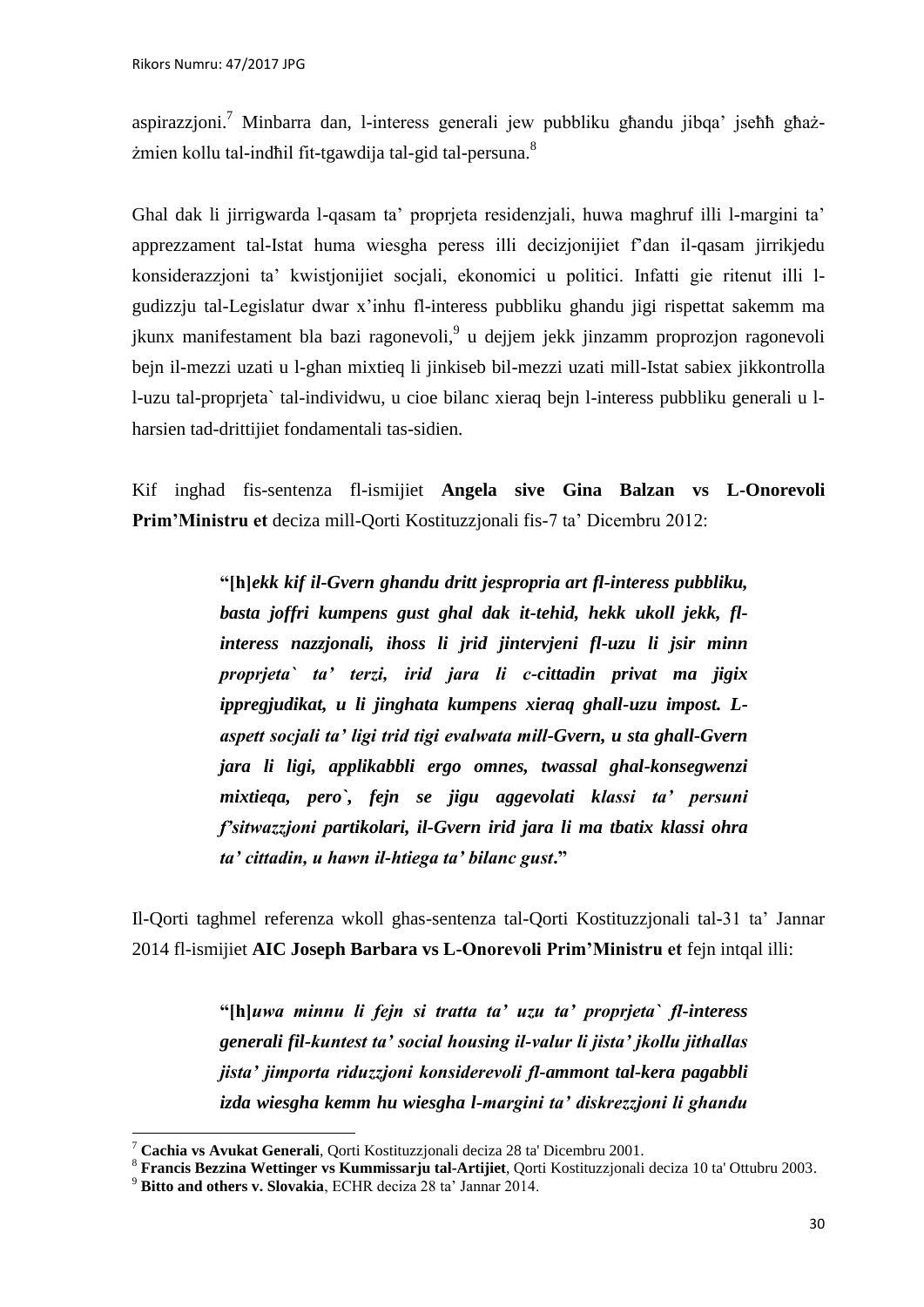*l-iStat f'dan il-qasam din id-diskrezzjoni ma hix bla limitu u lezercizzju taghha ma jistax igib konsegwenzi li jikkozzaw malesigenzi minimi tal-Konvenzjoni***."** 

Fil-kaz in ezami jirrizulta, u mhux kontestat, l-ordni ta' rekwizizzjoni fuq id-dar tarrikorrenti bin-numru RO 16830, harget originarjament fil-31 ta' Awissu 1976. Jirrizulta u mhux kontestat ukoll illi l-intimat Calcedonio Ciantar dahal joqghod f'dan il-fond f'Mejju 1988, u ghadu jirrisjedu fl-istess sal-gurnata tal-llum flimkien maz-zewg ulied. F'dan il-kaz partikolari diga tezisti sentenza kontra l-Istat, u favur ir-rikorrenti, datata 30 ta' Awissu 2016, **fejn il-Qorti ta' Strasbourg kienet ikkonkludiet illi l-ordni ta' rekwizizzjoni kienet leziva tad-drittijiet tar-rikorrent sanciti ai termini tal-Artikolu 1 tal-Ewwel Protokol, u dan minhabba illi kienet nieqes l-element ta' proporzjonalita illi huwa mehtieg li jigi rispettat sabiex mizuri ta' interferenza fit-tgawdija ta' proprjeta ikunu in linja mar-rekwiziti ta' dan l-Artikolu.**

Fir-rigward tal-argument maghmula mir-rikorent relatati mal-elegibilita tal-intimat ghallallokazzjoni ta' akkomodazzjoni socjali, il-Qorti tirrileva illi fis-sentenza msemmija diga gie stabbilita li l-ordni kellha ghan legittimu u li kienet fl-interess pubbliku, u li l-ksur soffert mir-rikorrent kien jikkoncerna l-isproporzjonalita tal-mizuri mehuda mill-Isat. Din il-kawza tibni fuq dawk is-sentenzi fis-sens illi l-ghan taghha m'huwiex, u ma jistghax ikun illi terga tidhol f'dak l-istess kwezit, izda huwa biss sabiex jigi determinat jekk il-ksur ravvizat ghadux jipperdura.

Kemm l-Awtorita tad-Dar fl-eccezzjoni kontenuta fil-paragrafi 18 – 23 tar-risposta taghha, u kif ukoll l-Avukat Generali fl-eccezzjoni numru 5 tieghu, jikkontendu illi l-Qrati, inkluz il-Qorti ta' Strasbourg ma hassewx illi kien hemm l-estremi neccessarji sabiex tithassar l-ordni ta' rekwizizzjoni in kwistjoni. L-Awtorita ta' Djar tkompli tghid illi l-Qrati ma hassrux lordni ta' rekwizizzjoni sabiex jibqu koerenti mal-konkluzjoni taghhom illi l-ordni kienet wahda legitimma u fl-interess pubbliku.

F'dan ir-rigward il-Qorti tirrileva l-ewwel nett illi il-Qorti Ewropeja dwar id-Drittijiet tal-Bniedem ma setghat qatt ordnat it-thassir tal-ordni ta' rekwizizzjoni ghaliex dan jaqa' strettament barra l-kompetenza taghha. Ghalhekk il-fatt li l-Qorti ta' Strasbourg ma ordnatx il-kancellament tal-ordni ta' rekwizizzjoni ma kienx ghar-ragunijiet moghtija mill-intimati, u assolutament ma jistghax iwassal ghall-konkluzjoni proposta minnhom.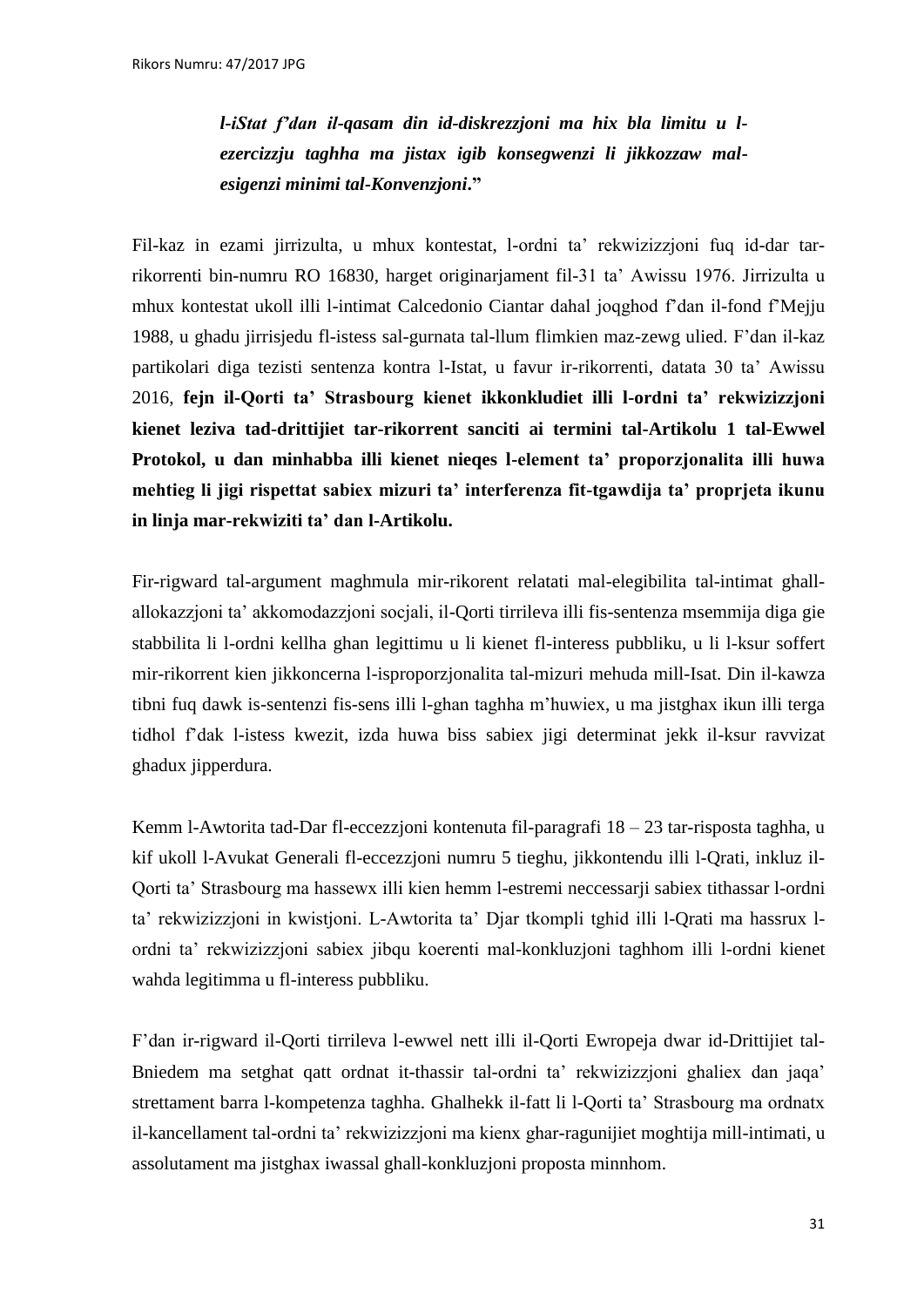Il-Qorti taghmel referenza ghas-sentenza tal-Qorti Ewropeja dwar id-Drittijiet tal-Bniedem fejn il-Qorti kritikat severament il-Qrati ta' gurisidizzjoni kostituzzjonali Maltin minhabba rrifjut taghhom li jaghtu dak li skont il-Qorti kien ir-rimedju xieraq u sabet illi fil-fatt, bl-agir taghhom il-Qrati Maltin stess kienu qieghdin jiksru d-dritt ghar-rimedju xieraq sancit permezz tal-Artikolu 13 tal-Konvenzjoni:

> *"82. Nevertheless, the Court has found in a number of cases brought under Article 1 of Protocol No. 1 against Malta, that the applicants maintained their victim status notwithstanding a favourable decision by the Constitutional Court (see, for example, Azzopardi, cited above, § 34, and Frendo Randon and Others, cited above, §§ 38-39 in connection with expropriations; and Gera de Petri, cited above, § 53, concerning the control of property under title of possession and use subject to recognition rent) mainly because the domestic courts had failed to award compensation for the relevant pecuniary damage decades after the applicants had started being affected by the violation. The same has occurred in the present case, in connection with requisition orders. Indeed, the applicant pursued constitutional proceedings before the Civil Court (First Hall) in its constitutional jurisdiction and, on appeal, before the Constitutional Court. The Court has found that despite the fact that those courts found in the applicant's favour, he has remained a victim of the alleged violation (see paragraph 48 above). The Court considers that findings that an applicant remains a victim of a violation are an indication that a remedy might not be effective for the purposes of Article 13. Moreover, the Court observes that this complaint is not an isolated one and that other applications to this effect are currently pending before it. In this light, it considers that it must assess the effectiveness of such a remedy in practice.*

*[…]*

*84. The Court observes that the wording of the law is clear. Under the Constitution, in order to redress human rights violations which are*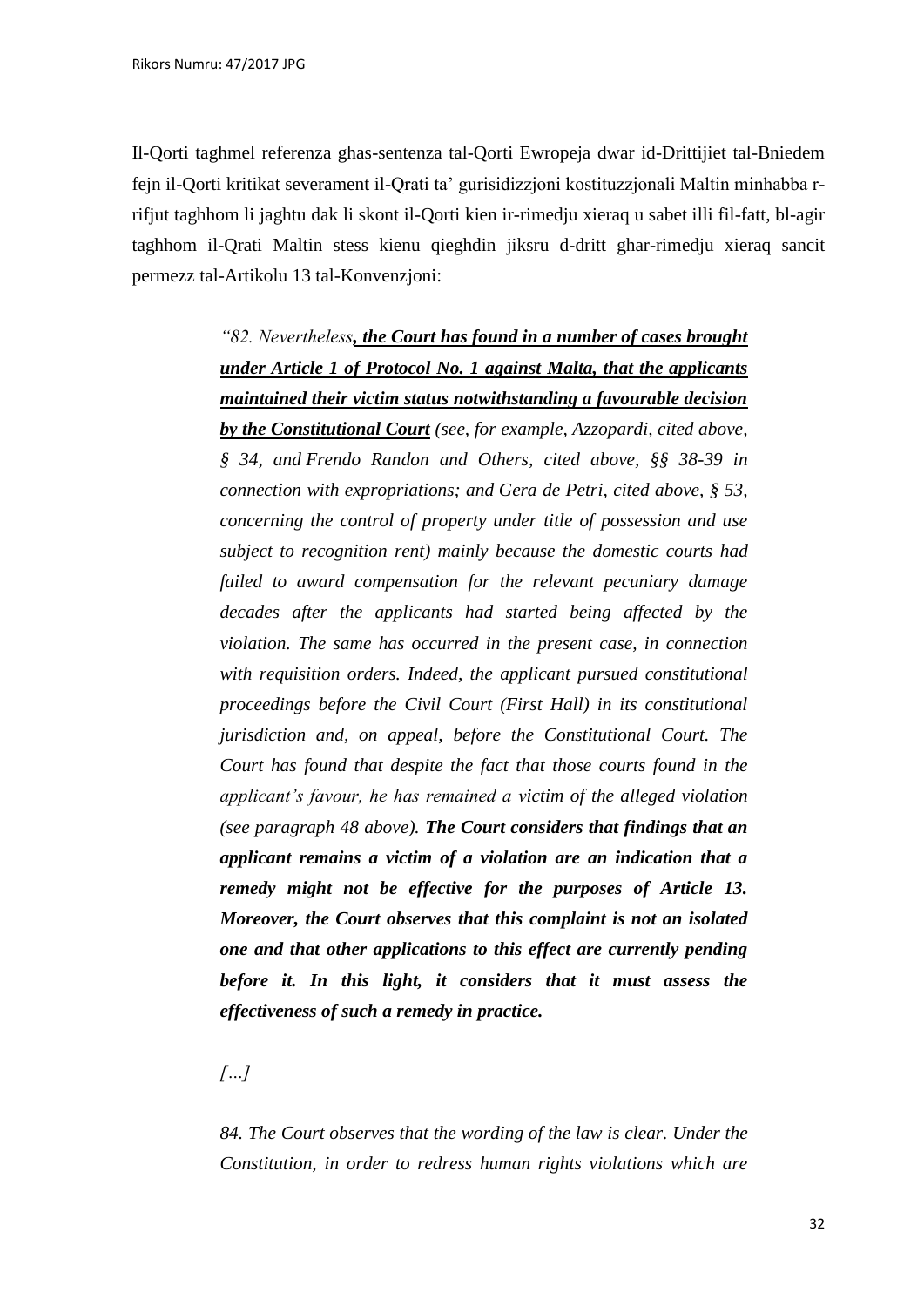*protected by the provisions of the Constitution, a court of constitutional jurisdiction "may make such orders, issue such writs and give such directions as it may consider appropriate for the purpose of enforcing, or securing the enforcement of, any of the provisions ..." (see relevant domestic law, paragraph 28 above). The same wording is used in the European Convention Act, in connection with human rights protected by the Convention. The right to property, at issue in the present case, is covered by both texts. The Court further observes that the Government have emphasised in their observations (see, for example, paragraph 72 above) that there were no limits to the powers of the courts of constitutional jurisdiction to grant redress, and that they could also, if necessary, release property and evict a tenant.*

# *[…]*

*85. In the present case, the Constitutional Court considered, on the basis of its previous judgments, that it would not be appropriate to release the property and evict the tenant. It further considered that it did not have the power to impose a higher rent for the future when such rent was not provided for by law – the latter findings were also based on that court's case-law. It reiterated that its role was limited to awarding compensation for the violation that had occurred (see paragraph 21 above).*

*86. Hence there is no doubt that in law, the courts of constitutional jurisdiction could annul an order and evict a tenant. Such a measure would have prevented the continuation of the violation. Nevertheless, it is clear from the case-law relied on by the domestic court and that submitted by the applicant that in situations such as those of the present case, namely where a lawful requisition has imposed an excessive burden on an applicant leading to a violation, the courts of constitutional jurisdiction, and in particular the Constitutional Court on appeal, do not take such action. Indeed, the Government have not provided one such example, despite having been*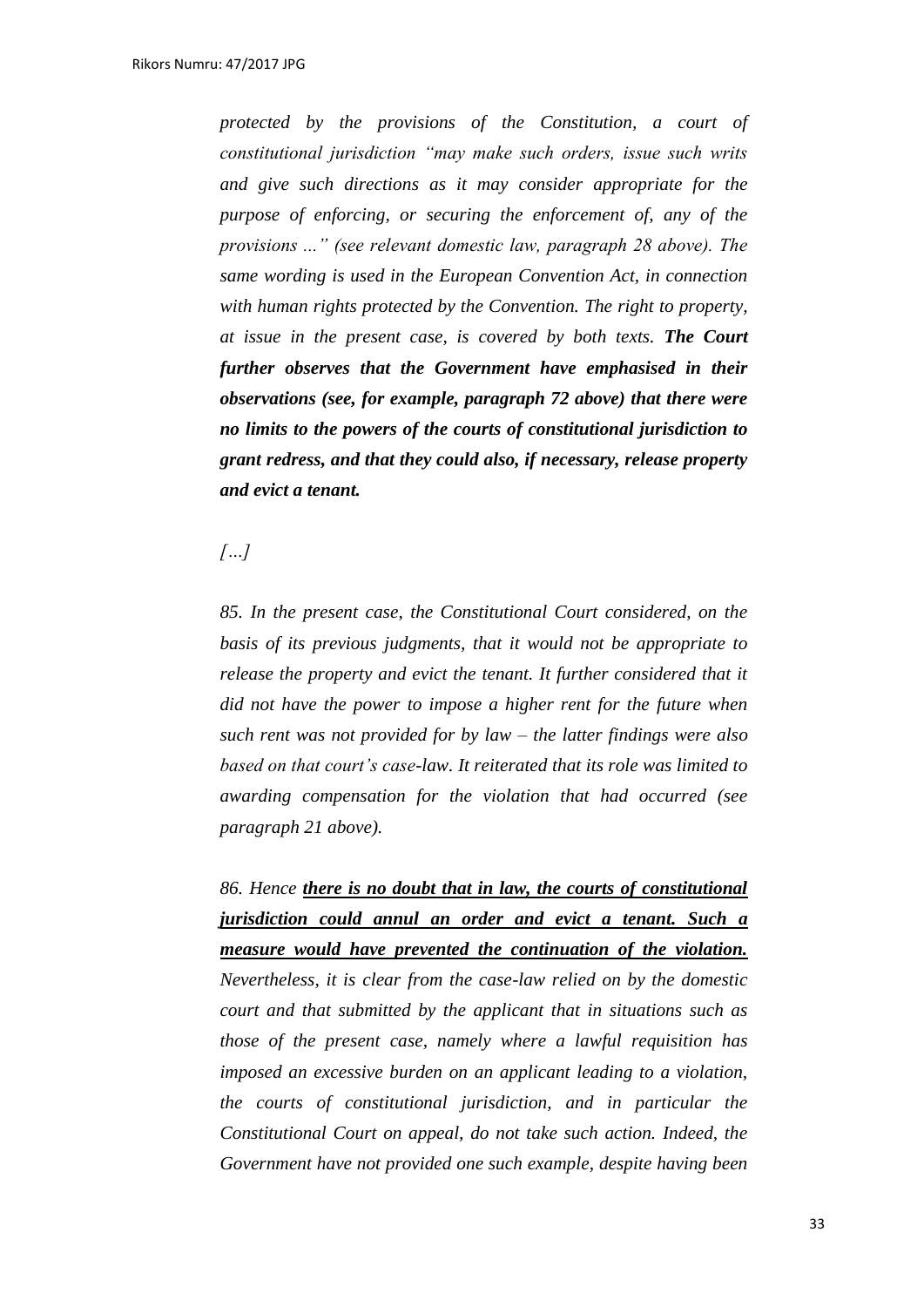*requested to do so, and despite the fact that thousands of requisition orders have been in place in the past decades. It follows that, despite having the power to do so, in practice, the Constitutional Court has repeatedly failed to take the required action which would bring the violation to an end.*

*87. The Court observes that such an action would surely cause some distress to the tenant. Nevertheless, it would be for the Government to relocate such a tenant. It is the role of the courts of constitutional jurisdiction to provide the available remedy for convention violations, thereby protecting the victim from a continuing violation irrespective of any Government discomfort. This is particularly so when the Government could avoid any such situations by amending the law in such a way as to provide for a reasonable amount of rent.*

Ghalhekk huwa car illi dawn l-eccezzjonijiet moghtija mill-Awtorita tad-Djar u l-Avukat Generali bl-ebda mod ma jirriflettu s-sentenza tal-Qorti Ewropeja dwar id-Drittijiet tal-Bniedem. Anzi, hemm kontradittorjeta netta bejn dak li l-intimati qed jikkontendu li qalet il-Qorti ta' Strasbourg, u dan li verament qalet. Is-sentenza tal-Qorti ta' Strasbourg hija cara fic-censura taghha tal-Qrati Maltin minhabba n-nuqqas taghhom li jaghtu rimedju xieraq, inkluz permezz tal-annullament tal-ordni ta' rekwizizzjoni u r-rilaxx tal-proprjeta lura f'idejn l-individwi koncernati. Il-Qorti ghalhekk tqis illi dawn l-eccezzjonijiet ma jistghux jigu milqugha.

Fir-rigward tal-eccezzjoni tal-Awtorita tad-Djar (par. 29) u tal-Avukat Generali (par. 7) illi lligi diga tipprovdi mekkanizmu adegwat, bilancjat u gust ghar-revizjoni ta' kera permezz tal-emendi li saru mill-legislatur fl-Att X tal-2009, il-Qorti tirrileva illi din il-kwistjoni kienet diga tqajmet anke quddiem il-Qorti ta' Strasbourg, u kien diga gie deciz illi dawn lemendi kienu ineffettivi sabiex jindirizzaw il-lezjonijiet tad-dritt tal-proprjeta li kien qed jigi soffert minhabba l-ordinijiet ta' rekiwizizzjoni. Aghar minn hekk, il-Qorti ta' Strasbourg sabet illi b'dawn l-emendi stess, l-ghan ta' liema kien suppost illi jindirizz il-ksur sistematiku tad-dritt ta' proprjeta, ma kienux lahqu l-bilanc necessarju skont l-Artikolu 1 tal-Ewwel Protokol bejn l-interess pubbliku u d-drittijiet fondamentali tas-sidien tal-proprjeta. Fuq dawn l-emendi l-Qorti ta' Strasbourg ppronunzjat: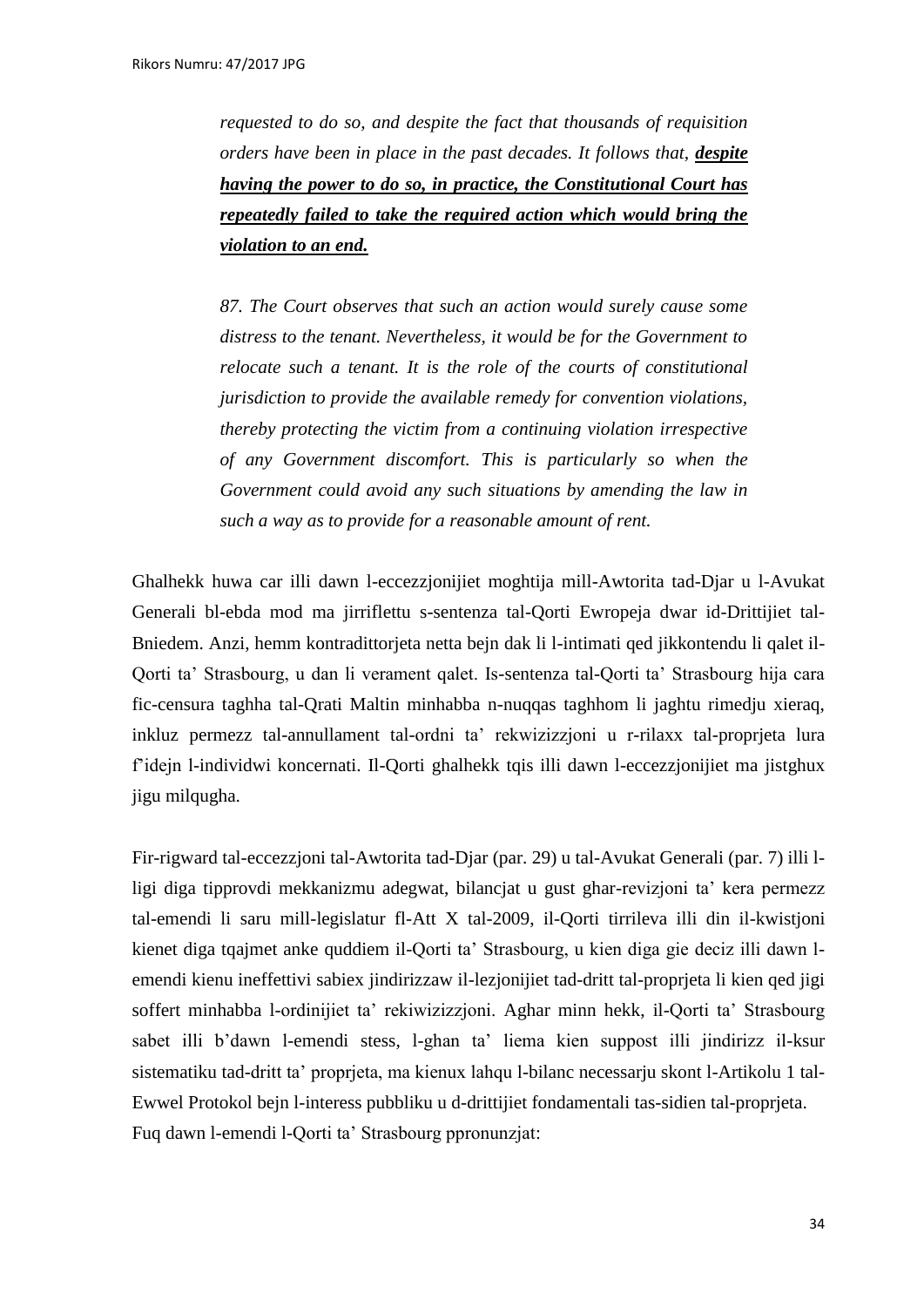"*55. The Court takes note of the efforts made by the Government to make changes to the legislation (in the form, inter alia, of the 2010 amendments) in the wake of the execution phase before the Committee of Ministers in connection with a series of judgments delivered against Malta concerning this subject matter (see Ghigo, cited above; Edwards, cited above and Fleri Soler and Camilleri v. Malta, no. [35349/05,](https://hudoc.echr.coe.int/eng#{%22appno%22:[%2235349/05%22]}) ECHR 2006-X). Indeed, in the first two of those cases the Court, having regard to the systemic situation it had identified, considered that general measures at national level were called for. Nevertheless, despite the passage of ten years, those cases remain open before the Committee of Ministers. In this connection, the Court cannot but note that the rents provided for by the amended law remain in stark contrast to the values of such property.*

*56. In relation to the present case, the Court observes that the amelioration brought about by the 2010 amendments increased the annual rent payable to the applicant in 2010 from EUR 93 to EUR 185 – the latter sum will continue to increase by a few euro every three years thereafter (for example, the rent in 2014 was EUR 197). The Court also observes that according to the court-appointed architect's valuation and also the Government's own estimate, the annual rent of the property at issue for 2010 was EUR 2,850 and EUR 2,000 respectively. Thus, for the same year, according to the new laws in force, the applicant was to receive in rent less than 10% of the market value estimated by the Government.*

*57. Having regard to the meagre amount of rent received by the applicant, which persists to date despite the relevant amendments, the Court finds that a disproportionate and excessive burden continues to be imposed on the applicant, who has been ordered to bear most of the social and financial costs of supplying housing accommodation to C.C. It follows that the Maltese State has failed to strike the requisite fair balance between the general interests of the community and the protection of the applicant's right of property (ibid; see also, mutatis mutandis, in connection with the above-*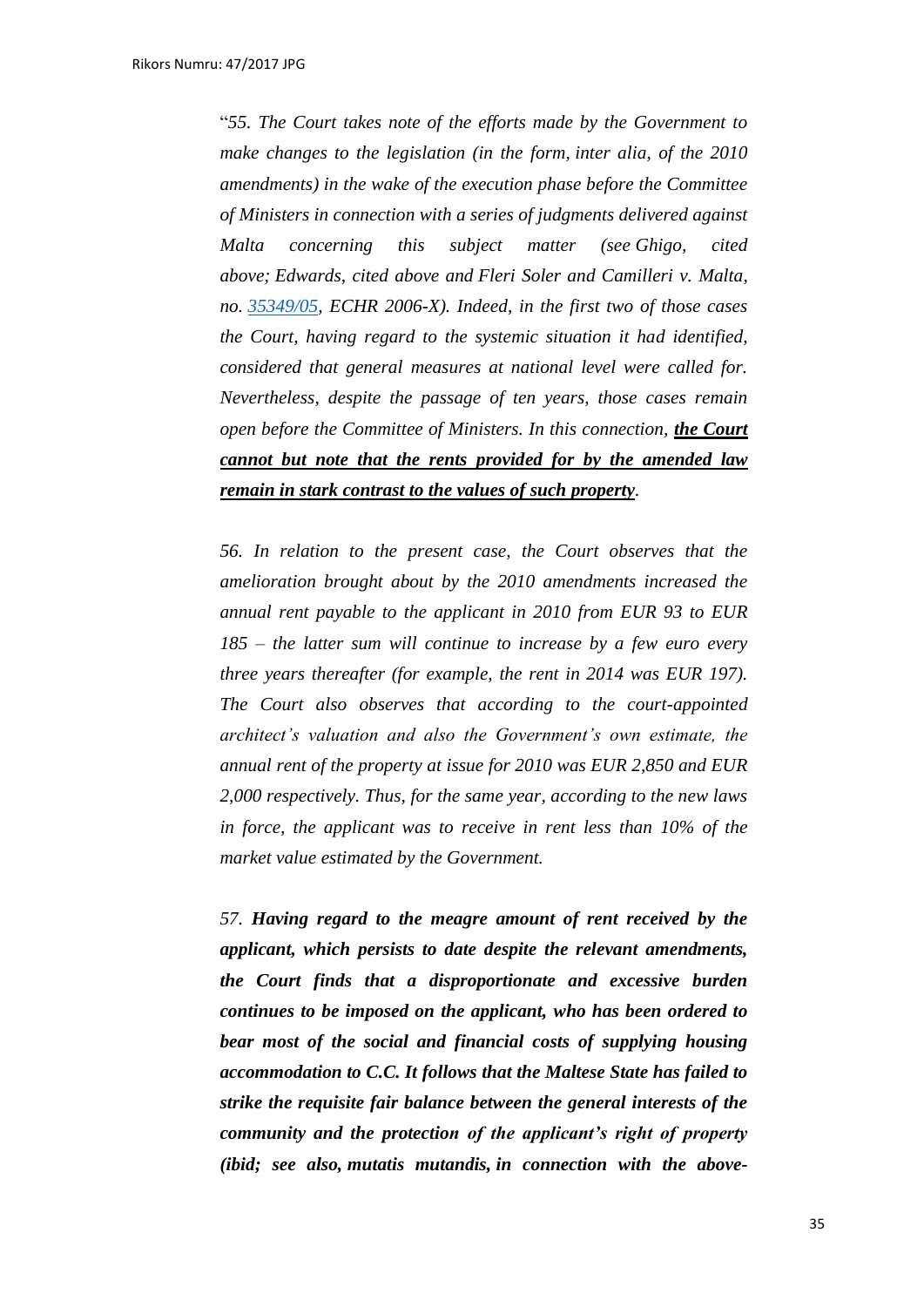*mentioned amendments, Anthony Aquilina v. Malta, §§ 63 and 67, no. [3851/12,](https://hudoc.echr.coe.int/eng#{%22appno%22:[%223851/12%22]}) 11 December 2014 ).*"

Ghalhekk huwa car illi dawn l-eccezzjonijiet m'ghandhomx mis-sewwa u qed jigu michuda.

Fir-rigward tal-eccezzjoni tal-Awtorita tad-Djar illi l-Qrati ma jistghux jghollu l-kera stabbilita mill-ligi, u ma jistghux iwarrbu dawk li hemm migbur fil-Kapitolu 12 tal-Ligijiet ta' Malta ghaliex ikunu qed jiehdu post il-legislatur (par. 24 – 27), il-Qorti tibda l-ewwel nett sabiex tirrileva illi dan l-argument imur kompletament kontra l-argument maghmula mill-Avukat Generali quddiem il-Qorti ta' Strasbourg fil-kawza intavolata mir-rikorrent stress, fejn l-Avukat Generali, in rapprezentanza tal-Istat Maltin qal car u tond illi l-Qrati ta' gurisidizzjoni kostituzzjonali ghandhom diskrezzjoni wiesgha sabiex jaghtu **kwalunwke rimedju li jhossu xieraq ghal lezjoni misjuba minnhom, inkluz l-izgumbrament talproprjeta in kwistjoni,** u dan kif jidher fil-paragrafu 84 tas-sentenza:

> "*The Court further observes that the Government have emphasised in their observations (see, for example, paragraph 72 above) that there were no limits to the powers of the courts of constitutional jurisdiction to grant redress, and that they could also, if necessary, release property and evict a tenant.*

Anke a bazi ta' dan l-argument tal-Gvern Maltin stress, il-Qorti ta' Strasbourg irriteniet illi:

"*88. In this connection, the Court reiterates that it is not for it to interpret domestic law; nevertheless, it cannot but note the discrepancy between what appears to be the literal word of the law, and the interpretation given by the courts of constitutional jurisdiction as to the possibility of awarding a higher future rent. Indeed such an order, which appears to be allowed by the Constitution and the European Convention Act, would have no bearing on the validity or otherwise of the laws in place, which affect the generality of the public. It would, however, constitute a measure vis-à-vis an individual applicant, which would provide for an end to the violation without affecting the tenant. Nonetheless, this*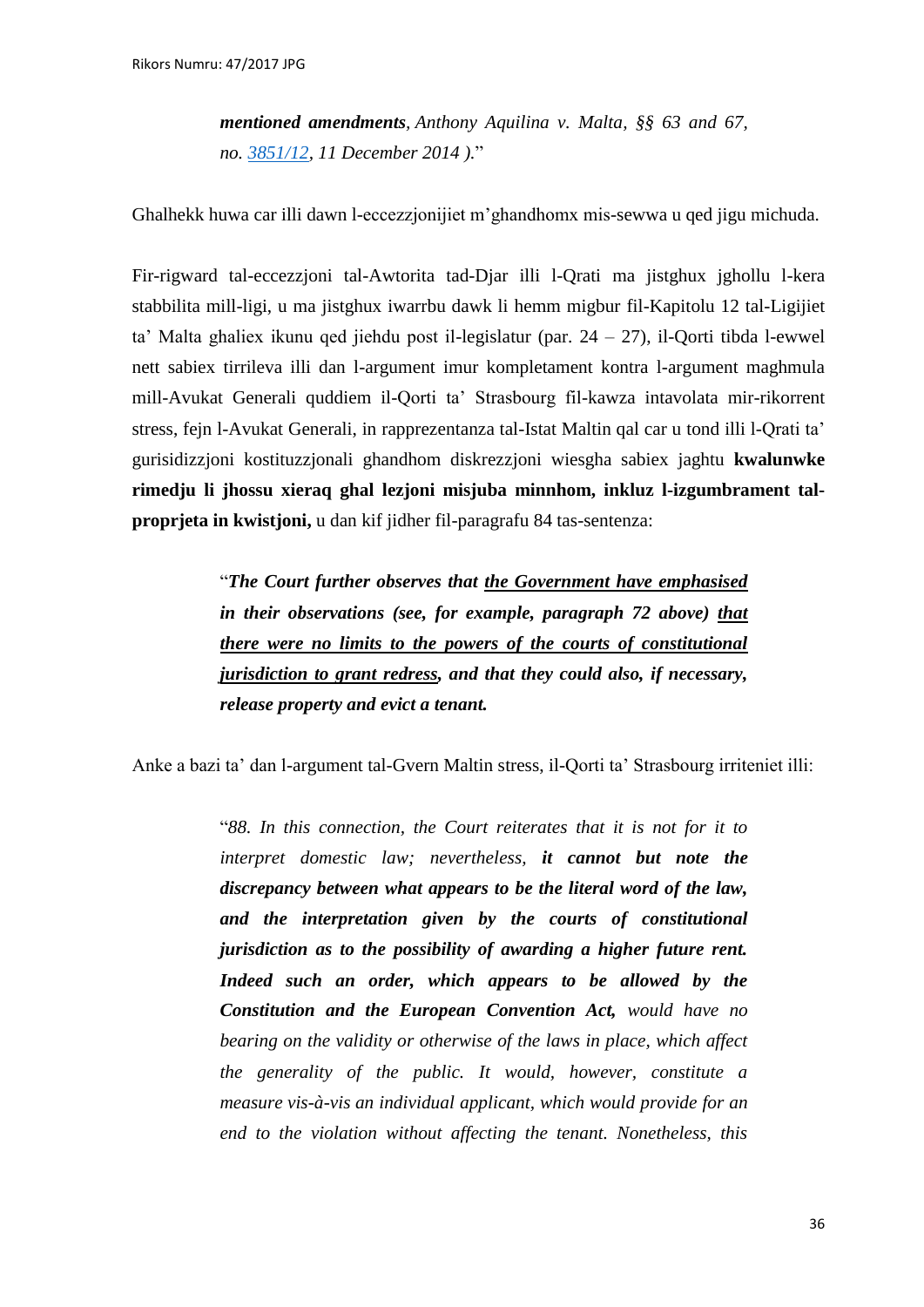*course of action has never been taken by the courts of constitutional jurisdiction."*

Fir-rigward tal-argument illi l-Qorti ma tistghax ma tapplikax il-ligi, anke jekk issib li hija leziva tad-drittijiet fondamentali tal-bniedem ghaliex inkella tkun qed tiehu post il-legislatur, il-Qorti tqis illi huwa relevanti li taghmel referenza ghas-sentenza tal-Qorti Supreme tal-Istati Uniti fl-ismijiet **Marbury v Madison,** fejn inghad illi:

> "*The powers of the legislature are defined and limited; and that those limits may not be mistaken or forgotten, the constitution is written. To what purpose are powers limited, and to what purpose is that limitation committed to writing; if these limits may, at any time, be passed by those intended to be restrained? The distinction between a government with limited and unlimited powers is abolished, if those limits do not confine the persons on whom they are imposed, and if acts prohibited and acts allowed are of equal obligation. It is a proposition too plain to be contested, that the constitution controls any legislative act repugnant to it; or, that the legislature may alter the constitution by an ordinary act.*

> *Between these alternatives there is no middle ground. The constitution is either a superior, paramount law, unchangeable by ordinary means, or it is on a level with ordinary legislative acts, and like other acts, is alterable when the legislature shall please to alter it.*

> *If the former part of the alternative be true, then a legislative act contrary to the constitution is not law: if the latter part be true, then written constitutions are absurd attempts, on the part of the people, to limit a power in its own nature illimitable.*

> *Certainly all those who have framed written constitutions contemplate them as forming the fundamental and paramount law of the nation, and consequently the theory of every such government must be, that an act of the legislature repugnant to the constitution is void.*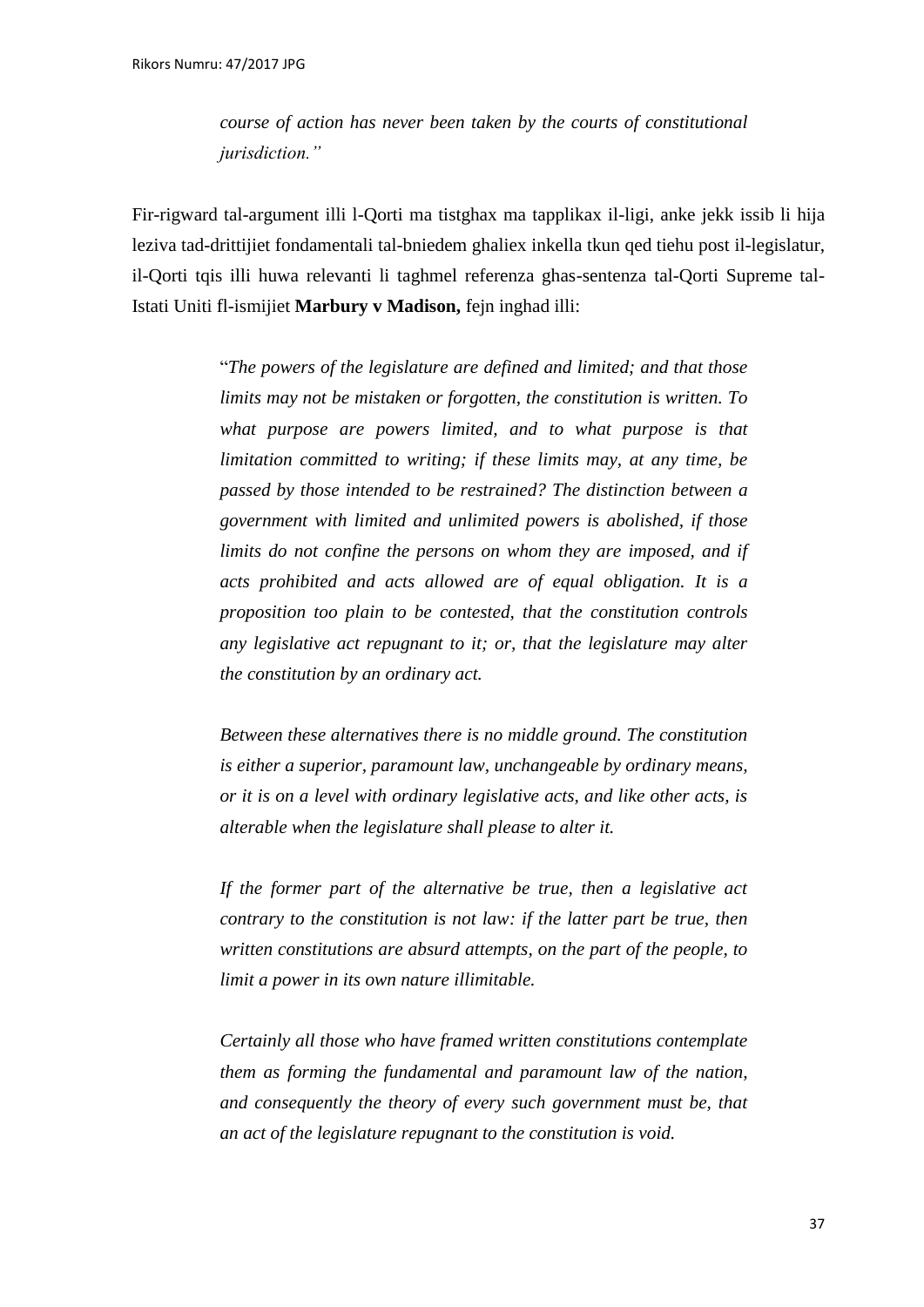# […]

*It is emphatically the province and duty of the judicial department to say what the law is. Those who apply the rule to particular cases, must of necessity expound and interpret that rule. If two laws conflict with each other, the courts must decide on the operation of each. [5 U.S. 137, 178] So if a law be in opposition to the constitution: if both the law and the constitution apply to a particular case, so that the court must either decide that case conformably to the law, disregarding the constitution; or conformably to the constitution, disregarding the law: the court must determine which of these conflicting rules governs the case. This is of the very essence of judicial duty.* 

*If then the courts are to regard the constitution; and the constitution is superior to any ordinary act of the legislature; the constitution, and not such ordinary act, must govern the case to which they both apply.* 

*Those then who controvert the principle that the constitution is to be considered, in court, as a paramount law, are reduced to the necessity of maintaining that courts must close their eyes on the constitution, and see only the law.* 

*This doctrine would subvert the very foundation of all written constitutions. It would declare that an act, which, according to the principles and theory of our government, is entirely void, is yet, in practice, completely obligatory. It would declare, that if the legislature shall do what is expressly forbidden, such act, notwithstanding the express prohibition, is in reality effectual. It would be giving to the legislature a practical and real omnipotence with the same breath which professes to restrict their powers within narrow limits. It is prescribing limits, and declaring that those limits may be passed at pleasure.*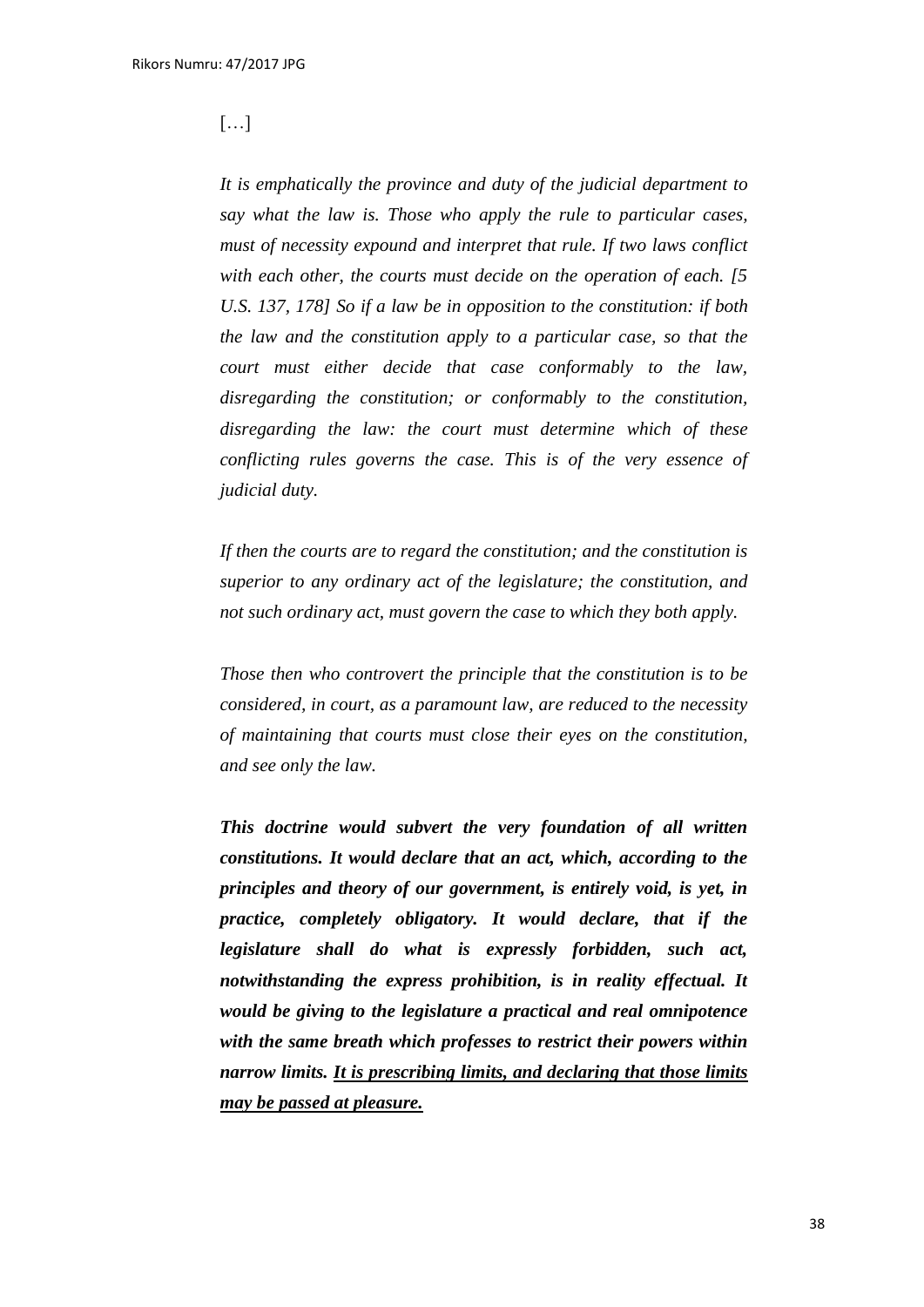*That it thus reduces to nothing what we have deemed the greatest improvement on political institutions-a written constitution, would of itself be sufficient, in America where written constitutions have been viewed with so much reverence, for rejecting the construction*."<sup>10</sup>

Kif qalet din il-Qorti fuq eccezzjoni simili fis-sentenza fl-ismijiet **AIC Joseph Barbara et vs Myriam Vella et** deciza fit-30 ta' Mejju 2018

> "*Il-Qorti taghraf illi l-poter tal-Parlament Malti li jillegisla m'huwiex illimitat. Dan il-poter huwa limitat mill-Kostituzzjoni stess, fis-sens illi kwalunwke ligi promulgata mill-Istat ghandha necessarjament tkun konformi mad-dettami tal-Kostituzzjoni. Imbaghad, meta l-Legislatur dahhal fis-sehh il-Kapitolu 319 tal-Ligijiet ta' Malta, kompla zied ma' din il-limitazzjoni, u dan billi l-ligijiet ordinarja promulgati mill-Parlament iridu jkunu wkoll konformi mad-dettami ta' dan il-Kapitolu, cioe il-konvenzjoni Ewropea. Huwa proprju hawnhekk li tidhol is-sistema ta' checks and balances u l-konsegwenti poter u dmir tal-Qrati ta' kompetenza kostituzzjonali illi jaraw illi l-Parlament ma jabbuzax mill-poter koncess lilu mill-Kostituzzjoni bilpromulgar ta' ligijiet li jmorru kontra l-Kostituzzjoni jew l-Att Dwar il-Konvenzjoni Ewropeja. Tant l-Legislatur stess gharaf kemm hu vitali li l-Qrati ta' kompetenza Kostituzzjonali jinghataw il-mezzi biex jillimitaw il-poter tal-Parlament u jizguraw li l-Parlament jagixxi strettament entro l-parametri tal-poter moghti lilu mill-Kostituzzjoni, illi, kif intqal aktar il-fuq, il-ligi taghti lil Qrati ta' kompetenza Kostituzzjonali poter u diskrezzjoni wiesgha f'dawk il-kazijiet fejn jirrizulta lil Qorti li individwu sofra, jew jista' jsofri ksur tad-drittijiet fondamentali garantiti lilu mill-Kostituzzjoni jew il-Kapitolu 319 tal-Ligijiet ta' Malta. Filfatt kull fejn il-Qrati ta' kompetenza Kostituzzjonali jsibu illi xi ligi hija nkompatibbli mal-Kostituzzjoni jew mal-Att Dwar il-Konvenzjoni Ewropeja, il-Qrati jistghu jaghtu kwalunwke rimedju xieraq sabiex jindirizzaw il-ksur soffert mirrikorrent*."

**.** 

<sup>&</sup>lt;sup>10</sup> Marbury v. Madison, Qorti Suprema tal-Istati Uniti, 5 U.S. 1 Cranch 137 137 (1803).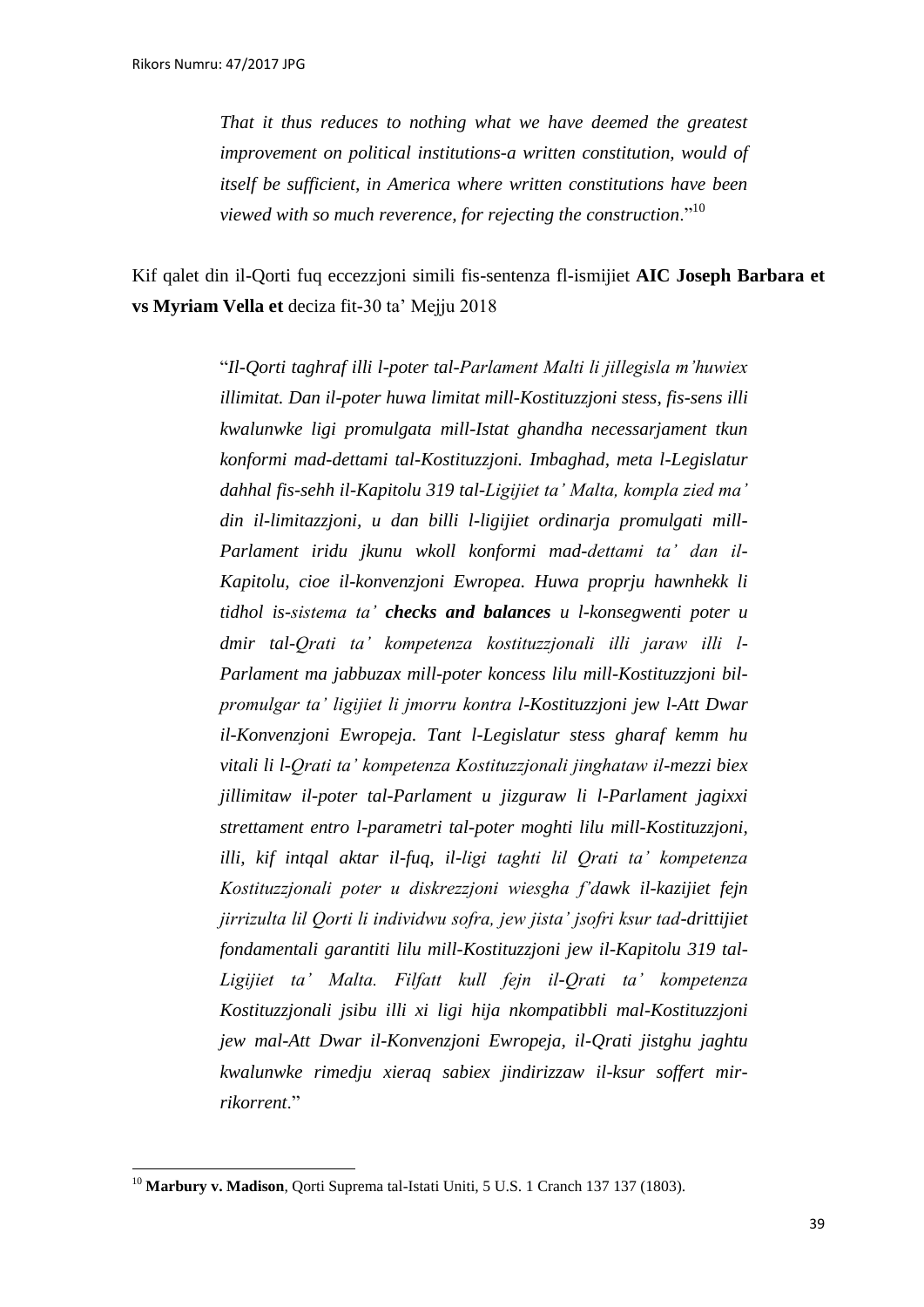Ghalhekk huwa car illi din l-eccezzjoni tal-Awtorita tad-Djar ukoll hija nfondata u qed tigi michuda.

Fir-rigward tal-eccezzjoni tal-Awtorita tad-Djar (par. 28) u tal-Avukat Generali (par. 6) illi mhux necessarjament illi l-vjolazzjoni ser tibqa' tipperdura fil-futur u r-rikorrent ser ikollu dejjem joqghod jiftah kawzi quddiem il-Qorti ghal kumpens, il-Qorti tirrileva illi l-intimati ma ressqu l-ebda prova illi l-Istat qed jiehu xi passi sabiex jirrisolvi din is-sitwazzjoni definittavament. Mill-provi prodotti quddiem din il-Qorti dak li jirrizulta huwa li fin-nuqqas tat-thassir tal-ordni ta' rekwizizzjoni, ir-rikorrent ser jibqa' privat mill-proprjeta privata tieghu u in kambju ser ikun qed jircievi kera mizera illi bl-ebda mod ma tirrifletti l-valur lokatizju tal-fond, u dan ghal zmien indeterminat. Ghalhekk fil-fehma tal-Qorti, din leccezzjoni tal-Awtorita tad-Djar u tal-Avukat Generali hija nfondata u qed tigi michuda.

# **Rigward ir-rimedju xieraq**

Fir-rigward tal-eccezjoni tal-Awtorita tad-Djar illi l-valuri moghtija mil-Perit ex parte Godwin Abela huwa eccessivi, il-Qorti rat illi l-intimati ma ressqu ebda prova rigward ilvalur tal-proprjeta in kwistjoni, inkluz il-valur lokatizju taghha wara l-2016. Ikkonsidrat illi hawnhekk si tratta ta' proprjeta il-Gzira, li ghandha l-arja taghha u li skont ir-rapport tista' tigi zviluppata fi blokk ta' appartamenti ta' erba' sulari f'appartament jew tnejn fuq kull sular, il-Qorti tqis illi l-valur ta'  $\epsilon$ 160,000 fl-2016, u  $\epsilon$ 175,000 fl-2017 ma jidhirx li huwa wiehed eccessiv. Ghalhekk din l-eccezzjoni qed tigi michuda.

Mir-rapport tal-Perit Godwin Abela a fol 81 *et seqq* jirrizulta illi l-valur lokatizzju fl-2016 kien fl-ammont ta' €6,400 fis-sena, filwaqt illi fl-2017 kien fl-ammont ta' €7,000 fis-sena, u cioe circa €533 - €583 fis-sena. Illi ghalhekk l-kera reali tal-fond in kwistjoni minn Awissu 2016 sad-data ta' din is-sentenza li kellu jippercepixxi r-rikorrent kienet ta' circa  $\epsilon$ 14,000. Il-Qorti tqis pero illi dan l-ammont ghandu jigi aggustat sabiex jirrifletti l-fatt illi din ilproprjeta kienet qed tintuza ghal skopijiet socjali, fejn, kif jinghad fil-gurisprudenza tal-Qorti ta' Strasbourg l-ammont ta' kumpens m'ghandux neccessarjament jirrifletti b'mod assolut il-valur tal-kera fuq is-suq liberu.

Ghalhekk il-Qorti qed tillikwida l-**kumpens pekunarju** dovut lir-rikorrent fis-somma ta' sitt elef ewro (**€6,000**)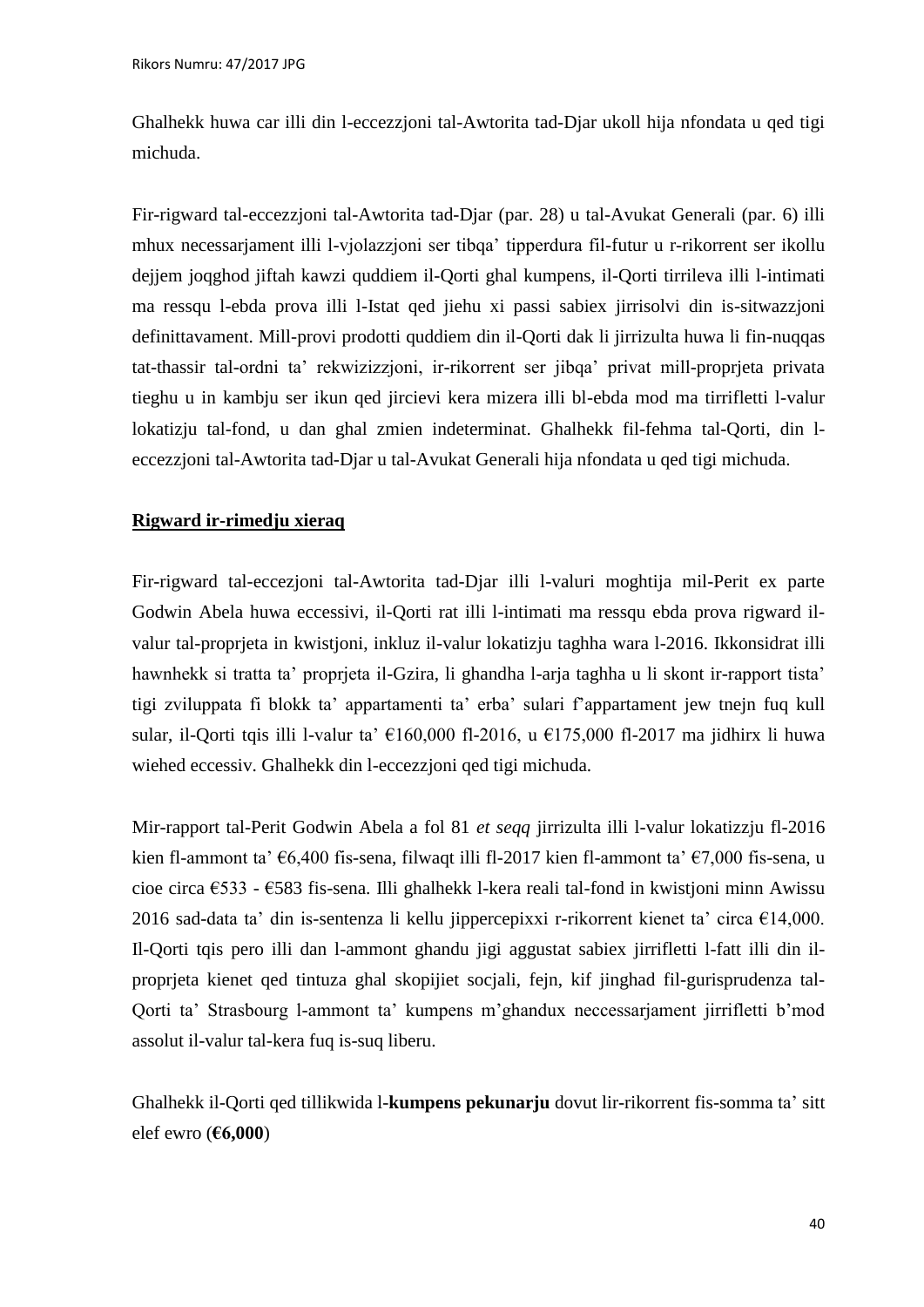Fir-rigward tal-kumpens non-pekunarju, il-Qorti qed tiffissa dan fl-ammont ta' €750 fissena, u dan fid-dawl tal-fatt illi l-Istat kien diga ilu avzat sa mis-sena 2006 illi s-sitwazzjoni vigenti kienet qed tikkawza lir-rikorrenti lezjoni tad-drittijiet fondamentali taghha, u apparti l-hlas tal-kumpens pekunarju likwidat sal-2016, l-Istat halla illi r-rikorrenti jkompli sofri listess vjolazzjoni tad-drittijiet bl-istess mod, sakemm kellu jerga jirrikorri ghall-proceduri kostituzzjonali.

Ghalhekk is-somma dovuta bhala **kumpens non-pekunarju** hija fl-ammont ta' elf, erba' mija u sebgha u tletin ewro u hamsin centezmu (**€1,437.50**).

Fir-rigward tal-annullament tal-ordni ta' rekwizizzjoni u l-izgumbrament ta' Calcedonio Ciantar, il-Qorti diga aktar il-fuq cahdet l-eccezzjonijiet tal-Awtorita tad-Djar u l-Avukat Generali fir-rigward tal-annullament tal-ordni ta' rekwizizzjoni u l-izgumbrament ta' Calcedonio Ciantar. Imiss issa ghalhekk sabiex jigu trattati l-eccezzjonijiet ta' Ciantar f'dan il-kuntest, illi eccepixxa illi jekk jigi zgumbrament huwa jista' jispicca *homeless* ghaliex m'hemmx talba sabiex jinghata residenza alternattiva.

Il-Qorti tibda billi tosserva illi huwa d-dmir tal-Istat li jipprovdi ghall-protezzjoni ta' persuni vulnerabbli bhal Ciantar, u dan id-dmir ma jistghax jigi kollhu addossat fuq spallejn irrikorrent, qua cittadin privat.

Fid-dawl tas-sentenzi tal-Qorti ta' Strasbourg moghtija kontra Malta stess, inkluz bejn listess partijiet f'din il-kawza u fuq l-istess proprieta, il-Qorti tqis illi huwa parti kruciali tarrimedju xieraq illi din il-Qorti ghandha tannulla l-ordni ta' rekwizizzjoni in kwistjoni u tordna l-izgumbrament ta' Calcedonio Ciantar, u dan sabiex ir-rikorrenti jkunu jistghu jirriprendu l-pusses tal-proprjeta taghhom, anke jekk l-intimat Ciantar m'ghandux akkomodazzjoni alternattiva, il-ghaliex, kif inghad fis-sentenza citata, ghandu jkun l-Istat li jirrisolvi din il-problema bir-riallokazzjoni tal-inkwilin, u mhux ic-cittadin privat.

Artikolu 13 tal-Konvenzjoni Ewropeja jaghti lil kull min sofra minn lezjoni tad-drittijiet fundamentali, id-dritt ghal rimedju effettiv. Il-Qorti Ewropeja insenjat li dan ir-rimedju ghandu jkun "effettiv" fil-prattika u fid-dritt, - vide Olhan vs Turkey [GC] no. 22277/93 para.97 ECHR 2000 – VII. Di piu', ir-rimedju ghandu jkun effettiv fis-sens: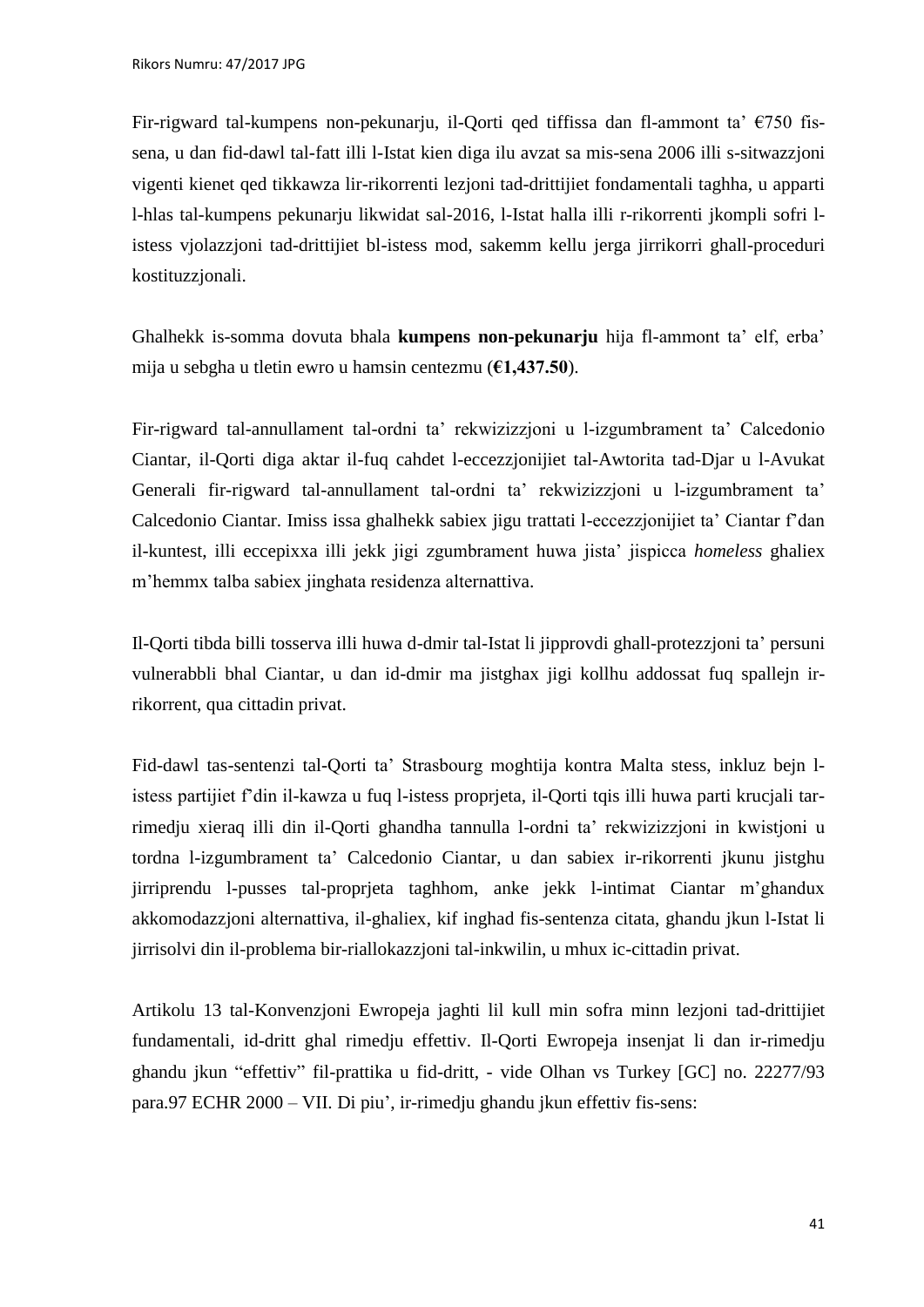*"... of either preventing the alleged violation or its continuation or of providing adequate redress for any violation that has already occured"* [enfasi ta din il-Qorti]

# **Vide Kudla vs Poland App. No.30210/96 deciza fis-26 ta' Ottubru 2000 mill-ECHR**

Il-Qorti tqis u tifhem illi il-funzjoni tal-Qrati hija li jiggudikaw skond il-ligi applikata ghallfatti tal-kaz in ezami. Il-Qorti tifhem ukoll illi mhux il-funzjoni tal-Qrati li jillegislaw. Dan huwa il-mistier tal-Parlament. Din il-Qorti tifhem ugwalment pero illi fejn il-Qorti ta' Gurisdizzjoni Kostituzzjonali taghraf lezjoni tad-drittijiet fondamentali, **hija obbligata li tipprovdi rimedju effettiv.** Dan ir-rimedju ghandu jkun *tailor-made* biex jipprevjeni jew jirrimedja il-lezjoni tad-dritt fundamentali tar-rikorrent. Ghaldaqstant isegwi illi r-rekwiziti ta prevedibilita', certezza u nuqqas ta' arbitrarjeta japplikaw ghall-legislazzjoni innifisha izda mhux ghar-rimedju effettiv li inerentement ghandu jkollu ir-rekwizit ta' flessibilita' biex tinnewtralizza il-hsara kagunata mil-lezjoni tad-dritt fondamentali.

Din il-Qorti apprezzat l-isforzi recenti tal-Parlament Malti bil-promulgazzjoni tal-Att XXVII tat-2018 biex jindirizza il-problemi gravi ta' *affordable housing* u il-perjodu ta' protezzjoni estiza moghti lill-inkwilin u dana in vista tas-sensiela tal-gurisprudenza recenti tal-Qorti Ewropeja fil-materja in ezami.

Il-Qorti ghalhekk hija tenuta li tissindika jekk kemm il-dabra dan l-Att huwiex applikabbli ghal-kaz in ezami u jekk jipprovdix rimedju effettiv ghall-intimat Ciantar.

Hija il-fehma konsiderata ta din il-Qorti illi ic-cirkostanzi tal-kaz in ezami jeludu ilprotezzjoni tal-Att XXVII tal-2018. Dan qieghed jinghad il-ghaliex min jokkupa fond li gie rekwizizzjonat mill-privat mhuwiex konsiderat bhala "inkwilin" ai termini ta' Artikolu 2 tal-Kap. 158 u ma jibbenefikax mill-protezzjoni estiza ai termini tal-artikolu 5, 12, 12A, 12B, u dana skond l-ahhar Att XXVII tal-2018. Dan nonostante il-fatt li b'mod generali, huwa prezunt, li persuna li tokkupa fond rekwizizzjonat, **hija persuna li l-aktar tehtieg protezzjoni mill-Istat.**

Dan ifisser li fin-nuqqas tal-mizuri implimentati minn din il-Qorti, l-intimat Ciantar jibqa minghajr protezzjoni xierqa. Dan huwa inaccettabbli. Il-Qorti tqis illi Ciantar huwa persuna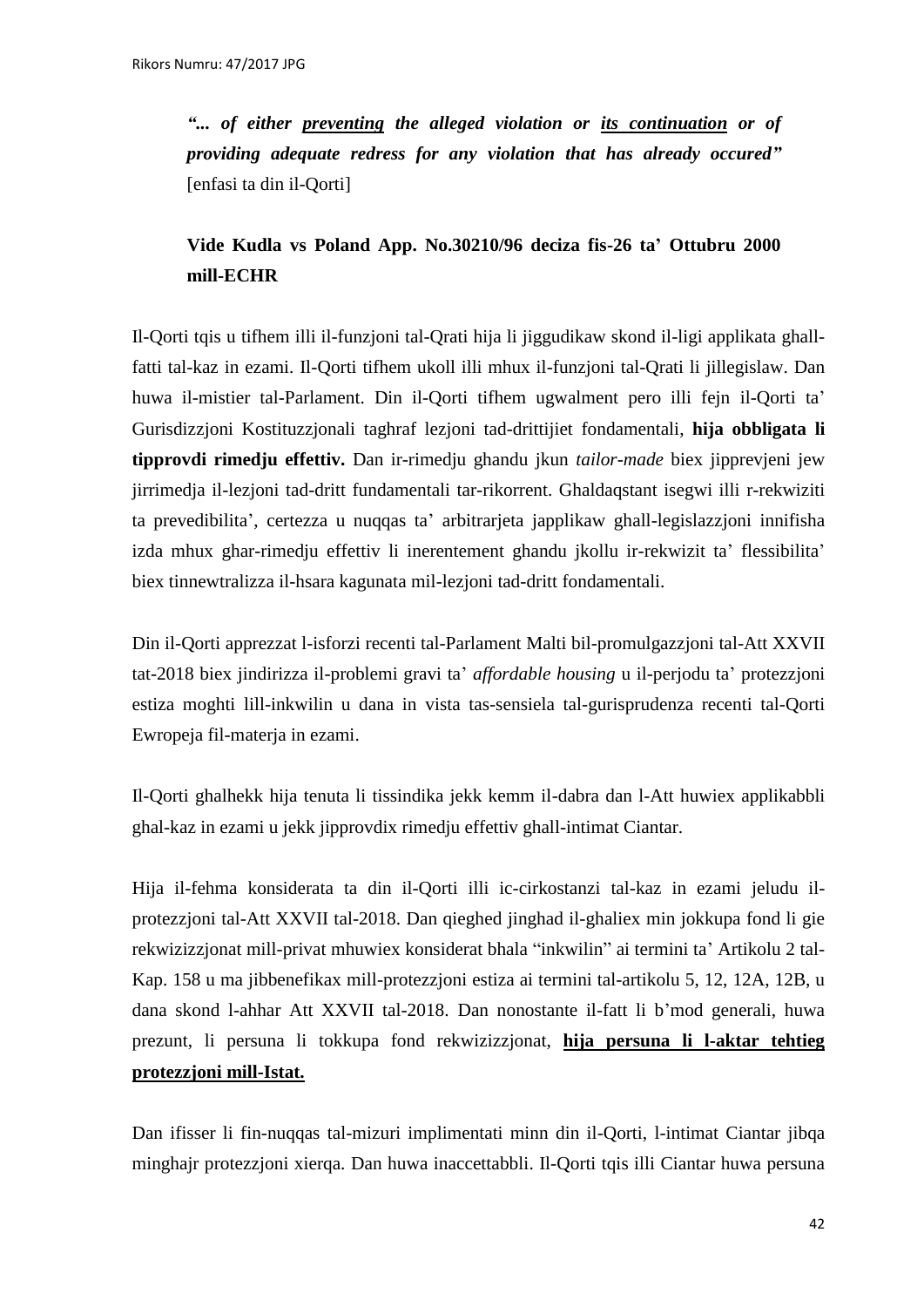vulnerabbli, ikkonsidrat il-fatt illi huwa jsofri minn dizabbilita kagun il-marda tal-Polio fi tfulitu. Ghalkemm huwa minnu illi ma saret l-ebda talba lil din il-Qorti sabiex tordna lil Awtorita tad-Djar illi ssib akkomodazzjoni alternattiva lil Ciantar, il-Qorti taghraf illi l-Qrati ta' Gurisdizzjoni Kostituzzjonali ghandhom s-setgha li jaghtu tali ordni bhala rimedju effettiv. Fil-fatt il-Qorti diga ghamlet dan f'diversi kawzi ohra.

Ghalhekk il-Qorti takkorda erbgha snin zmien sabiex l-Awtorita tad-Djar issib akkomodazzjoni alternattiva ghal Calcedonio Ciantar, li trid tkun idoneja ghall-bzonnijiet specjali tieghu. F'dan iz-zmien l-Awtorita tad-Djar ghandha thallas lir-rikorrenti is-somma ta' €350 fix-xahar, bhala kumpens ghad-deprivazzjoni kontinwata tal-proprjeta tarrikorrenti, sakemm ma l-fond in kwistjoni jerga jigi ritornat effetivament lir-rikorrenti bilpussess battal, filwaqt li Ciantar ghandu jibqa' jhallas l-istess ammont ta' kera kif stabbilita mill-ligi.

Fir-rigward tal-kap tal-ispejjez il-Qorti tqis illi Calcedonio Ciantar m'ghandux ibati lispejjez ta' din il-kawza. Dan ghaliex m'ghandux jahti ghal-lezjoni sofferta mir-rikorrenti, peress illi jinsab fil-pussess tal-fond in kwistjoni strettament b'operazzjoni tal-ligi u mhux tort ta' xi agir abbuziv jew malizjuz minn naha tieghu. Dan apparti il-fatt illi, huwa principju sagrosant illi ghandu jkun l-iStat li jirrispondi ghall-lezjonijiet tad-drittijiet fondamentali, u mhux ic-cittadin privat. Ghalhekk l-ispejjez ghandhom jithallsu kollha mill-Awtorita tad-Djar u mil-Avukat Generali.

# **Ghal dawn il-motivi, il-Qorti taqta' u tiddeciedi billi filwaqt illi tichad l-eccezzjonijiet kollha tal-intimati kollha, tilqa' t-talbiet kollha tar-rikorrenti u:**

- **1. Tiddikjara li bil-kontinwata okkupazzjoni tal-fond tieghu numru 1, 'London', Moroni Street, Gzira bhala rekwisizzjonat u okkupat minn Calcedonio Ciantar minnghajr il-hlas ta' kumpens adegwat u li jirrifletti l-valur tas-suq qeghdin jigu vjolati d-drittijiet fondamentali tieghu kif protetti bl-Ewwel Artikolu ta` l-Ewwel Protokoll tal-Konvenzjoni Ewropea;**
- **2. Tannulla l-ordnijiet ta' rekwizizzjoni kollha mahrugin kontra rrikorrent u konsegwentement tordna lill-intimati jirrilaxxjaw liberu u vojt f'idejn ir-rikorrenti l-fond fuq imsemmi u dan b'effett minn erbgha snin minn din s-sentenza jew minn meta Calcedonio Ciantar jinghata**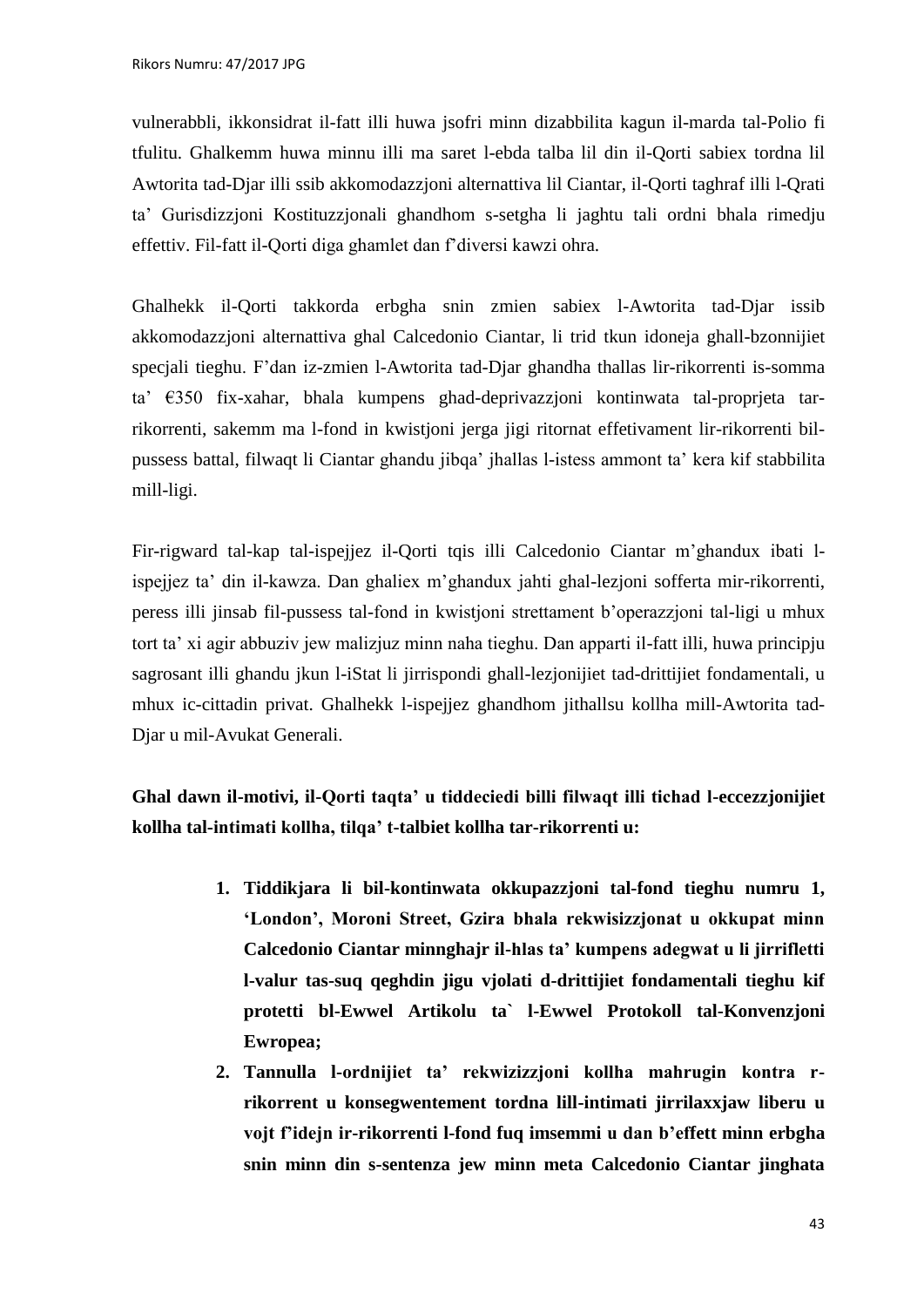**akkomdazzjoni alternattiva mill-Awtorita tad-Djar liema tavvera ruhha l-ewwel;**

- **3. Tordna lil Awtorita tad-Djar sabiex sa mhux aktar tard minn erbgha snin wara d-data ta' din is-sentenza jipprovdi akkomodazzjoni alternattiv lil Calcedonio Ciantar li hija adatta ghall-kondizzjoni fisika tieghu;**
- **4. Tordna illi sakemm Calcedonio Ciantar jibqa' jirrisjedi fil-proprjeta tar-rikorrent, l-Awtorita tad-Djar ghandha thallas li-rikorrent is-somma ta' tlett mija u hamsin ewro (€350) bhala kumpens kull xahar sakemm tibqa' tissussisti d-deprivazzjoni kontinwata tal-proprjeta tar-rikorrenti, liema somma ghandha tawmenta b'rata ta' 5% kull sena jekk ikun ilkaz;**
- **5. Tillikwida kull kumpens lir-rikorrent dovut b'risultat tal-okkupazzjoni tal-fond fuq imsemmi u b'konsegwenza tal-vjolazzjoni tad-drittijiet fondamentali tieghu ghall-perijodu sussegwenti it-30 ta' Awissu 2016 sad-data ta' din is-sentenza fis-somma ta' sitt elef, erba' mija u sebgha u tletin ewro u hamsin centezmu (€6,437.50), in kwantu hamest'elef (€5,000) rapprezentanti danni pekunarji u elf, erba mija u sebgha u tletin ewro u hamsin centezmu (€1,437.50) rapprezentanti danni nonpekunarji;**
- **6. Tordna lil Awtorita tad-Djar u lil Avukat Generali ihallsu s-somma hekk likwidata ta' sitt elef, erba' mija u sebgha u tletin ewro u hamsin centezmu (€6,437.50), bl-imghax legali dekoribbli mid-data ta' din issentenza sad-data tal-pagamenti efettiv.**

**L-ispejjez kollha, inkluz ta' Calcedonio Ciantar, ghandhom jithallsu mill-Awtorita tad-Djar u mill-Avukat Generali.**

**Moqrija**

**Mhallef Jacqueline Padovani Grima LL.D. LL.M. (IMLI)**